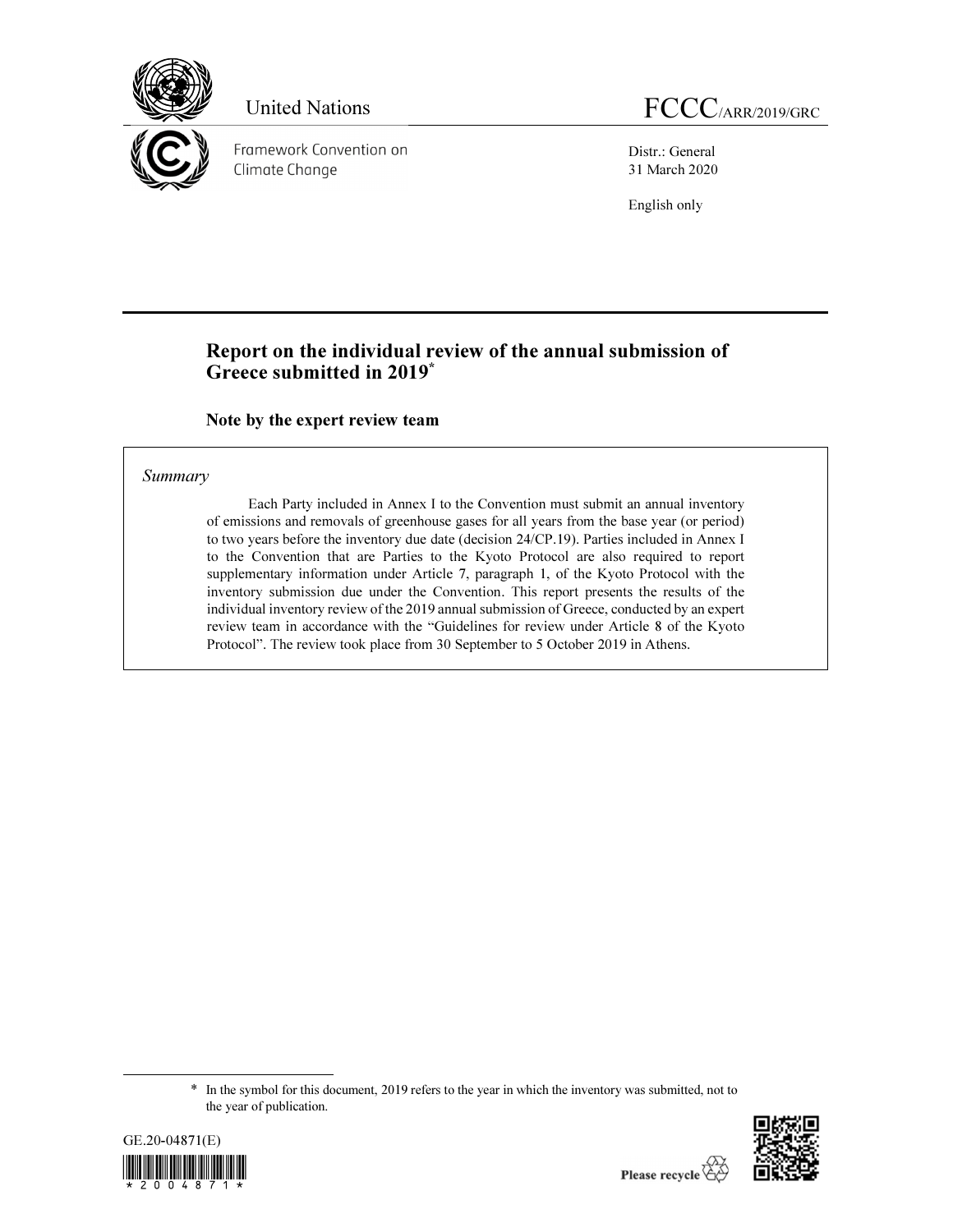# Contents

|         |                                                                                                                                                                                                                                                     | Paragraphs     | Page |
|---------|-----------------------------------------------------------------------------------------------------------------------------------------------------------------------------------------------------------------------------------------------------|----------------|------|
|         |                                                                                                                                                                                                                                                     |                | 3    |
| Ι.      |                                                                                                                                                                                                                                                     | $1 - 6$        | 5    |
| II.     |                                                                                                                                                                                                                                                     | $\overline{7}$ | 6    |
| III.    | Status of implementation of issues and/or problems raised in the previous review                                                                                                                                                                    | 8              | 8    |
| IV.     | Issues identified in three successive reviews and not addressed by the Party                                                                                                                                                                        | 9              | 23   |
| V.      | Additional findings made during the individual review of the 2019 annual                                                                                                                                                                            | 10             | 24   |
| VI.     |                                                                                                                                                                                                                                                     | 11             | 42   |
| VII.    | Accounting quantities for activities under Article 3, paragraph 3, and, if any,                                                                                                                                                                     | 12             | 42   |
| VIII.   |                                                                                                                                                                                                                                                     | 13             | 42   |
| Annexes |                                                                                                                                                                                                                                                     |                |      |
| L.      | Overview of greenhouse gas emissions and removals for Greece for submission<br>year 2019 and data and information on activities under Article 3, paragraphs<br>3 and 4, of the Kyoto Protocol, as submitted by Greece in its 2019 annual submission |                | 43   |
| II.     |                                                                                                                                                                                                                                                     |                | 47   |
| III.    |                                                                                                                                                                                                                                                     |                | 50   |
| IV.     |                                                                                                                                                                                                                                                     |                | 51   |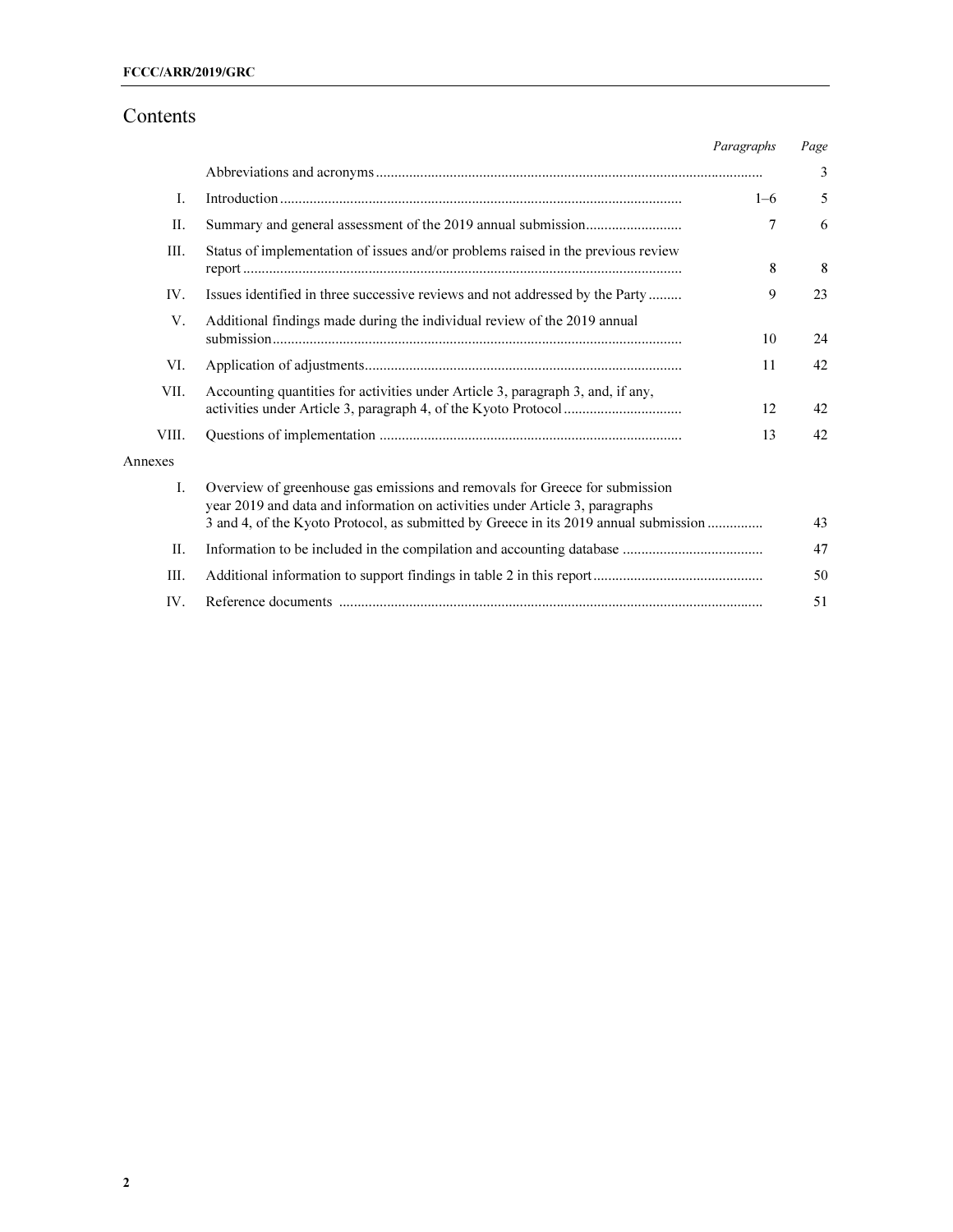# Abbreviations and acronyms

| 2006 IPCC Guidelines           | 2006 IPCC Guidelines for National Greenhouse Gas Inventories                                                                                                                                                  |
|--------------------------------|---------------------------------------------------------------------------------------------------------------------------------------------------------------------------------------------------------------|
| AAU                            | assigned amount unit                                                                                                                                                                                          |
| AD                             | activity data                                                                                                                                                                                                 |
| Annex A source                 | source category included in Annex A to the Kyoto Protocol                                                                                                                                                     |
| AR.                            | afforestation and reforestation                                                                                                                                                                               |
| Article 8 review guidelines    | "Guidelines for review under Article 8 of the Kyoto Protocol"                                                                                                                                                 |
| <b>BCEF</b>                    | biomass conversion and expansion factor for expansion of merchantable<br>growing stock volume to above-ground biomass                                                                                         |
| <b>CER</b>                     | certified emission reduction                                                                                                                                                                                  |
| $C_f$                          | combustion factor                                                                                                                                                                                             |
| CH <sub>4</sub>                | methane                                                                                                                                                                                                       |
| CM                             | cropland management                                                                                                                                                                                           |
| CO <sub>2</sub>                | carbon dioxide                                                                                                                                                                                                |
| $CO2$ eq                       | carbon dioxide equivalent                                                                                                                                                                                     |
| Convention reporting adherence | adherence to the "Guidelines for the preparation of national<br>communications by Parties included in Annex I to the Convention, Part<br>I: UNFCCC reporting guidelines on annual greenhouse gas inventories" |
| <b>CPR</b>                     | commitment period reserve                                                                                                                                                                                     |
| <b>CRF</b>                     | common reporting format                                                                                                                                                                                       |
| <b>CSC</b>                     | carbon stock change                                                                                                                                                                                           |
| DOC                            | degradable organic carbon                                                                                                                                                                                     |
| EEC                            | European Economic Community                                                                                                                                                                                   |
| EF                             | emission factor                                                                                                                                                                                               |
| <b>EMEP/EEA</b>                | European Monitoring and Evaluation Programme/European<br><b>Environment Agency</b>                                                                                                                            |
| ERT                            | expert review team                                                                                                                                                                                            |
| <b>ERU</b>                     | emission reduction unit                                                                                                                                                                                       |
| EU                             | European Union                                                                                                                                                                                                |
| <b>EU ETS</b>                  | European Union Emissions Trading System                                                                                                                                                                       |
| Eurostat                       | the statistical office of the European Union                                                                                                                                                                  |
| <b>FAOSTAT</b>                 | the statistical database of the Food and Agriculture Organization of the<br><b>United Nations</b>                                                                                                             |
| $\rm F_{BL}$                   | fraction of biomass left to decay in forest (transferred to dead organic<br>matter)                                                                                                                           |
| $F_{CR}$                       | fraction of nitrogen in crop residues applied to soils                                                                                                                                                        |
| F-gas                          | fluorinated gas                                                                                                                                                                                               |
| $F_{IND-COM}$                  | fraction of industrial and commercial co-discharged protein into the<br>sewer system                                                                                                                          |
| FM                             | forest management                                                                                                                                                                                             |
| <b>FMP</b>                     | forest management plan                                                                                                                                                                                        |
| <b>FMRL</b>                    | forest management reference level                                                                                                                                                                             |
| F <sub>NON-CON</sub>           | fraction of non-consumed protein added to wastewater                                                                                                                                                          |
| F <sub>on</sub>                | fraction of animal manure nitrogen applied to soils                                                                                                                                                           |
| <b>GHG</b>                     | greenhouse gas                                                                                                                                                                                                |
| GM                             | grazing land management                                                                                                                                                                                       |
| ${\rm HFC}$                    | hydrofluorocarbon                                                                                                                                                                                             |
| <b>HWP</b>                     | harvested wood products                                                                                                                                                                                       |
| IE                             | included elsewhere                                                                                                                                                                                            |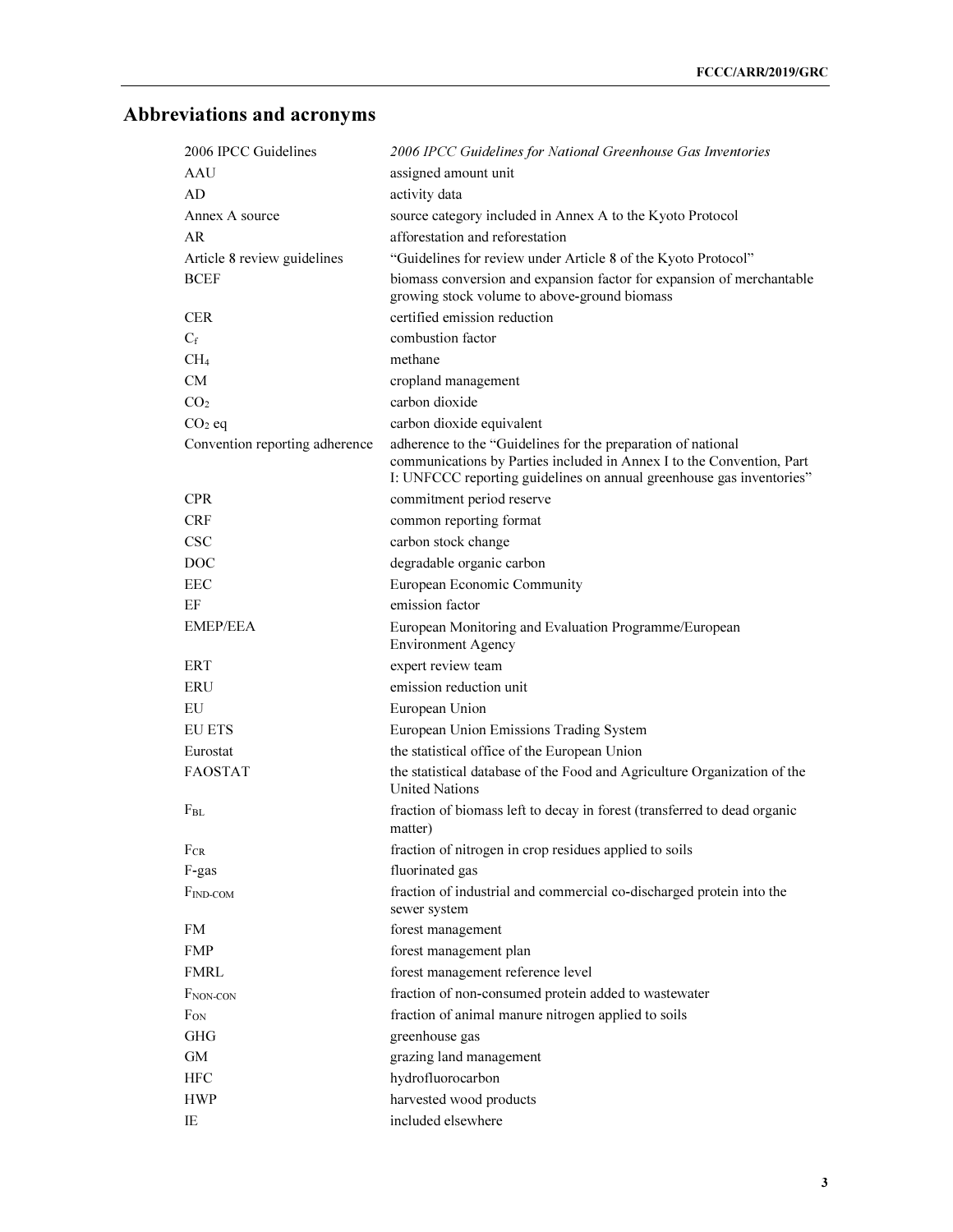| IEF                                              | implied emission factor                                                                                                                                                                                                          |
|--------------------------------------------------|----------------------------------------------------------------------------------------------------------------------------------------------------------------------------------------------------------------------------------|
| <b>IPCC</b>                                      | Intergovernmental Panel on Climate Change                                                                                                                                                                                        |
| IPCC good practice guidance                      | Good Practice Guidance and Uncertainty Management in National<br>Greenhouse Gas Inventories                                                                                                                                      |
| <b>IPPU</b>                                      | industrial processes and product use                                                                                                                                                                                             |
| <b>KP-LULUCF</b> activities                      | activities under Article 3, paragraphs 3 and 4, of the Kyoto Protocol                                                                                                                                                            |
| KP reporting adherence                           | adherence to the reporting guidelines under Article 7, paragraph 1, of the<br>Kyoto Protocol                                                                                                                                     |
| <b>LULUCF</b>                                    | land use, land-use change and forestry                                                                                                                                                                                           |
| <b>MCF</b>                                       | methane correction factor                                                                                                                                                                                                        |
| N                                                | nitrogen                                                                                                                                                                                                                         |
| N <sub>2</sub> O                                 | nitrous oxide                                                                                                                                                                                                                    |
| NA                                               | not applicable                                                                                                                                                                                                                   |
| <b>NCV</b>                                       | net calorific value                                                                                                                                                                                                              |
| NE                                               | not estimated                                                                                                                                                                                                                    |
| <b>Nex</b>                                       | nitrogen excretion                                                                                                                                                                                                               |
| NF <sub>3</sub>                                  | nitrogen trifluoride                                                                                                                                                                                                             |
| <b>NFI</b>                                       | national forest inventory                                                                                                                                                                                                        |
| <b>NIR</b>                                       | national inventory report                                                                                                                                                                                                        |
| NO.                                              | not occurring                                                                                                                                                                                                                    |
| <b>ODS</b>                                       | ozone-depleting substance(s)                                                                                                                                                                                                     |
| <b>PFC</b>                                       | perfluorocarbon                                                                                                                                                                                                                  |
| QA/QC                                            | quality assurance/quality control                                                                                                                                                                                                |
| Revised 1996 IPCC Guidelines                     | Revised 1996 IPCC Guidelines for National Greenhouse Gas Inventories                                                                                                                                                             |
| <b>RMU</b>                                       | removal unit                                                                                                                                                                                                                     |
| RV                                               | revegetation                                                                                                                                                                                                                     |
| SF <sub>6</sub>                                  | sulfur hexafluoride                                                                                                                                                                                                              |
| <b>SOC</b>                                       | soil organic carbon                                                                                                                                                                                                              |
| UNFCCC Annex I inventory<br>reporting guidelines | "Guidelines for the preparation of national communications by Parties<br>included in Annex I to the Convention, Part I: UNFCCC reporting<br>guidelines on annual greenhouse gas inventories"                                     |
| UNFCCC review guidelines                         | "Guidelines for the technical review of information reported under the<br>Convention related to greenhouse gas inventories, biennial reports and<br>national communications by Parties included in Annex I to the<br>Convention" |
| <b>WDR</b>                                       | wetland drainage and rewetting                                                                                                                                                                                                   |
| Wetlands Supplement                              | 2013 Supplement to the 2006 IPCC Guidelines for National Greenhouse<br>Gas Inventories: Wetlands                                                                                                                                 |
| Υm                                               | methane conversion factor                                                                                                                                                                                                        |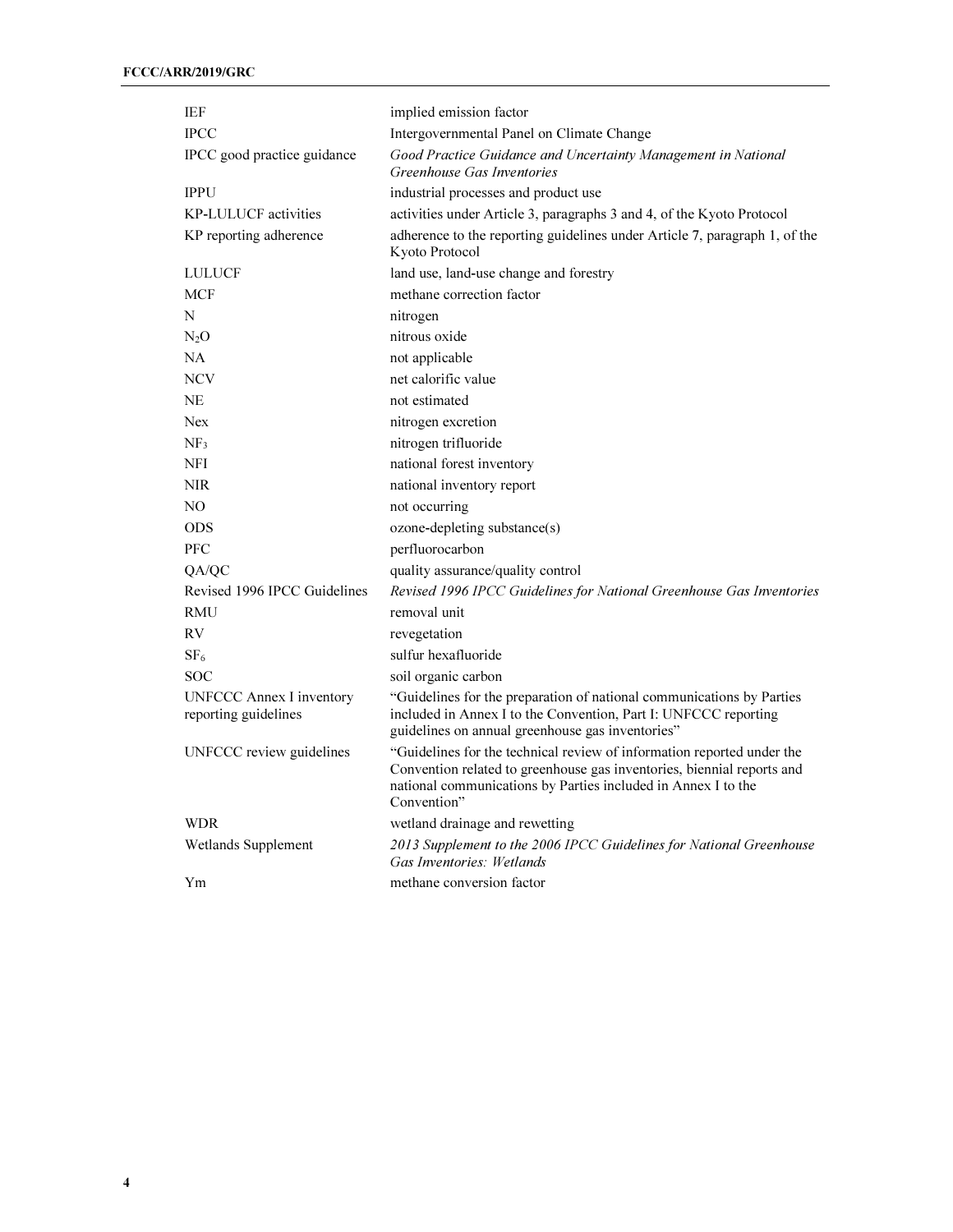### I. Introduction<sup>1</sup>

Table 1

1. This report covers the review of the 2019 annual submission of Greece organized by the secretariat in accordance with the Article 8 review guidelines (adopted by decision 22/CMP.1 and revised by decision 4/CMP.11). In accordance with the Article 8 review guidelines, this review process also encompasses the review under the Convention as described in the UNFCCC review guidelines, particularly in part III thereof, namely the "UNFCCC guidelines for the technical review of greenhouse gas inventories from Parties included in Annex I to the Convention" (decision 13/CP.20). The review took place from 30 September to 5 October 2019 in Athens and was coordinated by Nalin Srivastava and Kyoko Miwa (secretariat). Table 1 provides information on the composition of the ERT that conducted the review of Greece.

| Area of expertise                          | Name                        | Party         |
|--------------------------------------------|-----------------------------|---------------|
| Generalist                                 | Marcelo Theoto Rocha        | <b>Brazil</b> |
| Energy                                     | Michael Strogies            | Germany       |
| <b>IPPU</b>                                | Ingrid Person Rocha e Pinho | <b>Brazil</b> |
| Agriculture                                | Paul Duffy                  | Ireland       |
| LULUCF and KP-<br><b>LULUCF</b> activities | Harry Vreuls                | Netherlands   |
| Waste                                      | Ole-Kenneth Nielsen         | Denmark       |
| Lead reviewers                             | Ole-Kenneth Nielsen         |               |
|                                            | Marcelo Theoto Rocha        |               |

Composition of the expert review team that conducted the review of Greece

2. The basis of the findings in this report is the assessment by the ERT of the Party's 2019 annual submission in accordance with the UNFCCC review guidelines and the Article 8 review guidelines. The ERT notes that the individual inventory review of Greece's 2018 annual submission did not take place in 2018 owing to insufficient funding for the review process.

3. The ERT has made recommendations that Greece resolve the findings related to issues,<sup>2</sup> including issues designated as problems.<sup>3</sup> Other findings, and, if applicable, the encouragements of the ERT to Greece to resolve them, are also included.

4. A draft version of this report was communicated to the Government of Greece, which provided no comments.

5. Annex I shows annual GHG emissions for Greece, including totals excluding and including the LULUCF sector, indirect  $CO<sub>2</sub>$  emissions, and emissions by gas and by sector. Annex I also contains background data related to emissions and removals from KP-LULUCF activities, if elected by Greece, by gas, sector and activity.

6. Information to be included in the compilation and accounting database can be found in annex II.

 $\overline{a}$ 

<sup>&</sup>lt;sup>1</sup> At the time of publication of this report, Greece had submitted its instrument of ratification of the Doha Amendment; however, the Amendment had not yet entered into force. The implementation of the provisions of the Doha Amendment is therefore considered in this report in the context of decision 1/CMP.8, para. 6, pending the entry into force of the Amendment.

<sup>2</sup> Issues are defined in decision 13/CP.20, annex, para. 81.

<sup>&</sup>lt;sup>3</sup> Problems are defined in decision 22/CMP.1, annex, paras. 68–69, as revised by decision 4/CMP.11.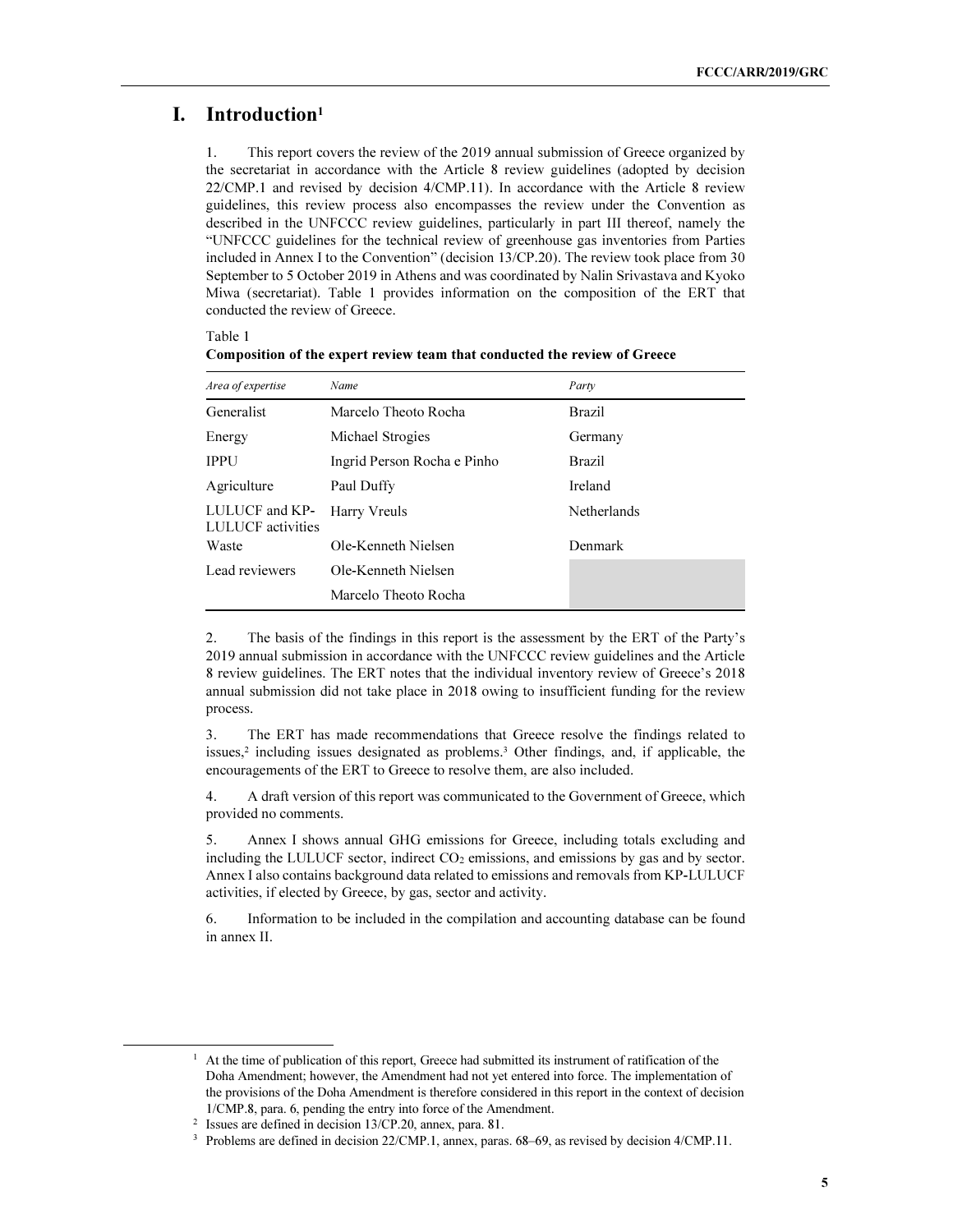# II. Summary and general assessment of the 2019 annual submission

7. Table 2 provides the assessment by the ERT of the annual submission with respect to the tasks undertaken during the review. Further information on the issues identified, as well as additional findings, may be found in tables 3 and 5.

Table 2

### Summary of review results and general assessment of the inventory of Greece

| Assessment                         |                                                                                                                                                                                                                                         |                | Issue or problem ID#(s) in<br>table 3 and/or 5 <sup>a</sup>                                                                                  |
|------------------------------------|-----------------------------------------------------------------------------------------------------------------------------------------------------------------------------------------------------------------------------------------|----------------|----------------------------------------------------------------------------------------------------------------------------------------------|
| Date of<br>submission              | Original submission: 15 April 2019 (NIR), 15 April 2019<br>(CRF tables) version 1, 15 April 2019 (standard electronic<br>format tables)                                                                                                 |                |                                                                                                                                              |
| Review format                      | In country                                                                                                                                                                                                                              |                |                                                                                                                                              |
| Application of the                 | Have any issues been identified in the following areas:                                                                                                                                                                                 |                |                                                                                                                                              |
| requirements of<br>the UNFCCC      | (a) Identification of key categories?                                                                                                                                                                                                   | No             |                                                                                                                                              |
| Annex I inventory<br>reporting     | (b) Selection and use of methodologies and<br>assumptions?                                                                                                                                                                              | Yes            | I.12, I.15                                                                                                                                   |
| guidelines and<br>Wetlands         | (c) Development and selection of EFs?                                                                                                                                                                                                   | Yes            | E.18, L.2, L.13                                                                                                                              |
| Supplement (if<br>applicable)      | (d) Collection and selection of AD?                                                                                                                                                                                                     | Yes            | I.5, I.9, I.17, L.11,<br>L.19, W.34                                                                                                          |
|                                    | (e) Reporting of recalculations?                                                                                                                                                                                                        | N <sub>0</sub> |                                                                                                                                              |
|                                    | (f) Reporting of a consistent time series?                                                                                                                                                                                              | Yes            | I.5, L.5, L.14, W.14                                                                                                                         |
|                                    | (g) Reporting of uncertainties, including<br>methodologies?                                                                                                                                                                             | Yes            | W.10, W.17                                                                                                                                   |
|                                    | (h) QA/QC?                                                                                                                                                                                                                              |                | QA/QC procedures were assessed in<br>the context of the national system<br>(see supplementary information<br>under the Kyoto Protocol below) |
|                                    | (i) Missing categories/completeness? $b$                                                                                                                                                                                                | Yes            | L.1, L.3, L.15                                                                                                                               |
|                                    | (j) Application of corrections to the inventory?                                                                                                                                                                                        | N <sub>0</sub> |                                                                                                                                              |
| Significance<br>threshold          | For categories reported as insignificant, has the Party<br>provided sufficient information showing that the likely<br>level of emissions meets the criteria in paragraph 37(b) of<br>the UNFCCC Annex I inventory reporting guidelines? | N <sub>0</sub> | G.6, A.23, W.31                                                                                                                              |
| Description of<br>trends           | Did the ERT conclude that the description in the NIR of<br>the trends for the different gases and sectors is reasonable?                                                                                                                | Yes            |                                                                                                                                              |
| Supplementary<br>information under | Have any issues been identified related to the following<br>aspects of the national system:                                                                                                                                             |                |                                                                                                                                              |
| the Kyoto<br>Protocol              | (a) Overall organization of the national system,<br>including the effectiveness and reliability of the<br>institutional, procedural and legal arrangements?                                                                             | No             |                                                                                                                                              |
|                                    | (b) Performance of the national system functions?                                                                                                                                                                                       | No             |                                                                                                                                              |
|                                    | Have any issues been identified related to the national<br>registry:                                                                                                                                                                    |                |                                                                                                                                              |
|                                    | (a) Overall functioning of the national registry?                                                                                                                                                                                       | No             |                                                                                                                                              |
|                                    | (b) Performance of the functions of the national<br>registry and the technical standards for data exchange?                                                                                                                             | No             |                                                                                                                                              |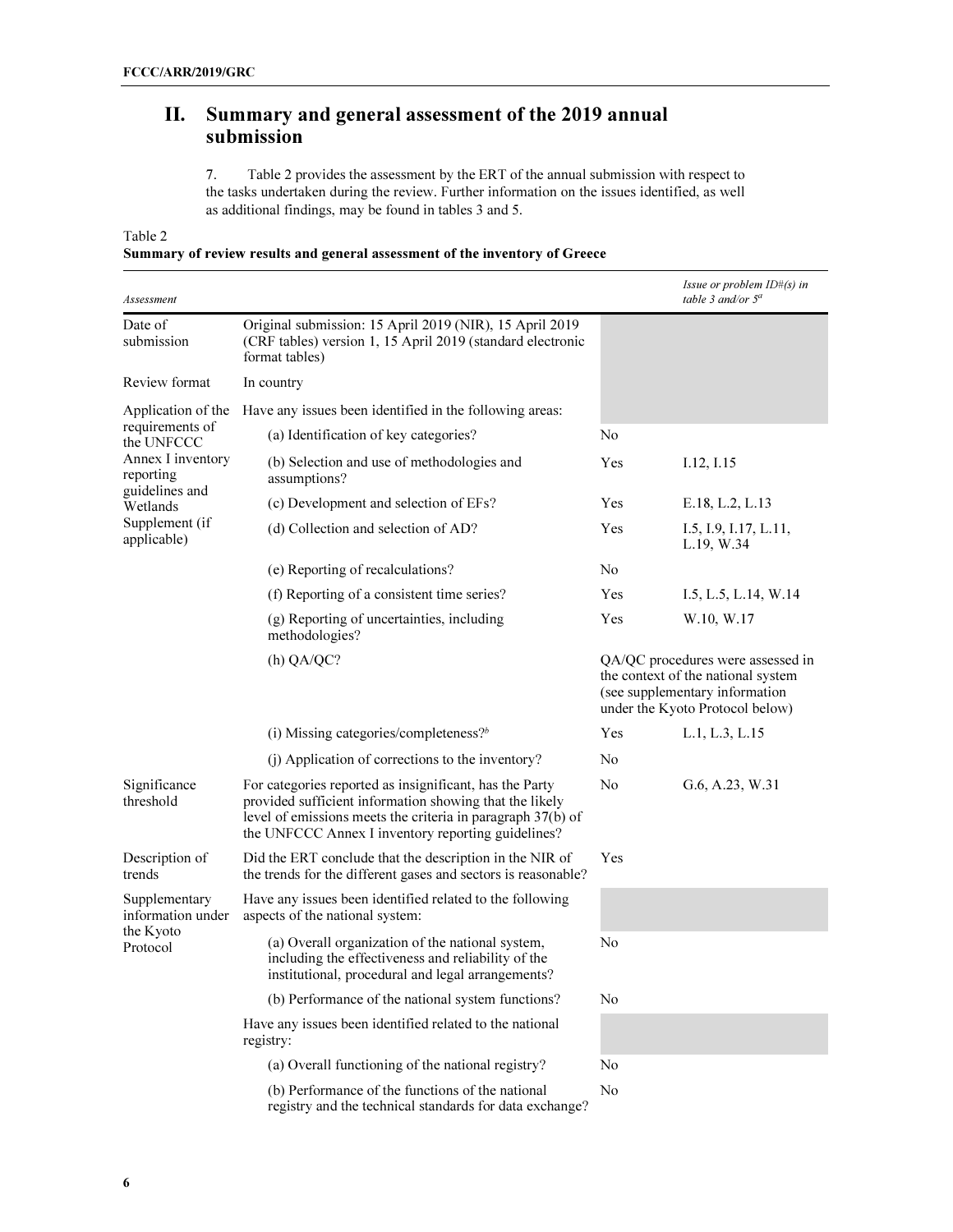| Assessment                                                |                                                                                                                                                                                                                                                                                                                                                                                                                                      |                | <i>Issue or problem <math>ID#(s)</math> in</i><br>table 3 and/or $5^a$ |
|-----------------------------------------------------------|--------------------------------------------------------------------------------------------------------------------------------------------------------------------------------------------------------------------------------------------------------------------------------------------------------------------------------------------------------------------------------------------------------------------------------------|----------------|------------------------------------------------------------------------|
|                                                           | Have any issues been identified related to reporting of<br>information on AAUs, CERs, ERUs and RMUs and on<br>discrepancies reported in accordance with decision<br>15/CMP.1, annex, chapter I.E, in conjunction with decision<br>3/CMP.11, taking into consideration any findings or<br>recommendations contained in the standard independent<br>assessment report?                                                                 | Yes            | G.7                                                                    |
|                                                           | Have any issues been identified in matters related to<br>Article 3, paragraph 14, of the Kyoto Protocol, specifically<br>problems related to the transparency, completeness or<br>timeliness of reporting on the Party's activities related to<br>the priority actions listed in decision 15/CMP.1, annex,<br>paragraph 24, in conjunction with decision 3/CMP.11,<br>including any changes since the previous annual<br>submission? | No             |                                                                        |
|                                                           | Have any issues been identified related to the following<br>reporting requirements for KP-LULUCF activities:                                                                                                                                                                                                                                                                                                                         |                |                                                                        |
|                                                           | (a) Reporting requirements of decision 2/CMP.8,<br>annex II, paragraphs 1-5?                                                                                                                                                                                                                                                                                                                                                         | Yes            | KL.4, KL.5                                                             |
|                                                           | (b) Demonstration of methodological consistency<br>between the reference level and reporting on FM in<br>accordance with decision 2/CMP.7, annex, paragraph<br>14?                                                                                                                                                                                                                                                                   | No             |                                                                        |
|                                                           | (c) Reporting requirements of decision 6/CMP.9?                                                                                                                                                                                                                                                                                                                                                                                      | N <sub>0</sub> |                                                                        |
|                                                           | (d) Country-specific information to support provisions<br>for natural disturbances, in accordance with decision<br>2/CMP.7, annex, paragraphs 33 and 34?                                                                                                                                                                                                                                                                             | No             |                                                                        |
| <b>CPR</b>                                                | Was the CPR reported in accordance with the annex to<br>decision 18/CP.7, the annex to decision 11/CMP.1 and<br>decision 1/CMP.8, paragraph 18?                                                                                                                                                                                                                                                                                      | Yes            |                                                                        |
| Adjustments                                               | Has the ERT applied an adjustment under Article 5,<br>paragraph 2, of the Kyoto Protocol?                                                                                                                                                                                                                                                                                                                                            | No             |                                                                        |
|                                                           | Did the Party submit a revised estimate to replace a<br>previously applied adjustment?                                                                                                                                                                                                                                                                                                                                               | No             | Greece does not have a<br>previously applied<br>adjustment             |
| Response from<br>the Party during<br>the review           | Has the Party provided the ERT with responses to the<br>questions raised, including the data and information<br>necessary for the assessment of conformity with the<br>UNFCCC Annex I inventory reporting guidelines and any<br>further guidance adopted by the Conference of the Parties?                                                                                                                                           | Yes            |                                                                        |
| Recommendation<br>for an exceptional<br>in-country review | On the basis of the issues identified, does the ERT<br>recommend that the next review be conducted as an<br>in-country review?                                                                                                                                                                                                                                                                                                       | No             |                                                                        |
| Question of<br>implementation                             | Did the ERT list any questions of implementation?                                                                                                                                                                                                                                                                                                                                                                                    | No             |                                                                        |

<sup>a</sup> The ERT identified additional issues and/or problems in the general, energy, IPPU, agriculture, LULUCF and waste sectors as well as issues and/or problems related to reporting on KP-LULUCF activities that are not listed in this table but are included in table 5.

 $b$  Missing categories for which methods are provided in the 2006 IPCC Guidelines may affect completeness and are listed in annex III.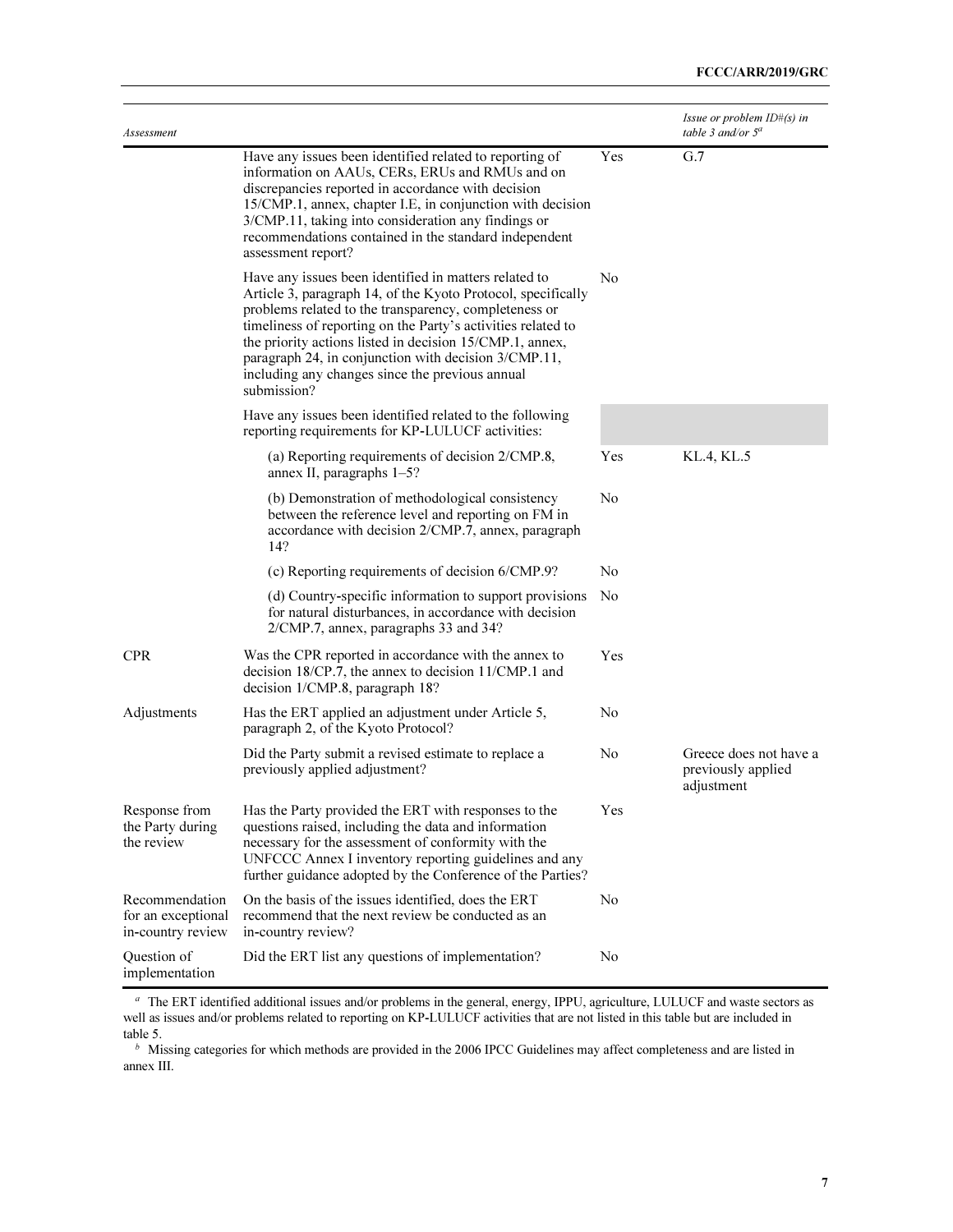# III. Status of implementation of issues and/or problems raised in the previous review report

8. Table 3 compiles all the recommendations made in previous review reports that were included in the previous review report, published on 9 March 2018.<sup>4</sup> For each issue and/or problem, the ERT specified whether it believes the issue and/or problem has been resolved by the conclusion of the review of the 2019 annual submission and provided the rationale for its determination, which takes into consideration the publication date of the previous review report and national circumstances.

Status of implementation of issues and/or problems raised in the previous review report of Greece

| ID#     | Issue and/or problem<br>classification <sup>a</sup>                                                                                                                              | Recommendation made in previous review<br>report                                                                                                                                                                                                                                 | ERT assessment and rationale                                                                                                                                                                                                                                                                                                                                                                                                                                                                                           |
|---------|----------------------------------------------------------------------------------------------------------------------------------------------------------------------------------|----------------------------------------------------------------------------------------------------------------------------------------------------------------------------------------------------------------------------------------------------------------------------------|------------------------------------------------------------------------------------------------------------------------------------------------------------------------------------------------------------------------------------------------------------------------------------------------------------------------------------------------------------------------------------------------------------------------------------------------------------------------------------------------------------------------|
| General |                                                                                                                                                                                  |                                                                                                                                                                                                                                                                                  |                                                                                                                                                                                                                                                                                                                                                                                                                                                                                                                        |
| G.1     | Annual submission<br>$(G.1, 2017)$ $(G.1, 2017)$<br>2016) (G.1, 2015)<br>(table 3, 2014)<br>Completeness                                                                         | Estimate and report emissions from<br>all mandatory categories.                                                                                                                                                                                                                  | Resolved. Greece reported emissions and<br>removals from most mandatory categories<br>identified as missing in the previous reviews<br>(e.g. CSCs in all the pools in cropland<br>converted to settlements). However, the Party<br>did not report estimates for CSCs in any of the<br>pools in grassland converted to forest land (see<br>ID# $L.1$ below).                                                                                                                                                            |
| G.2     | <b>NIR</b><br>$(G.2, 2017)$ $(G.10,$<br>2016) (G.10, 2015)<br>Transparency                                                                                                       | Add text to all relevant sections of<br>the NIR to explain the reporting of<br>$NF3$ emissions.                                                                                                                                                                                  | Resolved. Greece included information in the<br>NIR (section 1.1.4, p.37) explaining that NF <sub>3</sub><br>emissions do not occur because there is no $NF3$<br>use in Greece.                                                                                                                                                                                                                                                                                                                                        |
| G.3     | CRF tables<br>(G.5, 2017)<br>Comparability                                                                                                                                       | Report complete information in<br>CRF table 9.                                                                                                                                                                                                                                   | Not resolved. Greece did not report complete<br>information in CRF table 9. During the review,<br>the Party explained that it was not able to<br>include the relevant information on notation<br>keys "NE" and "IE" because of constraints in<br>the use of CRF Reporter. Greece indicated it is<br>working with the secretariat on this matter so as<br>to ensure that relevant information is included<br>in CRF table 9 in the next submission.                                                                     |
| G.4     | Article 3, paragraph<br>14, of the Kyoto<br>Protocol<br>(G.6, 2017)<br>KP reporting<br>adherence                                                                                 | Report any changes in the<br>information provided under Article<br>3, paragraph 14, in accordance with<br>decision 15/CMP.1, in conjunction<br>with decision 3/CMP.11, and<br>clarify in the NIR if there are no<br>such changes.                                                | Resolved. Greece reported updated information<br>on the minimization of adverse impacts in<br>accordance with Article 3, paragraph 14, of the<br>Kyoto Protocol, including a better explanation<br>of the impact assessment of EU policies (NIR,<br>section 13.1, p.477). The Party also explained<br>that no changes have been made in how it gives<br>priority to specific actions in implementing its<br>commitments under Article 3, paragraph 14,<br>since the previous submission (NIR, section<br>13.2, p.485). |
| Energy  |                                                                                                                                                                                  |                                                                                                                                                                                                                                                                                  |                                                                                                                                                                                                                                                                                                                                                                                                                                                                                                                        |
| E.1     | Feedstocks, reductants<br>and other non-energy<br>use of fuels - liquid<br>fuels $-$ CO <sub>2</sub><br>$(E.2, 2017)$ $(E.3,$<br>2016) (E.3, 2015) (31,<br>2014) (24, 2013) (58, | Implement the reallocation of<br>emissions (liquid fuels that were<br>used as feedstocks in ammonia<br>production from the energy sector<br>to the IPPU sector) and<br>transparently document the impact<br>of this reallocation in the relevant<br>categories as well as in the | Resolved. The ERT considers the information<br>provided in the NIR (section 3.2.3, p.115, and<br>section 4.6, p.206) on the allocation of the<br>emissions (see ID# $E.5$ below) sufficient to<br>justify the allocation of emissions from liquid<br>fuels used as feedstock in ammonia production<br>for 1990–1993 and 1995–1998.                                                                                                                                                                                     |

<sup>4</sup> FCCC/ARR/2017/GRC.

 $\overline{a}$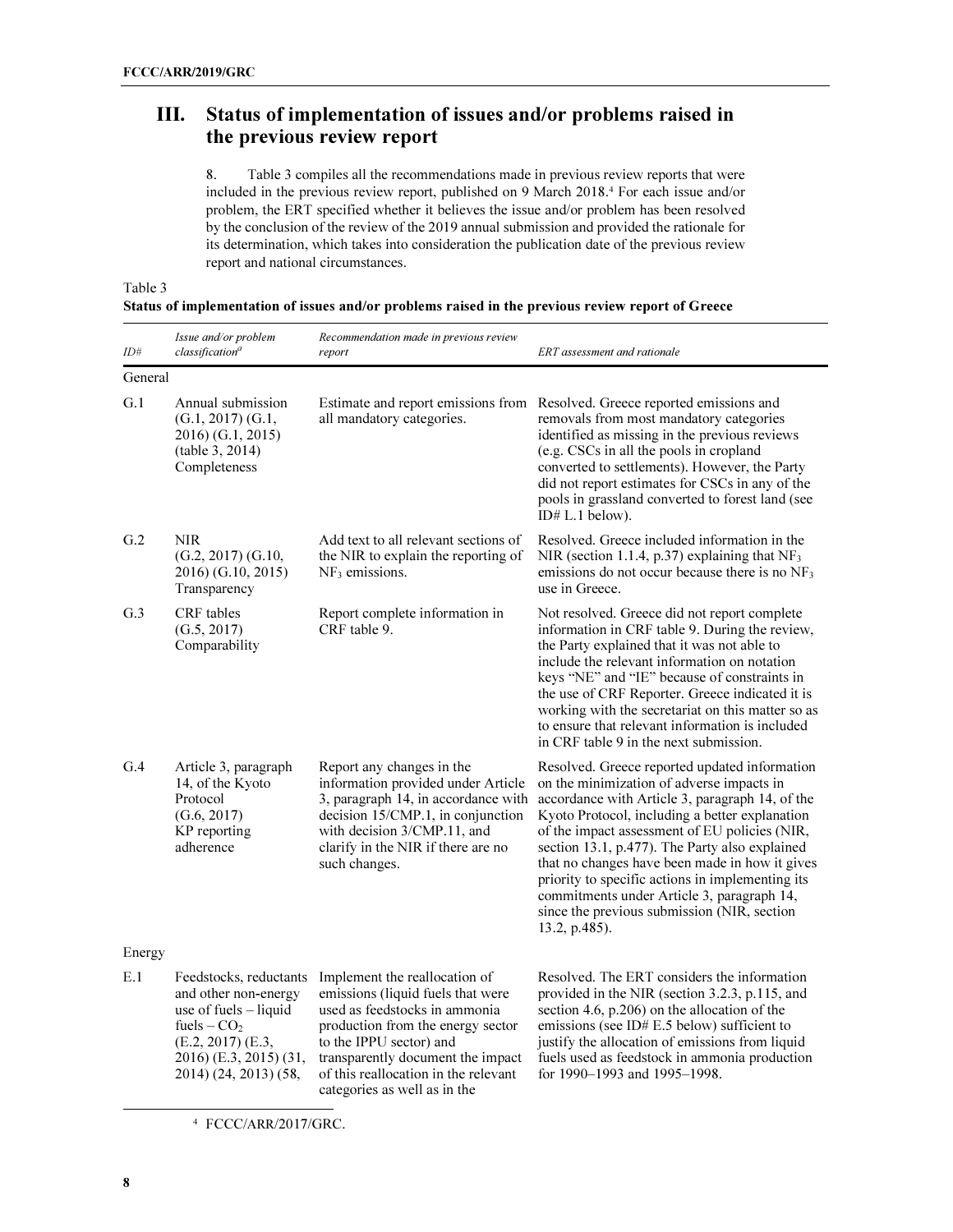| $I\!D\#$ | Issue and/or problem<br>classification <sup>a</sup>                                                                                      | Recommendation made in previous review<br>report                                                                                                                                                                                                                                                                                                             | ERT assessment and rationale                                                                                                                                                                                                                                                                                                                                                                                                                                                                                                                                                                                                                                                                                                                                                                                                                                                                                    |
|----------|------------------------------------------------------------------------------------------------------------------------------------------|--------------------------------------------------------------------------------------------------------------------------------------------------------------------------------------------------------------------------------------------------------------------------------------------------------------------------------------------------------------|-----------------------------------------------------------------------------------------------------------------------------------------------------------------------------------------------------------------------------------------------------------------------------------------------------------------------------------------------------------------------------------------------------------------------------------------------------------------------------------------------------------------------------------------------------------------------------------------------------------------------------------------------------------------------------------------------------------------------------------------------------------------------------------------------------------------------------------------------------------------------------------------------------------------|
|          | 2012)<br>Comparability                                                                                                                   | comparison between the reference<br>and sectoral approaches.                                                                                                                                                                                                                                                                                                 |                                                                                                                                                                                                                                                                                                                                                                                                                                                                                                                                                                                                                                                                                                                                                                                                                                                                                                                 |
| E.2      | 1.A.1.a.i Electricity<br>generation – solid<br>fuels $-$ CO <sub>2</sub><br>$(E.3, 2017)$ $(E.14,$<br>2016) (E.14, 2015)<br>Transparency | Include in the NIR the rationale for<br>using plant-specific data (oxidation<br>factor of 98 per cent for lignite), a<br>link to the study conducted by the<br>Public Power Corporation (in 1994)<br>and a general description of the<br>development of the oxidation<br>factor.                                                                             | Resolved. Greece provided the requested<br>information on the oxidation factor for lignite<br>in the NIR (section 3.2.4.2, pp.124-125).<br>However, as the Party explained during the<br>review, it did not provide a link to the study<br>conducted by the Public Power Corporation in<br>the NIR owing to the confidential nature of the<br>information. During the review, Greece<br>provided the ERT with additional information<br>on and access to the study.                                                                                                                                                                                                                                                                                                                                                                                                                                             |
| E.3      | 1.A.1.b Petroleum<br>refining - liquid fuels<br>$-{\rm CH}_{4}$<br>(E.4, 2017) (E.15,<br>2016) (E.15, 2015)<br>Transparency              | Include in the NIR a transparent<br>explanation of the reallocation of<br>CH <sub>4</sub> emissions from liquid fuels.                                                                                                                                                                                                                                       | Resolved. The ERT noted that the original<br>recommendation in the report on the review of<br>the 2015 submission (FCCC/ARR/2015/GRC)<br>was based on a statement in the 2015 NIR<br>(section 3.2.4.3.1, p.115) that $CO2$ and $N2O$<br>emissions from catalytic cracking are reported<br>under subcategory 1.A.1.b, while the CH <sub>4</sub><br>emissions are included under fugitive emissions<br>from fuels (1.B.2). However, on the basis of the<br>statement in the 2019 NIR (section 3.2.4.3.1,<br>$p.127$ ) that CH <sub>4</sub> and N <sub>2</sub> O emissions for this<br>category have been calculated using the tier 1<br>methodology and default EFs in the 2006 IPCC<br>Guidelines, as well as the information reported<br>in CRF table 1.A(a)s1, the ERT concluded that<br>Greece has reported CH <sub>4</sub> emissions from<br>petroleum refining (liquid fuels) under<br>subcategory 1.A.1.b. |
| E.4      | 1.A.1.b Petroleum<br>$refining - liquid$ fuels<br>$-CO2$<br>$(E.5, 2017)$ $(E.16, 101)$<br>2016) (E.16, 2015)<br>Transparency            | Identify the reasons for the inter-<br>annual changes in the CO <sub>2</sub> IEF<br>between 2012 and 2013 of 4.2 per<br>cent, ensure that the time series is<br>consistent, if necessary, and include<br>in the NIR an explanation for the<br>changes.                                                                                                       | Resolved. Greece explained in the NIR (section<br>3.2.4.3.1, p.128) that the inter-annual changes<br>in the CO <sub>2</sub> IEF between 2012 and 2013 of<br>liquid fuels are attributable to the change in the<br>$CO2$ EF of the refinery gas as a result of a<br>technical upgrade of one of the four refineries,<br>because of which the weighted average EF of<br>refinery gas increased from 56.69 t/TJ in 2012<br>to 64.55 t/TJ in 2013. This technical upgrade<br>included the installation of a high-pressure<br>hydrocracking unit ('hydrocracker') and a<br>thermal cracking unit ('flexicoker'), the latter<br>of which produces refinery gas with a higher<br>EF. The ERT noted that the Party ensured time-<br>series consistency in reporting emissions for<br>this subcategory.                                                                                                                  |
| E.5      | $1.A.2.c$ Chemicals $-$<br>liquid fuels $-CO2$<br>(E.17, 2017)<br>Transparency                                                           | Include, in the NIR, the<br>information on the difficulties in<br>identifying the amount of liquid<br>feedstocks associated with<br>ammonia production that was<br>provided to the ERTs during the<br>reviews in 2016 and 2017 and<br>document in the NIR where<br>emissions from liquid fuels used as<br>feedstocks for ammonia production<br>are reported. | Resolved. Greece explained in the NIR (section<br>3.2.3, p.115) that $CO2$ emissions from a small<br>amount of liquid fuels used as feedstock in<br>ammonia production by one plant for 1990-<br>1993 and 1995-1998 are included in the energy<br>sector instead of the IPPU sector (section 4.6,<br>p.206) because the fuel amount is reported in<br>the energy balance only, which, together with<br>the fact that the plant has closed, makes it<br>difficult to obtain historical AD.                                                                                                                                                                                                                                                                                                                                                                                                                       |
| E.6      | 1.A.2.f Non-metallic<br>minerals - liquid fuels                                                                                          | Include an explanation for the<br>inter-annual change of the CO <sub>2</sub> IEF                                                                                                                                                                                                                                                                             | Addressing. Greece provided a general<br>explanation in the NIR (section 3.2.4.4.1,                                                                                                                                                                                                                                                                                                                                                                                                                                                                                                                                                                                                                                                                                                                                                                                                                             |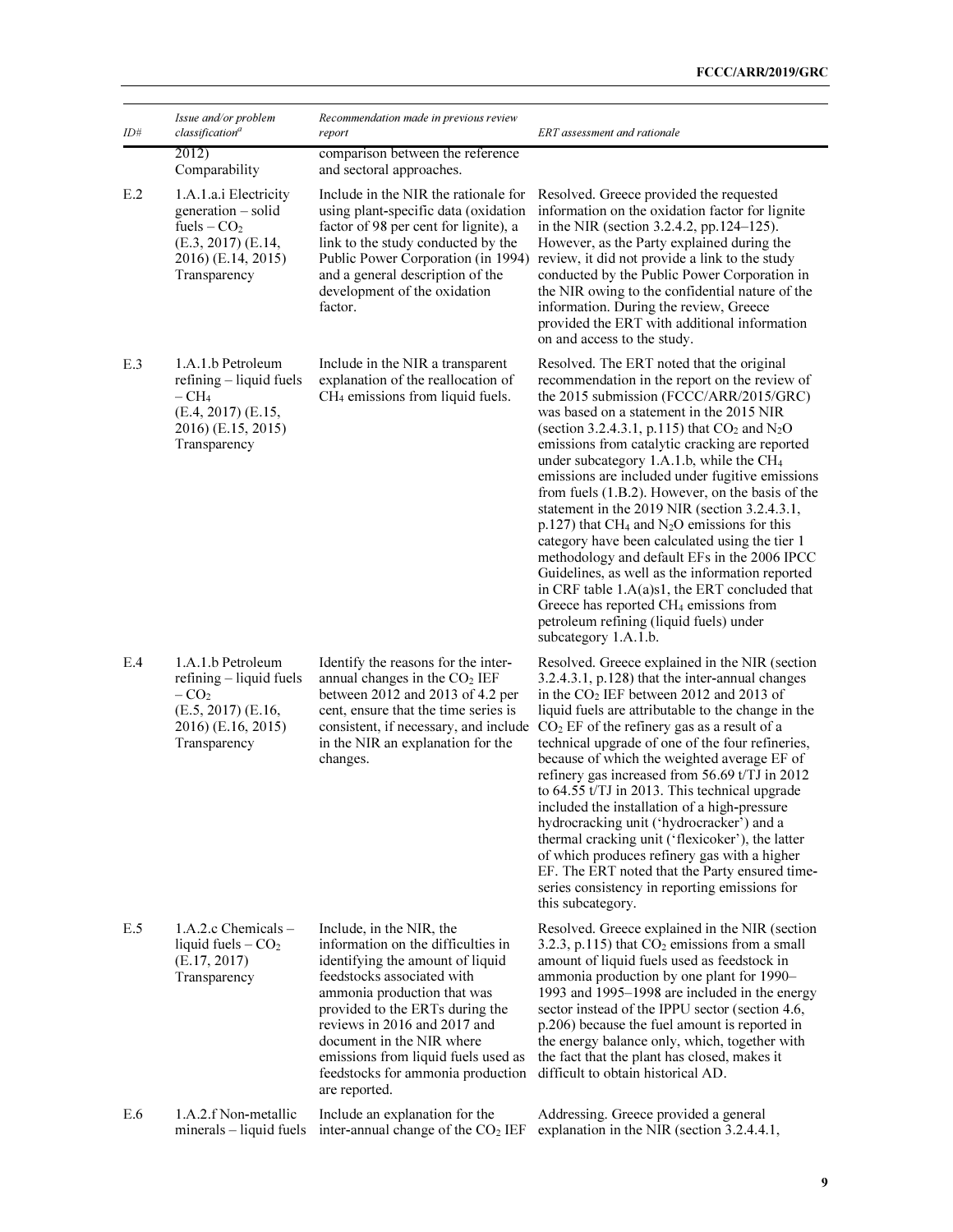| ID#  | Issue and/or problem<br>classification <sup>a</sup>                                                                                                                                         | Recommendation made in previous review<br>report                                                                                                                                                                                                                                                                                                                                          | ERT assessment and rationale                                                                                                                                                                                                                                                                                                                                                                                                                                                                                                                                                                                                                                                                                                                                                                                                                                      |
|------|---------------------------------------------------------------------------------------------------------------------------------------------------------------------------------------------|-------------------------------------------------------------------------------------------------------------------------------------------------------------------------------------------------------------------------------------------------------------------------------------------------------------------------------------------------------------------------------------------|-------------------------------------------------------------------------------------------------------------------------------------------------------------------------------------------------------------------------------------------------------------------------------------------------------------------------------------------------------------------------------------------------------------------------------------------------------------------------------------------------------------------------------------------------------------------------------------------------------------------------------------------------------------------------------------------------------------------------------------------------------------------------------------------------------------------------------------------------------------------|
|      | $-CO2$<br>$(E.8, 2017)$ $(E.18, 2017)$<br>2016) (E.18, 2015)<br>Transparency                                                                                                                | between 2003/2004 and 2012/2013<br>in the next submission.                                                                                                                                                                                                                                                                                                                                | p.132) for the inter-annual changes in the IEFs<br>for $CO2$ , CH <sub>4</sub> and N <sub>2</sub> O emissions, stating that<br>they result from the fuel mix used in the<br>industries associated with this category.<br>However, the ERT noted that while the Party<br>explained that the CO <sub>2</sub> IEF increased from<br>82.00 t/TJ in 2012 to 87.09 t/TJ in 2013<br>because of the higher share of 'petcoke' with a<br>higher EF value in the fuel mix in 2012, it did<br>not provide the specific reason for the change in<br>the $CO2 IEF$ between 2003 (80.46 t/TJ) and<br>2004 (83.94 t/TJ). During the review, Greece<br>explained that the reason for the change was the<br>same as that for the change between 2012 and<br>2013. The ERT notes that the Party could<br>resolve the issue by including this information<br>in the next submission. |
| E.7  | 1.A.3.d Domestic<br>navigation - liquid<br>fuels $-N_2O$<br>(E.18, 2017)<br>Accuracy                                                                                                        | Either provide transparent<br>information on the reasons for the<br>significant difference between the<br>value of the IEF for gas/diesel oil<br>for $N_2O$ emissions from inland<br>navigation and the default EF value<br>provided in the 2006 IPCC<br>Guidelines, or revise the EFs to<br>make them consistent with the<br>default EFs provided in the 2006<br><b>IPCC</b> Guidelines. | Resolved. Greece explained in the NIR (section<br>3.2.5.2, p.153) that the EF for $N_2O$ emissions<br>from domestic navigation (gas/diesel oil) is the<br>EF for non-road vehicles in Europe given in the<br>Revised 1996 IPCC Guidelines (table 1.49,<br>p.1.91), which was used because the 2006 IPCC<br>Guidelines do not provide an EF for heavy-duty<br>diesel oil.                                                                                                                                                                                                                                                                                                                                                                                                                                                                                          |
| E.8  | 1.B.1.a.2 Surface<br>$mines - gaseous$ fuels<br>$-CH4$<br>(E.13, 2017) (E.19,<br>2016) (E.19, 2015)<br>Transparency                                                                         | Include in the submission a<br>transparent description of the<br>methodology used for this<br>category.                                                                                                                                                                                                                                                                                   | Resolved. Greece provided a description of the<br>methodology used for estimating CH <sub>4</sub><br>emissions from lignite in the NIR (section<br>$3.3.1.2$ , pp.165–166). The Party explained that<br>it calculated the CH <sub>4</sub> emissions from lignite<br>mining on the basis of the tier 1 methodology<br>provided in the 2006 IPCC Guidelines (vol. 2,<br>chap. 4, pp.4.17-4.19) using AD on lignite<br>production from the national energy balance<br>and combining the average default EF values<br>for both mining $(1.2 \text{ m}^3/t)$ and post-mining<br>activities $(0.1 \text{ m}^3/t)$ .                                                                                                                                                                                                                                                     |
| E.9  | 1.B.2 Oil, natural gas<br>and other emissions<br>from energy<br>$production -$<br>$CO2$ , CH <sub>4</sub> and N <sub>2</sub> O<br>(E.14, 2017) (E.22,<br>2016) (E.22, 2015)<br>Transparency | Report these emissions (oil<br>exploration and natural gas<br>exploration) as "NE" and explain in<br>the NIR that these emissions are<br>below the significance thresholds<br>indicated in paragraph 37(b) of the<br><b>UNFCCC Annex I inventory</b><br>reporting guidelines.                                                                                                             | Resolved. Greece provided in the NIR<br>explanations for reporting using the notation<br>key "NE" the $CO2$ , CH <sub>4</sub> and N <sub>2</sub> O emissions for<br>subcategory 1.B.2.a.1 (oil exploration) (section<br>3.3.3.2, p.168) and the $CO2$ and CH <sub>4</sub> emissions<br>for subcategory 1.B.2.b.1 (gas exploration)<br>(section 3.3.3.2, p.171). The Party explained<br>that, as per the calculations performed using tier<br>1 methods in the 2006 IPCC Guidelines, both<br>these values are less than 3 kt $CO2$ eq and thus<br>below the significance threshold indicated in<br>paragraph 37(b) of the UNFCCC Annex I<br>inventory reporting guidelines (47.71 kt CO <sub>2</sub><br>eq) (see ID# G.6 in table 5).                                                                                                                              |
| E.10 | $1.B.2.a.3$ Transport $-$<br>liquid fuels $-CO2$<br>(E.15, 2017) (E.23,<br>2016) (E.23, 2015)<br>Transparency                                                                               | Replace the "NA" and "NO"<br>notation keys with the "NE"<br>notation key for CO <sub>2</sub> emissions<br>from category 1.B.2.a.3 (oil<br>transport) and provide explanations<br>in the NIR that show these                                                                                                                                                                               | Resolved. Greece reported the CO <sub>2</sub> emissions<br>for subcategory 1.B.2.a.3 (oil transport) using<br>the notation key "NE" and explained in the NIR<br>(section 3.3.3.2, $p.168$ ) that, as per the<br>calculations performed using the tier 1<br>methodology in the 2006 IPCC Guidelines, the                                                                                                                                                                                                                                                                                                                                                                                                                                                                                                                                                           |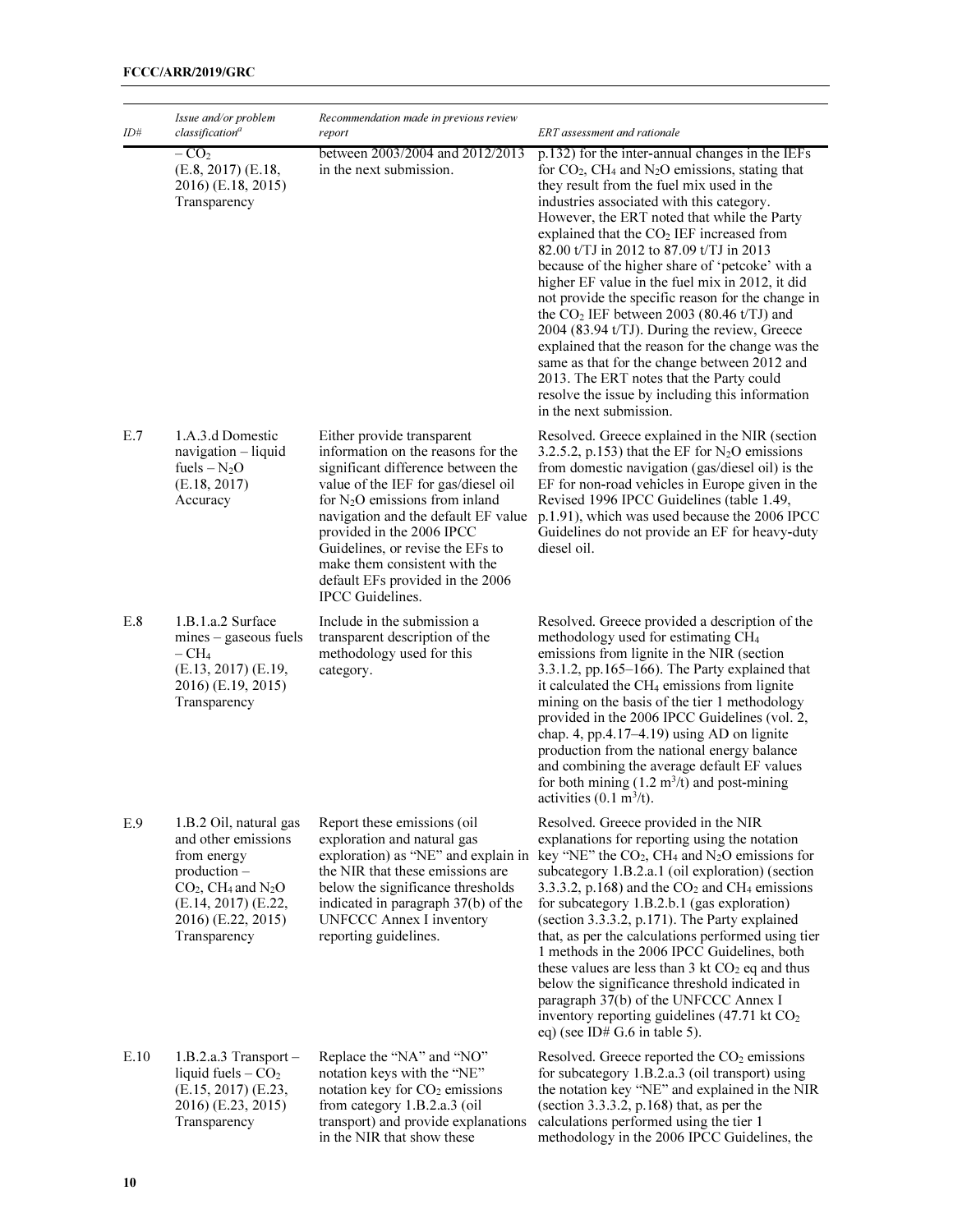| ID#         | Issue and/or problem<br>classification <sup>a</sup>                                      | Recommendation made in previous review<br>report                                                                                                                                                                                      | ERT assessment and rationale                                                                                                                                                                                                                                                                                                                                                                                                                                                                                                                                                                                                                                                                                                                                                                                                                                                                                                                                                                                                                                                                                   |
|-------------|------------------------------------------------------------------------------------------|---------------------------------------------------------------------------------------------------------------------------------------------------------------------------------------------------------------------------------------|----------------------------------------------------------------------------------------------------------------------------------------------------------------------------------------------------------------------------------------------------------------------------------------------------------------------------------------------------------------------------------------------------------------------------------------------------------------------------------------------------------------------------------------------------------------------------------------------------------------------------------------------------------------------------------------------------------------------------------------------------------------------------------------------------------------------------------------------------------------------------------------------------------------------------------------------------------------------------------------------------------------------------------------------------------------------------------------------------------------|
|             |                                                                                          | emissions are below the<br>significance thresholds indicated in<br>paragraph 37(b) of the UNFCCC<br>Annex I inventory reporting<br>guidelines.                                                                                        | value of these emissions is less than 3 kt $CO2$<br>eq and thus below the significance threshold<br>indicated in paragraph 37(b) of the UNFCCC<br>Annex I inventory reporting guidelines (see ID#<br>$G.6$ in table 5).                                                                                                                                                                                                                                                                                                                                                                                                                                                                                                                                                                                                                                                                                                                                                                                                                                                                                        |
| <b>IPPU</b> |                                                                                          |                                                                                                                                                                                                                                       |                                                                                                                                                                                                                                                                                                                                                                                                                                                                                                                                                                                                                                                                                                                                                                                                                                                                                                                                                                                                                                                                                                                |
| I.1         | 2. General (IPPU)<br>(I.10, 2017)<br>Convention reporting<br>adherence                   | Replace the incorrect references to<br>the IPCC good practice guidance in<br>the chapter on the IPPU sector in<br>the NIR with references to the 2006<br>IPCC Guidelines.                                                             | Addressing. Greece replaced the incorrect<br>references to the IPCC good practice guidance<br>in sections 4.2.2 and 4.20.2 of the NIR.<br>However, the NIR still contains an incorrect<br>reference to those guidelines in section 4.7 (on<br>nitric acid production).                                                                                                                                                                                                                                                                                                                                                                                                                                                                                                                                                                                                                                                                                                                                                                                                                                         |
| I.2         | $-CO2$<br>(I.11, 2017)<br>Transparency                                                   | 2.A.2 Lime production Include in the NIR an explanation<br>for the high IEF values for $CO2$<br>emissions from lime production for<br>the period 1990–2006.                                                                           | Resolved. Greece explained in the NIR (section<br>4.3.2, p.191, and section 4.3.4, pp.192–193)<br>that the IEF values (average of 0.82 t $CO2/t$<br>lime) for $CO2$ emissions from lime production<br>for 1990–2006 were high because the emissions<br>for 1990–2005 were calculated using the<br>overlap technique in the 2006 IPCC Guidelines<br>and data available from the EU ETS for 2005-<br>2009, which have higher EF values than data in<br>the verified EU ETS reports of recent years.                                                                                                                                                                                                                                                                                                                                                                                                                                                                                                                                                                                                              |
| I.3         | 2.B.10 Other<br>(chemical industry) –<br>CO <sub>2</sub><br>(I.12, 2017)<br>Transparency | Include in the NIR the explanation<br>of the reason for reporting the $CO2$<br>emissions associated with hydrogen<br>production from liquid fuels under<br>subcategory 1.A.1.b (petroleum<br>refining) provided during the<br>review. | Resolved. Greece explained in the NIR (section<br>3.2.3, p.115) that it reported the $CO2$ emissions<br>associated with hydrogen production from<br>liquid fuels under subcategory 1.A.1.b<br>(petroleum refining). It did so because, while<br>disaggregated data on the amount of liquid<br>fuels used for hydrogen production are<br>available from the EU ETS reports for 2005-<br>2016, in the data for 1990–2004 available from<br>the national energy balance, the amount of<br>liquid fuel used for hydrogen production is<br>reported together with the amount of fuel<br>combusted in the refineries. Thus it is not<br>possible to report these emissions separately for<br>1990–2004.                                                                                                                                                                                                                                                                                                                                                                                                              |
| I.4         | $-CO2$<br>(I.13, 2017)<br>Transparency                                                   | values for lead production by<br>including in the NIR information<br>on the changes in lead production<br>across the time series.                                                                                                     | 2.C.5 Lead production Explain the changes in the $CO2 IEF$ Not resolved. Greece included in the NIR<br>(section 4.14.3, p.236) information on the<br>changes in lead production across the time<br>series to explain the changes in $CO2$ emissions<br>from lead production. The Party explained that<br>following a period of low emissions in 2003–<br>2005 owing to the low level of lead production,<br>$CO2$ emissions from lead production increased<br>by 66.6 per cent between 2007 and 2008 only to<br>decrease in 2008–2010 owing to the economic<br>recession. Greece also stated in the same<br>section that the inter-annual variation in the<br>$CO2$ emissions from lead production stems<br>from the changes in the production level<br>because the same EF was used for all years of<br>the time series. However, the ERT noted that<br>although the information provided by the Party<br>explains the changes in $CO2$ emissions from<br>lead production, it does not address the reasons<br>for the changes in the IEF values, such as an<br>increase in the share of secondary production. |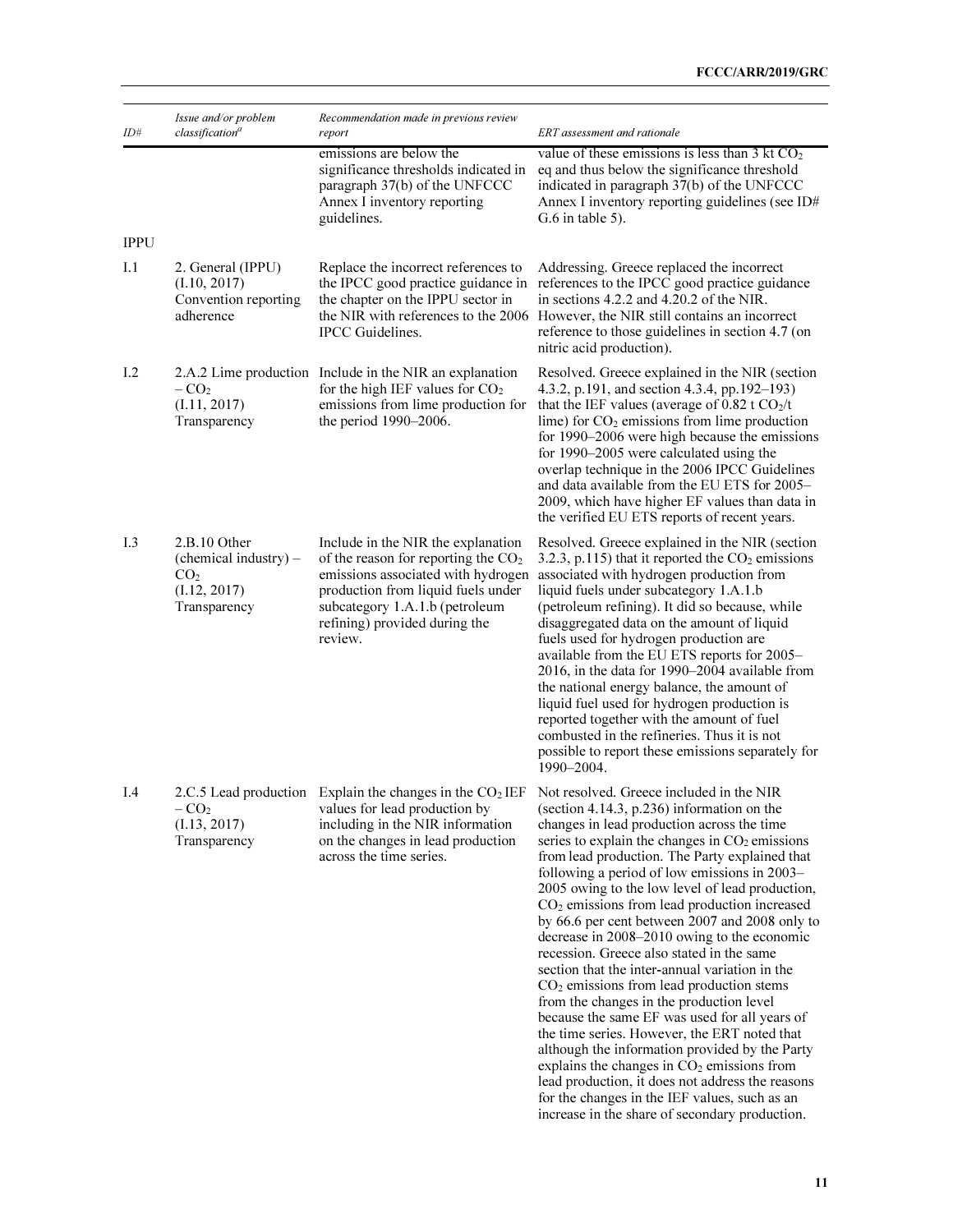| ID#  | Issue and/or problem<br>classification <sup>a</sup>                                                                                       | Recommendation made in previous review<br>report                                                                                                                                                                                                                                                                                                                                     | ERT assessment and rationale                                                                                                                                                                                                                                                                                                                                                                                                                                                                                                                                                                                                                                                                                                                                                                                                                                                                                                                                                                                            |
|------|-------------------------------------------------------------------------------------------------------------------------------------------|--------------------------------------------------------------------------------------------------------------------------------------------------------------------------------------------------------------------------------------------------------------------------------------------------------------------------------------------------------------------------------------|-------------------------------------------------------------------------------------------------------------------------------------------------------------------------------------------------------------------------------------------------------------------------------------------------------------------------------------------------------------------------------------------------------------------------------------------------------------------------------------------------------------------------------------------------------------------------------------------------------------------------------------------------------------------------------------------------------------------------------------------------------------------------------------------------------------------------------------------------------------------------------------------------------------------------------------------------------------------------------------------------------------------------|
| I.5  | 2.F.1 Refrigeration<br>and air conditioning -<br><b>HFCs</b><br>$(I.2, 2017)$ $(I.4, 2016)$<br>$(I.4, 2015)$ $(46, 2014)$<br>Consistency  | Implement the results of the new<br>survey (published in 2015) in the<br>annual submission.                                                                                                                                                                                                                                                                                          | Addressing. The ERT noted that, as confirmed<br>during the review, Greece still estimates<br>emissions from residential refrigeration<br>equipment flows for 2014–2017 on the basis of<br>a survey conducted by Greek consultancy firm<br>ICAP in 2014, as well as using expert judgment<br>and national and international studies on the<br>trends in this market (see ID# I.18 in table 5).                                                                                                                                                                                                                                                                                                                                                                                                                                                                                                                                                                                                                           |
| I.6  | 2.F.1 Refrigeration<br>and air conditioning -<br><b>HFCs</b><br>$(1.3, 2017)$ $(1.6, 2016)$<br>$(1.6, 2015)$ $(48, 2014)$<br>Transparency | Improve the transparency of the<br>NIR by including information<br>similar to that provided to the ERT<br>during the review on assumptions<br>used in calculating emissions from<br>refrigeration and air-conditioning<br>equipment, including a plan for<br>periodically verifying the expert<br>judgments, because production and<br>operating standards change over the<br>years. | Not resolved. Greece did not provide in the<br>NIR information on the assumptions used in<br>calculating emissions from refrigeration and<br>air-conditioning equipment and a plan for<br>periodically verifying the expert judgments<br>used. During the review, the Party explained<br>that, given that production and operating<br>standards change over time, the inventory team<br>collaborates with experts from the National<br>Association of Refrigeration Importing and<br>Trading and National Association of<br>Refrigeration and Cooling Techniques to<br>collect annual data on production and sales of<br>equipment containing F-gases and to verify,<br>evaluate and revise, as necessary, the<br>assumptions used in estimating emissions. The<br>ERT notes that the Party could resolve this<br>issue by including this information in the NIR<br>of the next submission, together with details of<br>assumptions used in calculating emissions from<br>refrigeration and air-conditioning equipment. |
| I.7  | 2.F.1 Refrigeration<br>and air conditioning -<br>HFCs and PFCs<br>$(I.4, 2017)$ $((I.10,$<br>2016) (I.10, 2015)<br>Transparency           | Provide information in the NIR<br>about recovery of HFCs, including<br>how gases are recovered at end of<br>life and what is done to the<br>recovered gas.                                                                                                                                                                                                                           | Not resolved. Greece did not include in the NIR<br>the information on recovery of HFCs, including<br>how gases are recovered at end of life and what<br>is done to the recovered gas. During the review,<br>the Party explained that the inventory team<br>would continue its communication with<br>Appliances Recycling SA, the body responsible<br>for recycling F-gases from recycled equipment,<br>and include any new data obtained in the NIR<br>of the next submission.                                                                                                                                                                                                                                                                                                                                                                                                                                                                                                                                          |
| I.8  | 2.F.1 Refrigeration<br>and air conditioning -<br><b>HFCs</b><br>(I.5, 2017) (I.11, 2016)<br>(1.11, 2015)<br>Accuracy                      | Correct the error in the data entry<br>files input to CRF Reporter for AD<br>and emissions for the amount of<br>HFC-134a remaining in products at<br>decommissioning in subcategory<br>2.F.1.f.                                                                                                                                                                                      | Resolved. Greece corrected the amount of<br>HFC-134a remaining in products at<br>decommissioning under subcategory 2.F.1.f<br>(stationary air conditioning) in CRF table<br>2(II)B-Hs2 by addressing the data entry error in<br>the file input to CRF Reporter for AD and<br>emissions. The ERT confirmed this during the<br>review.                                                                                                                                                                                                                                                                                                                                                                                                                                                                                                                                                                                                                                                                                    |
| I.9  | 2.F.1 Refrigeration<br>and air conditioning -<br><b>HFCs</b><br>$(I.6, 2017)$ $(I.12, 2016)$<br>(1.12, 2015)<br>Accuracy                  | Use the results of the newly<br>published survey on refrigeration in<br>the next annual submission.                                                                                                                                                                                                                                                                                  | Addressing. See ID# I.5 above.                                                                                                                                                                                                                                                                                                                                                                                                                                                                                                                                                                                                                                                                                                                                                                                                                                                                                                                                                                                          |
| I.10 | 2.F.2 Foam blowing<br>$agents - HFCs$<br>$(I.7, 2017)$ $(I.8, 2016)$<br>$(1.8, 2015)$ $(44, 2014)$<br>Accuracy                            | Continue the dialogue with the<br>industry association, the Pan-<br>Hellenic Association of Insulation<br>Companies, in order to increase the<br>percentage of respondents to the<br>survey on imported foam products.                                                                                                                                                               | Resolved. In the NIR (section 4.20.2, pp.261–<br>263) the Party explained that instead of having<br>a dialogue with the Pan-Hellenic Association of<br>Insulation Companies, which does not have<br>import data, the inventory team has been<br>sending Excel forms to the Association's                                                                                                                                                                                                                                                                                                                                                                                                                                                                                                                                                                                                                                                                                                                                |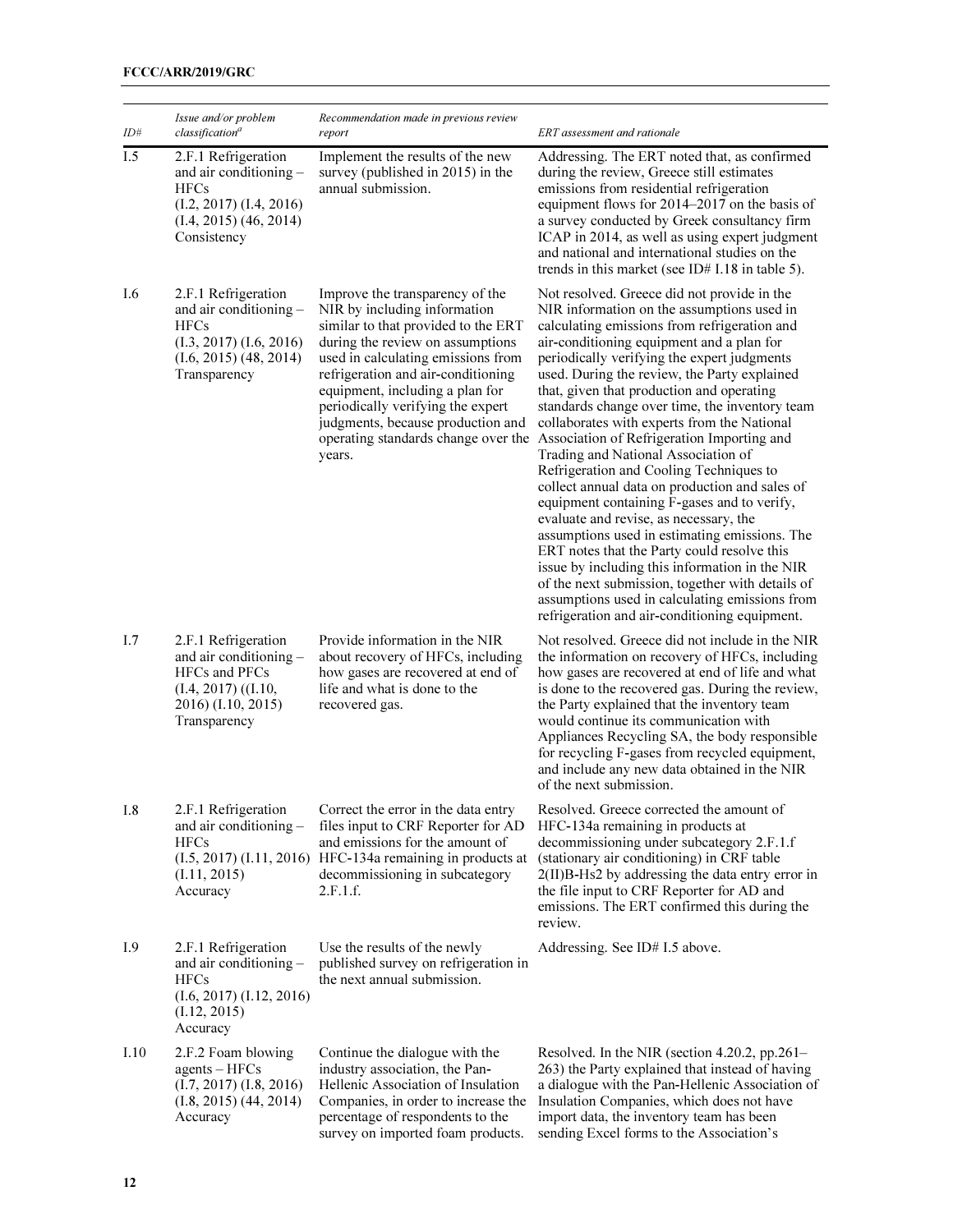| ID#  | Issue and/or problem<br>classification <sup>a</sup>                                               | Recommendation made in previous review<br>report                                                                                                                                                    | ERT assessment and rationale                                                                                                                                                                                                                                                                                                                                                                                                                                                                                                                                                                                                                                                                                                                                                                                                                                                                                                                                                                                                                                                                                                                                                                                                                                                                                                                                                                                                                                                                                                                                         |
|------|---------------------------------------------------------------------------------------------------|-----------------------------------------------------------------------------------------------------------------------------------------------------------------------------------------------------|----------------------------------------------------------------------------------------------------------------------------------------------------------------------------------------------------------------------------------------------------------------------------------------------------------------------------------------------------------------------------------------------------------------------------------------------------------------------------------------------------------------------------------------------------------------------------------------------------------------------------------------------------------------------------------------------------------------------------------------------------------------------------------------------------------------------------------------------------------------------------------------------------------------------------------------------------------------------------------------------------------------------------------------------------------------------------------------------------------------------------------------------------------------------------------------------------------------------------------------------------------------------------------------------------------------------------------------------------------------------------------------------------------------------------------------------------------------------------------------------------------------------------------------------------------------------|
|      |                                                                                                   |                                                                                                                                                                                                     | members to obtain the amounts of imported and<br>exported foam products. However, despite the<br>team's efforts to encourage members to<br>respond, the response rate has remained<br>constant at 30 per cent. The responses, which<br>include those from members with the biggest<br>market share in Greece, indicate that the need<br>for foam products with HFCs is fulfilled<br>domestically and that the currently imported<br>foam products do not contain HFCs. The ERT<br>found the information provided in the NIR<br>satisfactory and notes that until the recently<br>launched platform on the use and trade of F-<br>gases and ODS is fully functional and<br>populated by users (see ID# I.18 in table 5),<br>Greece may wish to continue this good practice<br>of requesting companies to provide information<br>on imports of foam products containing HFCs<br>in Excel forms or other questionnaires.                                                                                                                                                                                                                                                                                                                                                                                                                                                                                                                                                                                                                                                |
| I.11 | 2.F.2 Foam blowing<br>$agents - HFCs$<br>(I.9, 2017) (I.13, 2016)<br>(I.13, 2015)<br>Transparency | Provide an updated discussion on<br>the time series of emissions for<br>foam blowing agents in the<br>submission.                                                                                   | Resolved. Greece included in the NIR (section<br>4.20.2, pp.261–262) an updated discussion on<br>the time series of emissions for foam blowing<br>agents. The Party explained that the<br>fluctuations observed in the emission trend<br>stem from different companies using HFCs and<br>switching to substitutes for making foam<br>products at different periods of time.                                                                                                                                                                                                                                                                                                                                                                                                                                                                                                                                                                                                                                                                                                                                                                                                                                                                                                                                                                                                                                                                                                                                                                                          |
| I.12 | $2.G.3 N2O$ from<br>product uses $-N_2O$<br>(I.14, 2017)<br>Accuracy                              | Estimate and report $N_2O$ emissions<br>from product uses using the<br>methodology provided in the 2006<br>IPCC Guidelines and on the basis<br>of the total amount of $N_2O$ supplied<br>in a year. | Not resolved. As described in the NIR (section<br>4.22.2, p.273), Greece still estimates and<br>reports $N_2O$ emissions from product uses using<br>a country-specific methodology based on<br>population and a mean ratio of $N_2O$ emissions<br>to population of four European countries that<br>are Parties included in Annex I to the<br>Convention (Austria, Italy, Netherlands and<br>Spain). The Party explained in the NIR (section<br>4.22.4, p.274) that it is difficult to collect the<br>AD required to apply the methodology<br>provided in the 2006 IPCC Guidelines. Further,<br>the ERT noted that the list of planned<br>improvements (NIR, section 4.22.6, p.274) does<br>not include a plan to use the methodology in the<br>2006 IPCC Guidelines in the future. During the<br>review, the Party explained that it has applied a<br>country-specific methodology consistent with<br>paragraph 10 of the UNFCCC Annex I<br>inventory reporting guidelines. The ERT noted<br>that as per the above-mentioned provision,<br>Parties may use country-specific methodologies<br>if they better reflect their national situation,<br>provided they are well documented,<br>scientifically based and compatible with the<br>2006 IPCC Guidelines. The ERT considers that<br>using the methodology in the 2006 IPCC<br>Guidelines together with country-specific EFs<br>and AD would likely provide a more accurate<br>estimate of the national emissions than a<br>country-specific methodology based on an<br>average of IEFs of a cluster of countries. |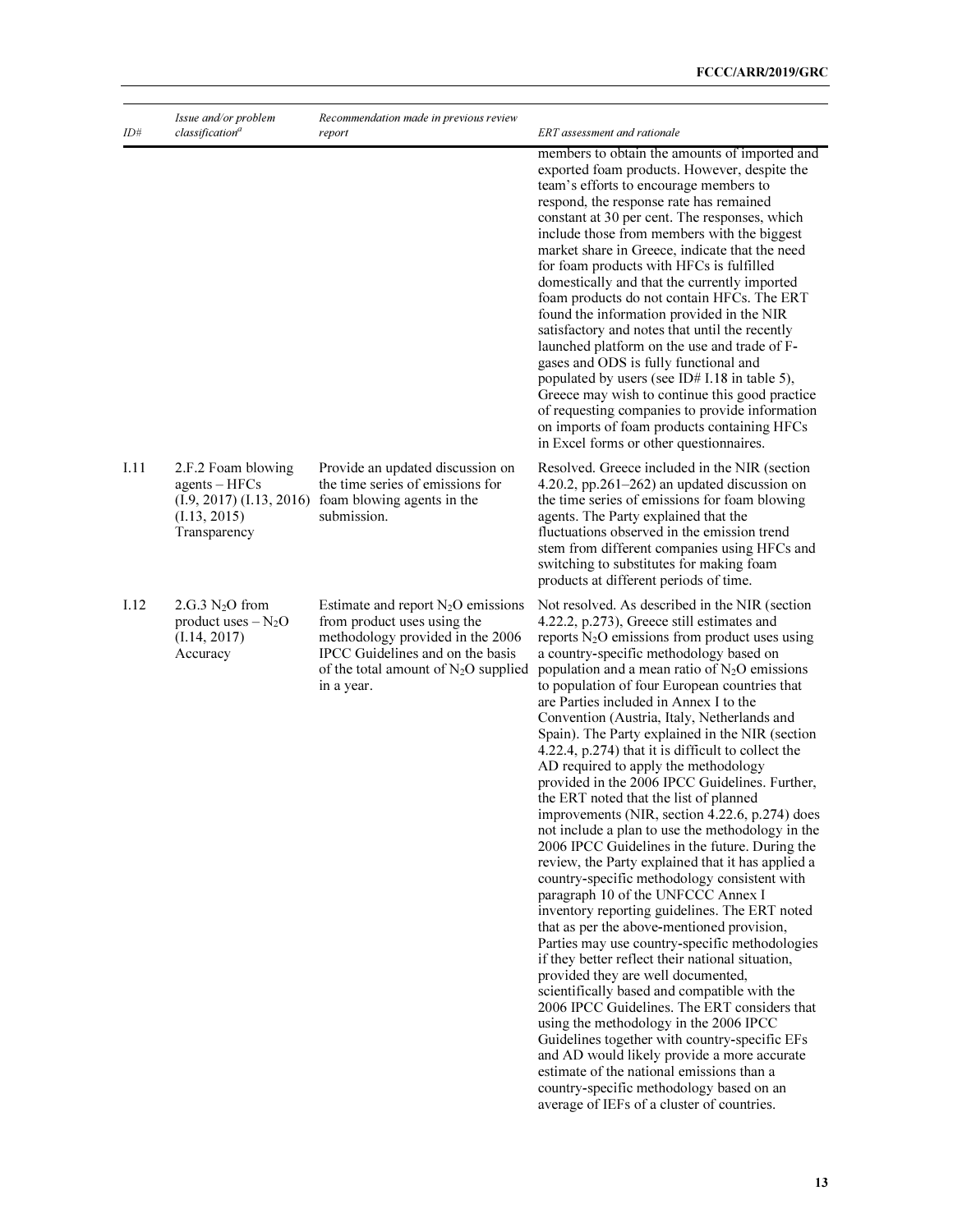| ID#         | Issue and/or problem<br>classification <sup>a</sup>                                                        | Recommendation made in previous review<br>report                                                                                                                                                                                                                                           | ERT assessment and rationale                                                                                                                                                                                                                                                                                                                                                                                                                                                                                                                                                                                                                                                                                                                                                                                                                                                                                                                                                              |
|-------------|------------------------------------------------------------------------------------------------------------|--------------------------------------------------------------------------------------------------------------------------------------------------------------------------------------------------------------------------------------------------------------------------------------------|-------------------------------------------------------------------------------------------------------------------------------------------------------------------------------------------------------------------------------------------------------------------------------------------------------------------------------------------------------------------------------------------------------------------------------------------------------------------------------------------------------------------------------------------------------------------------------------------------------------------------------------------------------------------------------------------------------------------------------------------------------------------------------------------------------------------------------------------------------------------------------------------------------------------------------------------------------------------------------------------|
| Agriculture |                                                                                                            |                                                                                                                                                                                                                                                                                            |                                                                                                                                                                                                                                                                                                                                                                                                                                                                                                                                                                                                                                                                                                                                                                                                                                                                                                                                                                                           |
| A.1         | 3. General<br>(agriculture)<br>(A.1, 2017) (A.10,<br>2016) (A.10, 2015)                                    | Enhance the QA/QC system and<br>correct all the identified reporting<br>inconsistencies between the NIR<br>and the CRF tables, specifically:                                                                                                                                               | Resolved.                                                                                                                                                                                                                                                                                                                                                                                                                                                                                                                                                                                                                                                                                                                                                                                                                                                                                                                                                                                 |
|             | Convention reporting<br>adherence                                                                          | (a) Ensure consistent reporting on<br>the tier used to estimate emissions<br>from rice cultivation, field burning<br>of agricultural residues and<br>agricultural soils;                                                                                                                   | (a) Greece reported consistent information in<br>the NIR on the tiers used to estimate emissions<br>from rice cultivation (section 5.4.2, p.303),<br>agricultural soils (section 5.5.2, p.306) and the<br>field burning of agricultural residues (section<br>5.7.2, p.316) and in the CRF tables (summary<br>3s2);                                                                                                                                                                                                                                                                                                                                                                                                                                                                                                                                                                                                                                                                        |
|             |                                                                                                            | (b) Ensure consistent reporting of<br>$CH4$ emissions from rice cultivation<br>in table 5.15 of the NIR and CRF<br>table 10.s.1.                                                                                                                                                           | (b) The Party reported consistent information<br>on the CH <sub>4</sub> emissions from rice cultivation in<br>NIR table 5.21 (2015 NIR, table 5.15) and CRF<br>table 10s1.                                                                                                                                                                                                                                                                                                                                                                                                                                                                                                                                                                                                                                                                                                                                                                                                                |
| A.2         | 3. General<br>(agriculture)<br>(A.5, 2017) (A.14,<br>2016) (A.14, 2015)<br>Transparency                    | Improve the transparency of the<br>reporting by including in the NIR<br>an explanation for each category<br>marked as "NO" (3.E (prescribed<br>burning of savannahs), 3.D.a.5<br>(mineralization/immobilization<br>associated with loss/gain of soil<br>organic matter) and 3.G (liming)). | Resolved. Greece explained in the NIR (section<br>5.6, p.315) that it used the notation key "NO"<br>for reporting emissions for category 3.E<br>(prescribed burning of savannahs) because<br>there are no savannahs in the country. The<br>Party also explained in the NIR (section 5.52,<br>p.306) that it reported emissions for<br>subcategory 3.D.a.5 (mineralization/<br>immobilization associated with loss/gain of soil<br>organic matter) as "NO" because there is no net<br>CSC in mineral soils in cropland remaining<br>cropland (see also ID# A.23 in table 5).<br>Regarding category 3.G (liming), the Party<br>reported in the NIR (section 5.8, p.318) that it<br>used "NO" to report these emissions because<br>Greece uses only calcium oxide and calcium<br>hydroxide – not limestone or dolomite, as<br>limestone is unsuitable due to its low solubility<br>in the dry conditions in Greece – and these do<br>not result in $CO2$ emissions when applied to<br>soils. |
| A.3         | 3.A Enteric<br>fermentation $-CH4$<br>(A.6, 2017) (A.3,<br>2016) (A.3, 2015) (57,<br>2014)<br>Transparency | Provide an explanation of how the<br>equation using country-specific<br>values for Ym and digestibility was<br>developed.                                                                                                                                                                  | Resolved. Greece explained in the NIR (section<br>5.2.2) that rather than the country-specific<br>values it had used previously, it used the Ym<br>value from the 2006 IPCC Guidelines (vol. 4,<br>table 10.12) for both dairy and non-dairy cattle<br>(6.5 per cent) together with the feed<br>digestibility value for Western Europe for dairy<br>cattle from the 2006 IPCC Guidelines (vol. 4,<br>table $10.A.1$ ) (70 per cent) and a feed<br>digestibility value for non-dairy cattle based on<br>values from the 2006 IPCC Guidelines (vol. 4,<br>tables 10.2 and 10.A.1) and from other EU<br>member States (65 per cent).                                                                                                                                                                                                                                                                                                                                                         |
| A.4         | 3.A Enteric<br>fermentation $-CH4$<br>(A.7, 2017) (A.15,<br>2016) (A.15, 2015)<br>Transparency             | Report in the NIR all parameters<br>used to estimate country-specific<br>EFs, for example in tabular format,<br>and provide an in-depth<br>explanation of the method used.                                                                                                                 | Resolved. Greece reported in the NIR all<br>parameters used for estimating country-specific<br>EFs for cattle and sheep, including gross energy<br>values for dairy cattle (table 5.7); mean weight,<br>gross energy and Ym values for other cattle<br>(table 5.9); and gross energy and Ym values for<br>sheep (table 5.11).                                                                                                                                                                                                                                                                                                                                                                                                                                                                                                                                                                                                                                                             |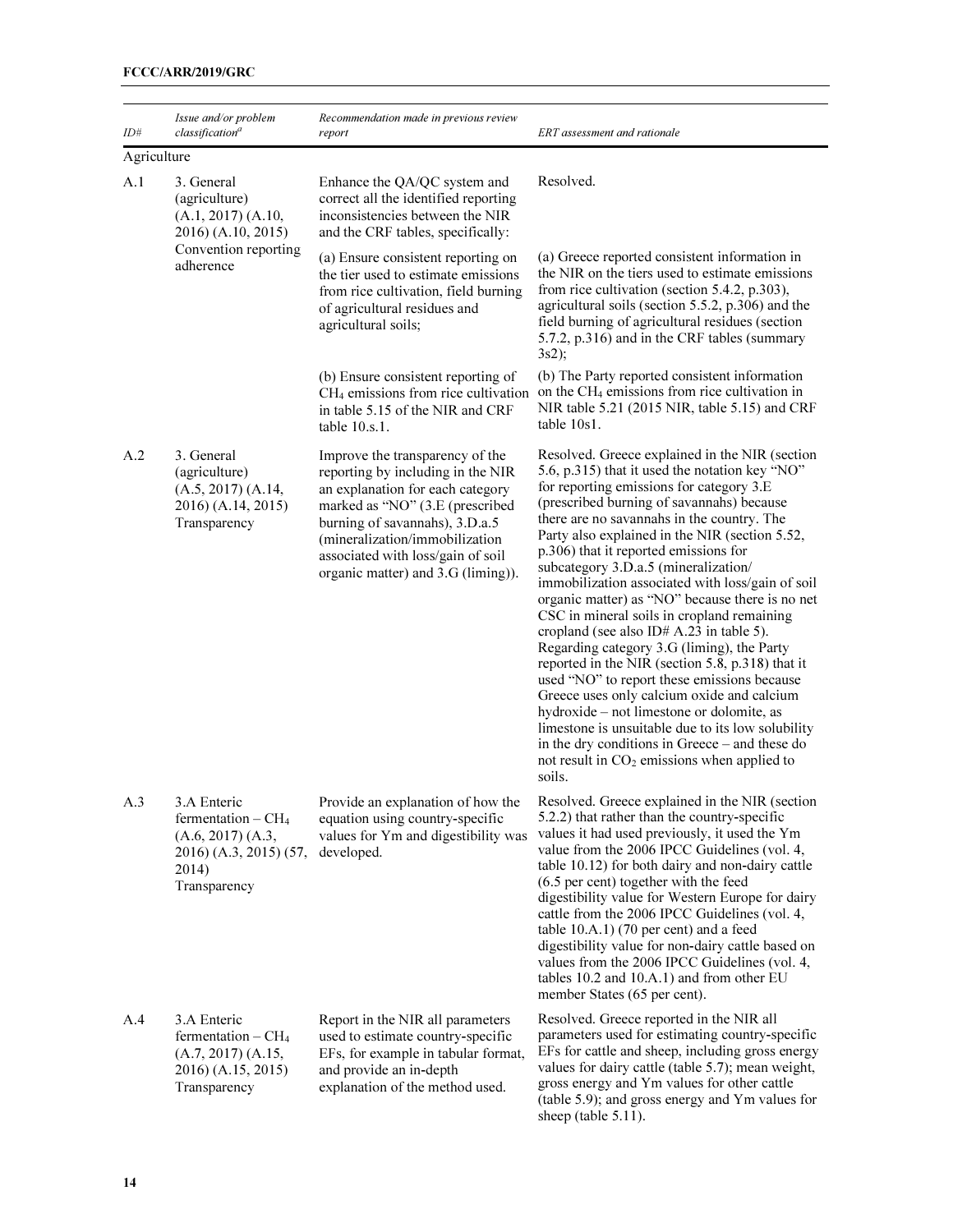| ID#  | Issue and/or problem<br>classification <sup>a</sup>                                                        | Recommendation made in previous review<br>report                                                                                                                                                                                                        | ERT assessment and rationale                                                                                                                                                                                                                                                                                                                                                                                                                                                                                                                                                                                                                                                                                                                                                                                                                                                                                                                                                                                |
|------|------------------------------------------------------------------------------------------------------------|---------------------------------------------------------------------------------------------------------------------------------------------------------------------------------------------------------------------------------------------------------|-------------------------------------------------------------------------------------------------------------------------------------------------------------------------------------------------------------------------------------------------------------------------------------------------------------------------------------------------------------------------------------------------------------------------------------------------------------------------------------------------------------------------------------------------------------------------------------------------------------------------------------------------------------------------------------------------------------------------------------------------------------------------------------------------------------------------------------------------------------------------------------------------------------------------------------------------------------------------------------------------------------|
| A.5  | 3.A Enteric<br>fermentation $-CH4$<br>(A.8, 2017) (A.5,<br>2016) (A.5, 2015) (59,<br>2014)<br>Transparency | Show all EFs in tabular format, and<br>provide detailed information to<br>explain the reasons for using the<br>Swiss EF for poultry.                                                                                                                    | Resolved. Greece included in the NIR the EFs<br>used for enteric fermentation for dairy cattle<br>(table 5.7), other cattle (table 5.9), sheep (table<br>5.11) and other livestock including poultry<br>(table 5.12). The Party reported in the NIR<br>(section 5.2.2, p.291) that to improve inventory<br>completeness, it used an EF for CH <sub>4</sub> emissions<br>from enteric fermentation for poultry from<br>Switzerland because no default EF for poultry<br>is provided in the 2006 IPCC Guidelines (see<br>also ID# A.18 in table 5).                                                                                                                                                                                                                                                                                                                                                                                                                                                           |
| A.6  | 3.B Manure<br>$management - CH4$<br>(A.9, 2017) (A.9,<br>2016) (A.9, 2015) (64,<br>2014)<br>Transparency   | Include additional information on<br>the CH <sub>4</sub> EFs and parameters used<br>for cattle and sheep in tabular<br>format.                                                                                                                          | Resolved. Greece included in the NIR<br>information on the parameters used for cattle<br>(dairy and other) and sheep (table 5.17) and the<br>$CH_4$ EFs used (table 5.18) (see ID# A.18 in<br>table 5).                                                                                                                                                                                                                                                                                                                                                                                                                                                                                                                                                                                                                                                                                                                                                                                                     |
| A.7  | 3.B Manure<br>$management - CH4$<br>(A.10, 2017) (A.16,<br>2016) (A.16, 2015)<br>Transparency              | Include in the NIR all parameters<br>used to estimate country-specific<br>EFs, for example in tabular format,<br>and provide an in-depth<br>explanation of the methodology<br>used.                                                                     | Addressing. Greece reported in the NIR the<br>allocation of manure to manure management<br>systems (table 5.16), country-specific<br>parameters used to estimate the EFs for dairy<br>cattle, other cattle and sheep, such as daily<br>volatile solid of manure excreted, maximum<br>methane-producing capacity, and MCF (table<br>5.17) and CH <sub>4</sub> EFs for all livestock (table 5.18).<br>The Party explained in the NIR (section 5.3.2,<br>pp.299–300) that it estimated CH <sub>4</sub> emissions<br>from manure management for cattle and sheep<br>using the tier 2 methodology in the 2006 IPCC<br>Guidelines and for other livestock using the tier<br>1 methodology in the same guidelines.<br>However, the ERT notes that Greece did not<br>provide references to the sources of the<br>parameter used to estimate the country-specific<br>EFs for the tier 2 methodology and the reasons<br>for choosing some parameters from the 2006<br>IPCC Guidelines (see also ID# A.18 in table 5). |
| A.8  | $3.B.1$ Cattle $-N_2O$<br>(A.18, 2017)<br>Convention reporting<br>adherence                                | Correct the description of the<br>methodology used for the<br>calculation of annual Nex rates for<br>dairy cattle on page 282 of the NIR<br>to make it consistent with the<br>description on page 284, and clarify<br>that a tier 2 method was applied. | Resolved. Greece included in the NIR (section<br>5.3.2, pp.299-300) correct and internally<br>consistent information on the methodology<br>used for calculating annual Nex rates for dairy<br>cattle, which clarified that it used the tier 2<br>methodology from the 2006 IPCC Guidelines.                                                                                                                                                                                                                                                                                                                                                                                                                                                                                                                                                                                                                                                                                                                 |
| A.9  | 3.B.1 Cattle $-N_2O$<br>(A.19, 2017)<br>Accuracy                                                           | Recalculate the $N_2O$ emissions<br>from manure management for dairy<br>cattle using the correct equation for<br>the calculation of annual Nex rates<br>from the 2006 IPCC Guidelines.                                                                  | Resolved. As reported in the 2018 NIR (section<br>5.3.5 and table 5.20), Greece recalculated the<br>$N_2O$ emissions from manure management for<br>dairy cattle using the correct equation for<br>calculating annual Nex rates from the 2006<br>IPCC Guidelines (vol. 4, equations 10.31 and<br>$10.32$ ).                                                                                                                                                                                                                                                                                                                                                                                                                                                                                                                                                                                                                                                                                                  |
| A.10 | 3.B Manure<br>$management - N2O$<br>(A.12, 2017) (A.7,<br>2016) (A.7, 2015) (61,<br>2014)<br>Transparency  | Provide all the N <sub>2</sub> O EFs and<br>parameters used for calculating<br>$N_2O$ emissions, for example in<br>tabular format.                                                                                                                      | Addressing. Greece reported in the NIR the<br>parameters used for calculating $N_2O$ emissions,<br>namely, Nex rate, typical animal mass and total<br>Nex, for all livestock categories except dairy<br>cattle (table 5.19) (see ID# A.11 below). The<br>Party also reported in the NIR (section 5.3.2,<br>p.300) that it used the default EFs provided in                                                                                                                                                                                                                                                                                                                                                                                                                                                                                                                                                                                                                                                  |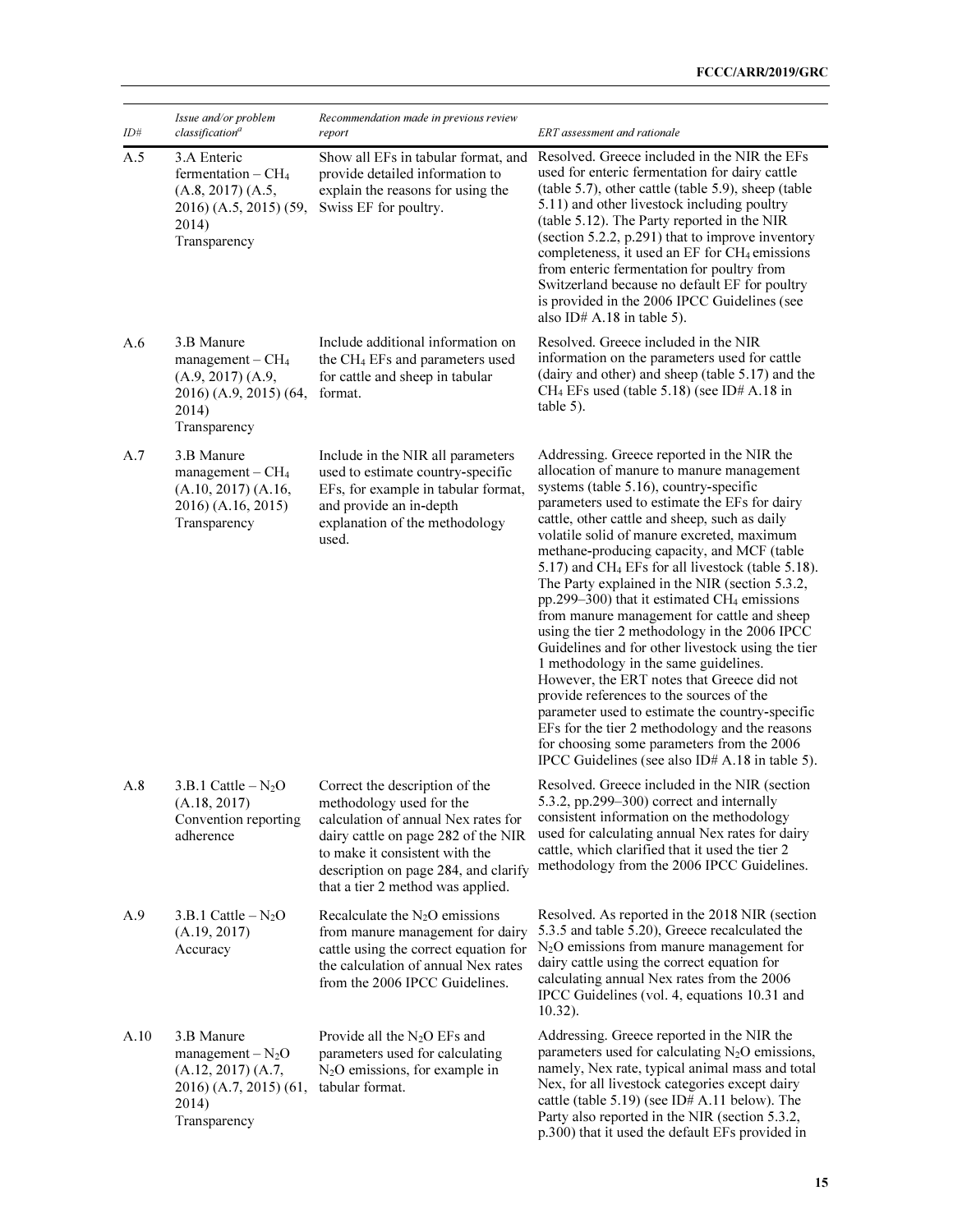|      | Issue and/or problem                                                                                                                    | Recommendation made in previous review                                                                                                                                                                                                                                                                    |                                                                                                                                                                                                                                                                                                                                                                                                                                                                                                                                                                                                                                                                                                                                         |
|------|-----------------------------------------------------------------------------------------------------------------------------------------|-----------------------------------------------------------------------------------------------------------------------------------------------------------------------------------------------------------------------------------------------------------------------------------------------------------|-----------------------------------------------------------------------------------------------------------------------------------------------------------------------------------------------------------------------------------------------------------------------------------------------------------------------------------------------------------------------------------------------------------------------------------------------------------------------------------------------------------------------------------------------------------------------------------------------------------------------------------------------------------------------------------------------------------------------------------------|
| ID#  | classification <sup>a</sup>                                                                                                             | report                                                                                                                                                                                                                                                                                                    | ERT assessment and rationale<br>the 2006 IPCC Guidelines (vol. 4, tables 10.21<br>and 11.3) for estimating $N_2O$ emissions from<br>manure management. During the review, the<br>Party explained that it reported all information<br>on the parameters and EFs used for estimating<br>the $N_2O$ emissions from manure management in<br>the NIR (section 5.3.2, pp.295–301) and also<br>shared with the ERT a spreadsheet with<br>information on the parameters and EFs used for<br>estimating the $N_2O$ emissions from manure<br>management. However, the ERT noted that the<br>spreadsheet did not include information on the<br>parameters and EFs used for calculating<br>indirect $N_2O$ emissions from manure<br>management.     |
| A.11 | 3.B Manure<br>$management - N2O$<br>(A.13, 2017) (A.18,<br>2016) (A.18, 2015)<br>Transparency                                           | Include in the NIR an explanation<br>regarding total Nex and Nex rate as<br>well as all the parameters used to<br>estimate country-specific EFs, for<br>example in tabular format.                                                                                                                        | Addressing. As noted regarding ID# A.10<br>above, Greece provided the requested<br>information on the EFs and parameters used for<br>estimating $N_2O$ emissions from manure<br>management except the parameters used for<br>dairy cattle (see ID# A.18 in table 5).                                                                                                                                                                                                                                                                                                                                                                                                                                                                    |
| A.12 | $N2O$ emissions from<br>agricultural soils -<br>$N_2O$<br>(A.20, 2017)<br>Transparency                                                  | 3.D Direct and indirect Include information on N inputs<br>from sewage sludge and crop<br>residues and the corresponding<br>$N_2O$ emissions in the NIR.                                                                                                                                                  | Resolved. Greece included in the NIR<br>information on N inputs and corresponding<br>$N_2O$ emissions from sewage sludge for 2004–<br>2017 (table 5.27) and that from crop residues<br>for 1990–2017 (table 5.28).                                                                                                                                                                                                                                                                                                                                                                                                                                                                                                                      |
| A.13 | 3.D.a Direct $N_2O$<br>emissions from<br>managed soils $-N_2O$<br>(A.14, 2017) (A.8,<br>2016) (A.8, 2015) (62,<br>2014)<br>Transparency | Improve the transparency of<br>reporting by including in the annual<br>submission all equations, all factors<br>and the N values of all AD applied<br>to soils that are used to estimate<br>$N2O$ emissions.                                                                                              | Resolved. Greece included in the NIR (section<br>5.5.2) information on all N inputs to<br>agricultural soils (tables 5.24–5.28) together<br>with information on the methodological<br>approach, equations and EFs used for<br>estimating $N_2O$ emissions.                                                                                                                                                                                                                                                                                                                                                                                                                                                                              |
| A.14 | 3.D.a Direct $N_2O$<br>emissions from<br>managed soils $-N_2O$<br>(A.15, 2017) (A.19,<br>2016) (A.19, 2015)<br>Transparency             | Include a detailed explanation of<br>the method used to estimate the<br>amount of N applied to soils from<br>each source (animal manure<br>applied to soils and N in crop<br>residues returned to soils), and<br>include the equations used to<br>estimate direct $N_2O$ emissions from<br>managed soils. | Addressing. Greece included in the NIR (tables<br>5.24–5.28) information on all N inputs to<br>agricultural soils as well as the methodological<br>approach, equations and EFs used for<br>estimating $N_2O$ emissions. However, the Party<br>did not include detailed information on the<br>method used for estimating the amount of N<br>applied to soils from each source (animal<br>manure applied to soils and N in crop residues<br>returned to soils), namely, the sources of F <sub>ON</sub><br>and F <sub>CR</sub> , the equation used to estimate F <sub>CR</sub> , and<br>detailed information on crop type and the<br>parameters outlined in the 2006 IPCC<br>Guidelines (vol. 4, table 11.2) (see ID# A.22 in<br>table 5). |
| A.15 | 3.D.a.2.b Sewage<br>sludge applied to soils<br>$-N_2O$<br>(A.21, 2017)<br>Transparency                                                  | Include in the NIR an explanation<br>for the significant inter-annual<br>variations in the values of sewage<br>sludge applied to soils in the period<br>2006-2010.                                                                                                                                        | Resolved. Greece explained in the NIR (section<br>5.5.2, p.309) that the significant inter-annual<br>variation in the values of sewage sludge applied<br>to soils in 2004–2009 stems from the changes<br>in the number of research and pilot studies<br>conducted by the Ministry of Environment and<br>Energy because sewage application to soils in<br>the country is largely limited to such studies.<br>The Party also explained that the application of                                                                                                                                                                                                                                                                            |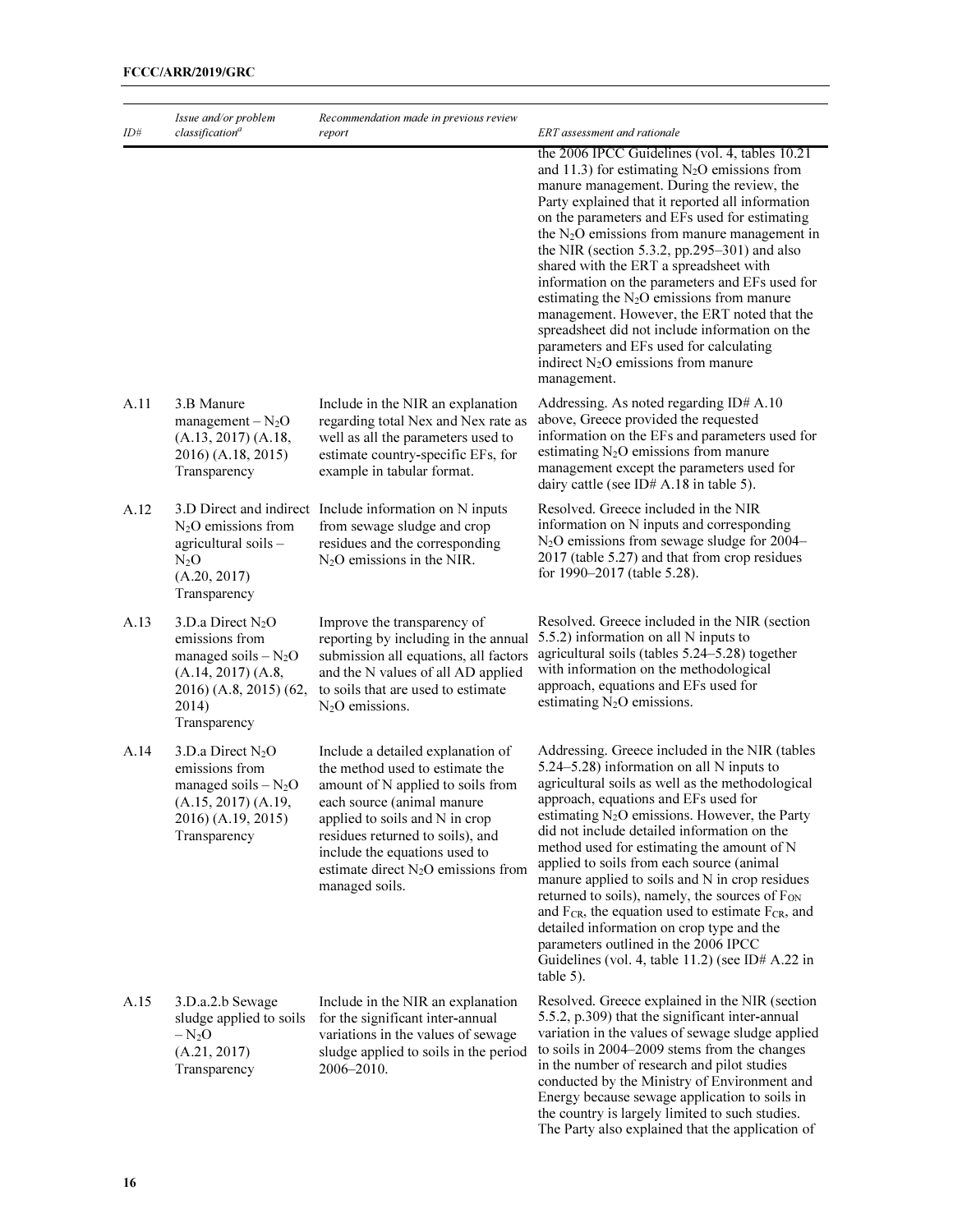| ID#           | Issue and/or problem<br>classification <sup>a</sup>                                                                               | Recommendation made in previous review<br>report                                                                                                                                                                                                                                                                                                                                                                                   | ERT assessment and rationale                                                                                                                                                                                                                                                                                                                                                                                                                                                                                                                                                                                                                                                                        |
|---------------|-----------------------------------------------------------------------------------------------------------------------------------|------------------------------------------------------------------------------------------------------------------------------------------------------------------------------------------------------------------------------------------------------------------------------------------------------------------------------------------------------------------------------------------------------------------------------------|-----------------------------------------------------------------------------------------------------------------------------------------------------------------------------------------------------------------------------------------------------------------------------------------------------------------------------------------------------------------------------------------------------------------------------------------------------------------------------------------------------------------------------------------------------------------------------------------------------------------------------------------------------------------------------------------------------|
|               |                                                                                                                                   |                                                                                                                                                                                                                                                                                                                                                                                                                                    | sewage sludge was initiated as part of research<br>studies in 2004 and continued more intensively<br>in 2004-2006 while significantly less of such<br>research work was conducted in 2007-2009.                                                                                                                                                                                                                                                                                                                                                                                                                                                                                                     |
| A.16          | 3.D.a.2.b Sewage<br>sludge applied to soils<br>$-N_2O$<br>(A.16, 2017) (A.20,<br>2016) (A.20, 2015)<br>Transparency               | Include in the NIR the explanation<br>provided to the ERT regarding the<br>application of sewage sludge in<br>agriculture as fertilizer based on<br>studies conducted in the period<br>2004-2009 in order to improve the<br>transparency of the inventory.                                                                                                                                                                         | Resolved. See ID# A.15 above.                                                                                                                                                                                                                                                                                                                                                                                                                                                                                                                                                                                                                                                                       |
| A.17          | 3.F Field burning of<br>agricultural residues -<br>$CH_4$ and $N_2O$<br>(A.17, 2017) (A.21,<br>2016) (A.21, 2015)<br>Transparency | Include in the NIR the explanation<br>provided to the ERT regarding the<br>use of the IPCC good practice<br>guidance and the Revised 1996<br>IPCC Guidelines in order to<br>improve the transparency of the<br>inventory.                                                                                                                                                                                                          | Resolved. Greece included in the NIR (section<br>5.7.2) the explanation provided to the ERT of<br>the 2015 review regarding the use of factors<br>and methodologies from the IPCC good<br>practice guidance and the Revised 1996 IPCC<br>Guidelines in estimating emissions from the<br>burning of agricultural residues. The ERT<br>raised a follow-up issue (see ID# A.24 in<br>table 5).                                                                                                                                                                                                                                                                                                         |
| <b>LULUCF</b> |                                                                                                                                   |                                                                                                                                                                                                                                                                                                                                                                                                                                    |                                                                                                                                                                                                                                                                                                                                                                                                                                                                                                                                                                                                                                                                                                     |
| L.1           | 4. General (LULUCF)<br>$-CO2$<br>$(L.2, 2017)$ $(L.3,$<br>2016) (L.3, 2015) (70,<br>2014) (59, 2013)<br>Completeness              | Make efforts to collect the<br>necessary information and report<br>the AD and emission/removal<br>estimates for the CSCs in the living<br>biomass and dead organic matter<br>pools in grassland converted to<br>forest land, and CSCs in living<br>biomass in cropland converted to<br>settlements, in future annual<br>submissions.                                                                                               | Addressing. Greece reported the changes in<br>carbon stocks in living biomass in cropland<br>converted to settlements in CRF table 4.E. The<br>Party continued to report as "NE" CSCs in all<br>the pools in grassland converted to forest land.<br>During the review Greece shared with the ERT<br>provisional estimates of AD on and emissions<br>and removals from all pools in grassland<br>converted to forest land since 1990. Greece also<br>informed the ERT that it would report the CSCs<br>from managed grassland converted to forest<br>land for the entire time series as a new<br>subcategory under the managed forest land<br>category. The ERT welcomes the planned<br>improvement. |
| L.2           | 4.A Forest land –<br>CO <sub>2</sub><br>$(L.6, 2017)$ $(L.9,$<br>2016) (L.9, 2015)<br>Accuracy                                    | Use EFs instead of IEFs from Italy<br>and apply the method provided in<br>the 2006 IPCC Guidelines to<br>improve accuracy for cropland<br>converted to forest land.                                                                                                                                                                                                                                                                | Addressing. Greece continued to use the IEF<br>from Italy for estimating emissions and<br>removals from cropland converted to forest<br>land, but included in NIR table 6.9 average<br>IEFs for CSCs in living biomass from four<br>Italian regions (Abruzzo, Molise, Basilicata and<br>Puglia) that were used for estimating the CSCs<br>in living biomass in the Greek inventory. The<br>ERT raised a follow-up issue (see ID# $L.13$ in<br>table 5).                                                                                                                                                                                                                                             |
| L.3           | 4.A Forest land $-$<br>CO <sub>2</sub><br>(L.7, 2017)<br>Completeness                                                             | Estimate and report emissions and<br>removals from mineral and organic<br>soils from grassland converted to<br>forest land through natural<br>expansion of forest over managed<br>grassland or provide transparent<br>information justifying why<br>emissions and removals from<br>managed grassland converted to<br>forest land have not been estimated<br>and reported, taking into account<br>the relevant guidance provided in | Not resolved. Greece did not estimate and<br>report removals from mineral and organic soils<br>from grassland converted to forest land through<br>natural expansion of forest over managed<br>grassland or provide transparent information in<br>the NIR justifying why that has not been done.<br>During the review Greece shared with the ERT<br>preliminary estimates of emissions and<br>removals from this land-use subcategory, which<br>it plans to report in the inventory submission of<br>2020.                                                                                                                                                                                           |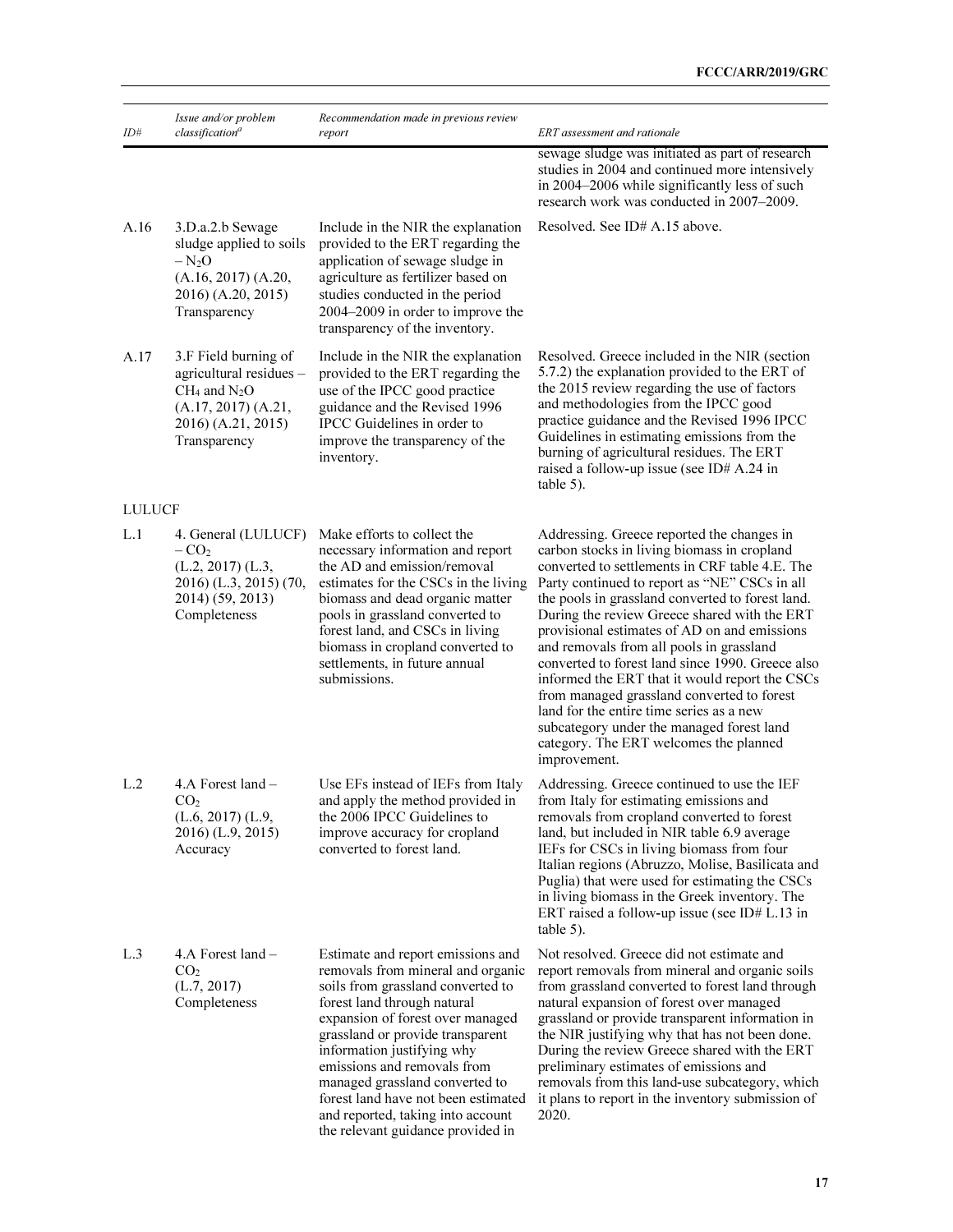| ID#             | Issue and/or problem<br>classification <sup>a</sup>                                                                                  | Recommendation made in previous review<br>report                                                                                                                                                                                                                                                                                                                                                                                    | ERT assessment and rationale                                                                                                                                                                                                                                                                                                                                                                                                                                                                                                                                                                                                                                                                                                                                                                                                                                                                                                                                        |
|-----------------|--------------------------------------------------------------------------------------------------------------------------------------|-------------------------------------------------------------------------------------------------------------------------------------------------------------------------------------------------------------------------------------------------------------------------------------------------------------------------------------------------------------------------------------------------------------------------------------|---------------------------------------------------------------------------------------------------------------------------------------------------------------------------------------------------------------------------------------------------------------------------------------------------------------------------------------------------------------------------------------------------------------------------------------------------------------------------------------------------------------------------------------------------------------------------------------------------------------------------------------------------------------------------------------------------------------------------------------------------------------------------------------------------------------------------------------------------------------------------------------------------------------------------------------------------------------------|
|                 |                                                                                                                                      | the 2006 IPCC Guidelines (vol. 4,<br>section $4.1$ ).                                                                                                                                                                                                                                                                                                                                                                               |                                                                                                                                                                                                                                                                                                                                                                                                                                                                                                                                                                                                                                                                                                                                                                                                                                                                                                                                                                     |
| L.4             | 4.A Forest $land -$<br>$CO2$ , CH <sub>4</sub> and N <sub>2</sub> O<br>(L.7, 2017)<br>Transparency                                   | Provide a transparent definition of<br>managed forest land and<br>information on how this definition<br>has been consistently applied over<br>time to identify areas of managed<br>forest land.                                                                                                                                                                                                                                     | Resolved. Greece stated in the NIR (section<br>6.4.2, p.339) that the inventory includes<br>estimates of CSCs and emissions of non-CO <sub>2</sub><br>gases only from managed forests, which are<br>forests managed with an FMP. The Party also<br>included in NIR table 6.6 information on the<br>classification of data sources and their use for<br>the representation of land-use areas, which<br>clarifies that the database on FMPs is the only<br>source for the area of managed forest land used<br>across the time series.                                                                                                                                                                                                                                                                                                                                                                                                                                 |
| L.5             | $4.G$ HWP $- CO2$<br>(L.8, 2017)<br>Consistency                                                                                      | Provide in the NIR a transparent<br>explanation for the large inter-<br>annual variations in the estimates<br>of removals from HWP produced<br>and consumed domestically<br>(particularly between the years<br>1998 and 1999, 1999 and 2000, and<br>2008 and 2009), including the<br>reasons for the inter-annual<br>variations in the inflows and<br>outflows of sawn wood and wood<br>panels responsible for those<br>variations. | Addressing. Greece included in the NIR<br>information on production, imports and exports<br>of the HWP categories (sawn wood, wood-<br>based panels, and paper and paper board)<br>(figure 6.8, p.387), but did not provide an<br>explanation for the large inter-annual variations<br>in their inflows and outflows, which are<br>responsible for the large inter-annual variations<br>in the estimates of removals from HWP<br>produced and consumed domestically. During<br>the review the Party explained that AD for all<br>three HWP categories have been obtained from<br>FAOSTAT (see<br>http://www.fao.org/faostat/en/#home), which is<br>provided by the Hellenic Statistical Authority,<br>an independent statistical authority in Greece.<br>Greece plans to work with the Hellenic<br>Statistical Authority to identify possible gaps,<br>errors or omissions in the time series in order to<br>report them in the next submission, as<br>appropriate. |
| L.6             | $4.G$ HWP $- CO2$<br>(L.9, 2017)<br>Transparency                                                                                     | Include in CRF table 4.Gs2 the AD<br>on sawn wood, wood-based panels,<br>and paper and paperboard for 1961<br>onward.                                                                                                                                                                                                                                                                                                               | Resolved. Greece provided the requested AD in<br>CRF table 4.Gs2.                                                                                                                                                                                                                                                                                                                                                                                                                                                                                                                                                                                                                                                                                                                                                                                                                                                                                                   |
| L.7             | $4.G$ HWP $-CO2$<br>(L.9, 2017)<br>Accuracy                                                                                          | Explore the possibility of<br>estimating and reporting the CSCs<br>in the HWP pool by estimating the<br>AD since 1900 using the<br>methodology provided in the 2006<br>IPCC Guidelines or a country-<br>specific methodology consistent<br>with it.                                                                                                                                                                                 | Resolved. Greece estimated and reported in the<br>NIR (section 6.11, p.384) CSCs in the HWP<br>pool using AD since 1900, using the<br>methodology provided in the 2006 IPCC<br>Guidelines.                                                                                                                                                                                                                                                                                                                                                                                                                                                                                                                                                                                                                                                                                                                                                                          |
| Waste           |                                                                                                                                      |                                                                                                                                                                                                                                                                                                                                                                                                                                     |                                                                                                                                                                                                                                                                                                                                                                                                                                                                                                                                                                                                                                                                                                                                                                                                                                                                                                                                                                     |
| W.1             | 5. General (waste)<br>$(W.1, 2017)$ $(W.1, 2017)$<br>2016) (W.1, 2015) (78,<br>2014) (75, 2013)<br>Convention reporting<br>adherence | Enhance QC procedures to prevent<br>incorrect or inconsistent numbers in<br>figures and tables in the NIR (e.g.<br>in table 8.18, the column "Total"<br>contains incorrect values) in future<br>annual submissions.                                                                                                                                                                                                                 | Resolved. Greece corrected the incorrect or<br>inconsistent numbers in the NIR, including in<br>the column "Total" in the table referred to in<br>previous recommendations (table 7.17 in the<br>2019 NIR).                                                                                                                                                                                                                                                                                                                                                                                                                                                                                                                                                                                                                                                                                                                                                         |
| W <sub>.2</sub> | 5. General (waste) $-$<br>CH <sub>4</sub><br>(W.15, 2017)<br>Transparency                                                            | Provide, in the NIR, disaggregated<br>AD (at the calculation level) for the<br>key categories in the waste sector<br>for the entire time series,<br>specifically for the key categories                                                                                                                                                                                                                                             | Resolved. Greece included disaggregated AD<br>for the key categories in the waste sector for the<br>entire time series in the NIR (tables 7.11, 7.13–<br>7.14, 7.17 and 7.20–7.22), including data on                                                                                                                                                                                                                                                                                                                                                                                                                                                                                                                                                                                                                                                                                                                                                               |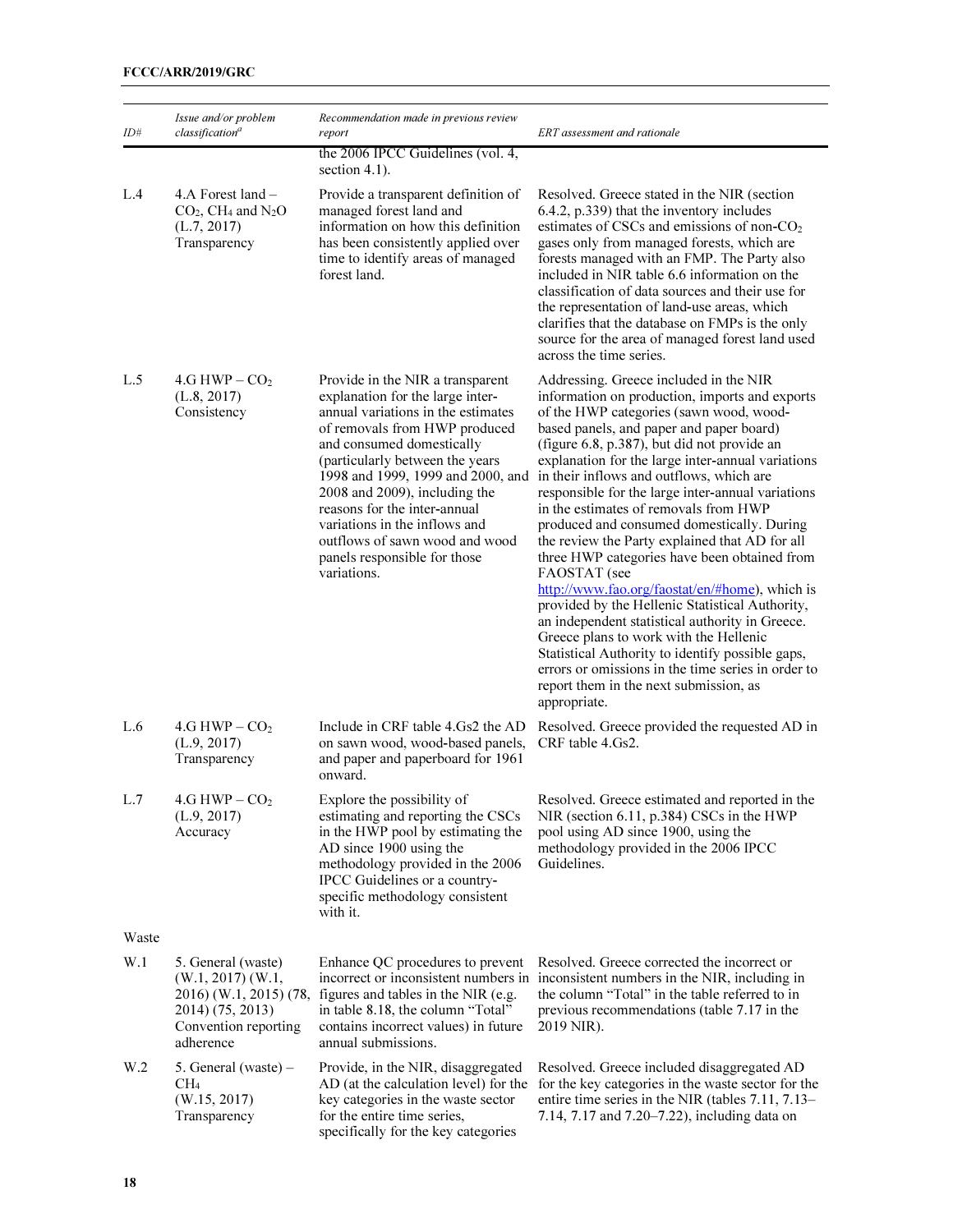| ID#  | Issue and/or problem<br>classification <sup>a</sup>                                                                                         | Recommendation made in previous review<br>report                                                                                                                                                                                                                                                                                                                                                                                                    | ERT assessment and rationale                                                                                                                                                                                                                                                                                                                                                                                                     |  |
|------|---------------------------------------------------------------------------------------------------------------------------------------------|-----------------------------------------------------------------------------------------------------------------------------------------------------------------------------------------------------------------------------------------------------------------------------------------------------------------------------------------------------------------------------------------------------------------------------------------------------|----------------------------------------------------------------------------------------------------------------------------------------------------------------------------------------------------------------------------------------------------------------------------------------------------------------------------------------------------------------------------------------------------------------------------------|--|
|      |                                                                                                                                             | 5.A (solid waste disposal) $(CH4)$ )<br>and 5.D (wastewater treatment and<br>discharge $(CH4)$ , including data on<br>waste generation and management.                                                                                                                                                                                                                                                                                              | waste generation (tables $7.7-7.8$ ) and waste<br>management practices (pp.396-410).                                                                                                                                                                                                                                                                                                                                             |  |
| W.3  | 5.A Solid waste<br>$(W.2, 2017)$ $(W.2, 2017)$<br>2016) (W.2, 2015) (79,<br>2014) (78 and 79,<br>2013)<br>Convention reporting<br>adherence | Enhance QC procedures to prevent<br>do not correspond to the waste<br>amounts in CRF table 6.A, and<br>there are similar discrepancies for<br>other waste types (industrial,<br>construction and demolition) in<br>future annual submissions.                                                                                                                                                                                                       | Resolved. Greece addressed the inconsistencies<br>disposal on land $-CH_4$ inconsistencies (e.g. the solid waste identified during previous reviews by<br>amounts presented in the flow chart implementing improved QC procedures.                                                                                                                                                                                               |  |
| W.4  | 5.A Solid waste<br>disposal on land $-CH4$ for:<br>$(W.5, 2017)$ $(W.8, 2017)$<br>2016) (W.8, 2015)<br>Transparency                         | (1) The daily per capita waste<br>generation by tourists, which has<br>been assumed to be 2.1<br>kg/person/day since 1990;<br>(2) The municipal solid waste<br>generation rate, which is assumed<br>to change annually by 0.028<br>kg/person/day.                                                                                                                                                                                                   | Provide more detailed justifications Resolved. The ERT noted that for 2001–2017,<br>Greece used more accurate data on the<br>quantities of municipal solid waste obtained<br>from the Ministry of Environment and Energy,<br>instead of the assumptions, thus there is no<br>longer a need for the justification for that period<br>called for in the recommendation (see ID#<br>W.29 in table 5).                               |  |
| W.5  | 5.A Solid waste<br>$(W.6, 2017)$ $(W.9, 2017)$<br>2016) (W.9, 2015)<br>Transparency                                                         | Improve the documentation of the<br>disposal on land $-$ CH <sub>4</sub> justifications for (1) the share of<br>putrescibles, which is assumed to<br>decrease by 0.3 per cent annually;<br>(2) the share of paper and plastics,<br>which is assumed to increase by 0.2<br>per cent annually; and (3) the share<br>of garden waste, park waste and<br>other non-food organic<br>putrescibles, wood and textiles,<br>which is assumed to be constant. | Addressing. Greece provided information on<br>the studies underpinning the construction of the<br>time series in the NIR (section 7.2.2, pp.401–<br>402). However, the ERT noted that the Party<br>did not provide justifications for the<br>assumptions made regarding the evolution of<br>the waste composition for 1990–1997. The<br>ERT noted a need for further improvements in<br>this regard (see ID# $W.29$ in table 5). |  |
| W.6  | 5.A Solid waste<br>(W.16, 2017)<br>Transparency                                                                                             | Correct in the NIR the<br>disposal on land $-CH_4$ inconsistency in the DOC values<br>and the fraction of DOC<br>dissimilated.                                                                                                                                                                                                                                                                                                                      | Resolved. Greece corrected the inconsistency in<br>the DOC values and the fraction of DOC<br>dissimilated, and provided the correct value for<br>the latter $(0.5)$ , in the NIR (section 7.2.2,<br>$p.405$ ).                                                                                                                                                                                                                   |  |
| W.7  | 5.A Solid waste<br>(W.17, 2017)<br>Transparency                                                                                             | Include in the NIR a transparent<br>disposal on land $-CH_4$ description of the methodology<br>used to estimate the amount of<br>industrial solid waste for the entire<br>time series.                                                                                                                                                                                                                                                              | Resolved. Greece clarified the methodological<br>approach used for estimating the amount of<br>industrial waste in the NIR (section 7.2.2,<br>pp.407-408).                                                                                                                                                                                                                                                                       |  |
| W.8  | 5.A Solid waste<br>(W.18, 2017)<br>Transparency                                                                                             | Correct in the NIR the value of the<br>disposal on land $-CH_4$ half-life used for calculating the<br>CH <sub>4</sub> generation rate of sewage<br>sludge from 9 to 12 years.                                                                                                                                                                                                                                                                       | Resolved. Greece included the correct value for<br>the half-life (nine years) used to calculate the<br>CH <sub>4</sub> generation rate of sewage sludge in the<br>NIR (section 7.2.2, p.409).                                                                                                                                                                                                                                    |  |
| W.9  | 5.A Solid waste<br>(W.19, 2017)<br>Transparency                                                                                             | Report in the NIR the correct value<br>disposal on land $-$ CH <sub>4</sub> for fraction of CH <sub>4</sub> , by volume, in<br>generated landfill gas used for the<br>estimation of emissions.                                                                                                                                                                                                                                                      | Resolved. Greece included the correct value for<br>fraction of CH <sub>4</sub> , by volume, in generated<br>landfill gas for solid waste (50 per cent) in the<br>NIR (section 7.2.2, p.410).                                                                                                                                                                                                                                     |  |
| W.10 | 5.A Solid waste<br>$(W.8, 2017)$ $(W.11, 2017)$                                                                                             | Correct the uncertainty values for<br>disposal on land $-$ CH <sub>4</sub> CH <sub>4</sub> emissions, if necessary, or<br>justify the low values reported.                                                                                                                                                                                                                                                                                          | Not resolved. Greece provided an uncertainty<br>value for solid waste of 0.8 per cent of the total<br>emissions in the NIR (section 7.2.3, p.411).<br>However, the ERT noted that it is not clear<br>whether the uncertainty value is for the total                                                                                                                                                                              |  |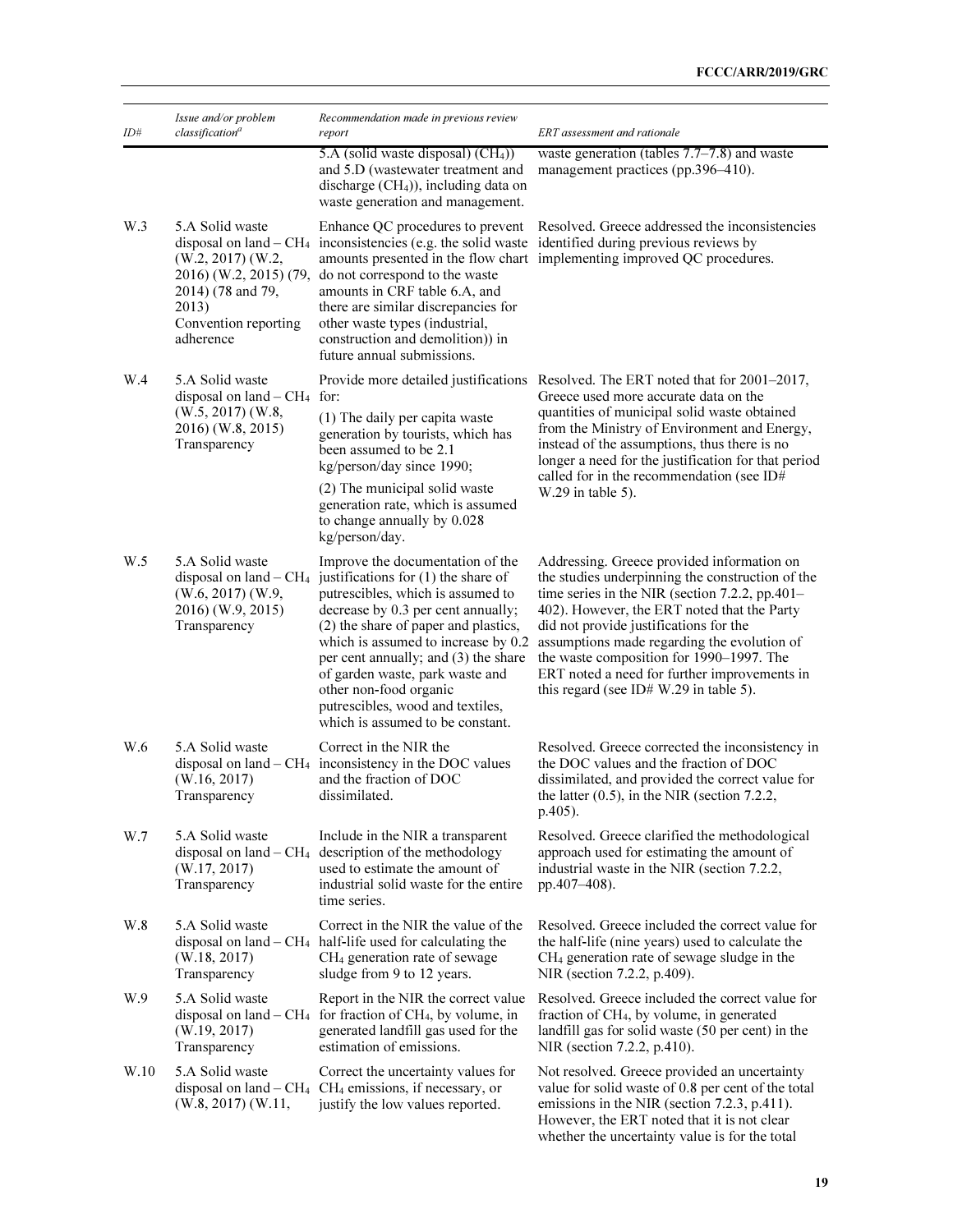| ID#  | Issue and/or problem<br>classification <sup>a</sup>                                                               | Recommendation made in previous review<br>report                                                                                                                                                                                                                                                                                                                                                                                          | ERT assessment and rationale                                                                                                                                                                                                                                                                                                                                                                                                                                                                                                                                                                                                                       |  |
|------|-------------------------------------------------------------------------------------------------------------------|-------------------------------------------------------------------------------------------------------------------------------------------------------------------------------------------------------------------------------------------------------------------------------------------------------------------------------------------------------------------------------------------------------------------------------------------|----------------------------------------------------------------------------------------------------------------------------------------------------------------------------------------------------------------------------------------------------------------------------------------------------------------------------------------------------------------------------------------------------------------------------------------------------------------------------------------------------------------------------------------------------------------------------------------------------------------------------------------------------|--|
|      | 2016) (W.11, 2015)<br>Transparency                                                                                |                                                                                                                                                                                                                                                                                                                                                                                                                                           | waste sector emissions or the total national<br>emissions. During the review, the Party<br>clarified that the value relates to the national<br>total (i.e. the contribution of category 5.A to the<br>uncertainty of the total national emissions) and<br>indicated that it would clarify this in the next<br>submission.                                                                                                                                                                                                                                                                                                                          |  |
| W.11 | 5.A.2 Unmanaged<br>waste disposal sites -<br>CH <sub>4</sub><br>(W.20, 2017)<br>Convention reporting<br>adherence | Ensure consistency in the<br>information between the NIR and<br>CRF tables regarding the existence<br>of unmanaged waste disposal sites<br>in the country.                                                                                                                                                                                                                                                                                | Resolved. Greece updated the text in the NIR<br>(section 7.2.2, pp.397-398), confirming the<br>existence of unmanaged waste disposal sites,<br>consistent with its reporting in CRF table 5.A.                                                                                                                                                                                                                                                                                                                                                                                                                                                     |  |
| W.12 | $5.B.1$ Composting $-$<br>$CH_4$ and $N_2O$<br>(W.21, 2017)<br>Transparency                                       | Include in the NIR the explanation<br>for the significant inter-annual<br>changes in the annual waste<br>amount treated by composting<br>together with the reference to the<br>source of AD for composting<br>provided during the review.                                                                                                                                                                                                 | Resolved. Greece explained in the NIR (section<br>7.5.1, p.428) that the annual waste amount<br>treated by composting is based on official data<br>from the Ministry of Environment and Energy<br>and has shown an increasing trend since 2004,<br>except when in 2009 it temporarily decreased<br>significantly owing to operating problems in<br>relevant industry units.                                                                                                                                                                                                                                                                        |  |
| W.13 | 5.C.1 Waste<br>incineration $-CO2$<br>(W.22, 2017)<br>Transparency                                                | Include in the NIR the source of the<br>values for the carbon content and<br>fossil carbon fraction of chemical<br>waste, together with justification<br>for the use of those values.                                                                                                                                                                                                                                                     | Resolved. Greece indicated in the NIR (section<br>7.4.2, p.424) that it used the default values from<br>the 2006 IPCC Guidelines for the carbon<br>content and fossil carbon fraction of chemical<br>waste.                                                                                                                                                                                                                                                                                                                                                                                                                                        |  |
| W.14 | 5.C.1 Waste<br>incineration-<br>$CO2$ , CH <sub>4</sub> and N <sub>2</sub> O<br>(W.23, 2017)<br>Consistency       | Recalculate the emissions from<br>waste incineration for the years for<br>which AD are currently unavailable<br>by using the AD from the national<br>statistical authority as and when<br>they become available. Pending the<br>availability of such AD, recalculate<br>these emissions by filling the gaps<br>in AD using the good practice data<br>splicing techniques provided in the<br>2006 IPCC Guidelines (vol. 1,<br>chap. $5$ ). | Addressing. As reported in NIR table 7.25,<br>Greece recalculated the emissions from waste<br>incineration for 2001-2017 using updated AD<br>based on data splicing techniques, as<br>recommended by the previous ERT, and<br>incorporating new AD for 2012 and 2014.<br>However, the ERT noted that the Party<br>continued to use the AD for 2001 for all the<br>years in 1990-2001 for clinical waste and the<br>AD for 2004 for all the years in 1990-2004 for<br>biogenic and other waste. The ERT also noted<br>that the methodology used for generating the<br>missing AD was not clearly described in the<br>NIR (see ID# W.32 in table 5). |  |
| W.15 | 5.C.1 Waste<br>incineration-<br>$CO2$ , CH <sub>4</sub> and N <sub>2</sub> O<br>(W.24, 2017)<br>Transparency      | Provide an explanation for the<br>significant inter-annual variation in<br>the AD for subcategory 5.C.1.b<br>(waste incineration of non-biogenic<br>waste) in the NIR.                                                                                                                                                                                                                                                                    | Resolved. Greece explained in the NIR (section<br>7.4.2, p.425) that, on the basis of the<br>investigation carried out in collaboration with<br>the operator of the incinerator and the Hellenic<br>Statistical Authority, the inter-annual variation<br>in the AD for subcategory 5.C.1.b (waste<br>incineration of non-biogenic waste) leading to<br>an increase in emissions for 2002, 2009 and<br>2014 can be attributed to the installation of new<br>infrastructure.                                                                                                                                                                         |  |
| W.16 | 5.C.1 Waste<br>incineration –<br>$CO2$ , CH <sub>4</sub> and N <sub>2</sub> O<br>(W.24, 2017)<br>Transparency     | Ensure consistency in the AD and<br>emissions reported for all<br>subcategories under 5.C.1 (waste<br>incineration) between CRF table<br>5.C and the NIR.                                                                                                                                                                                                                                                                                 | Resolved. Greece ensured consistency in the<br>AD and emissions reported for all subcategories<br>under 5.C.1 (waste incineration) between CRF<br>table 5.C and the NIR.                                                                                                                                                                                                                                                                                                                                                                                                                                                                           |  |
| W.17 | 5.C.1 Waste<br>incineration –<br>$CO2$ , CH <sub>4</sub> and N <sub>2</sub> O                                     | Review the uncertainties and<br>correct them, if necessary, or<br>justify the reported values.                                                                                                                                                                                                                                                                                                                                            | Not resolved. Greece provided a combined<br>uncertainty for waste incineration of 1.1 per<br>cent of the total emissions reported in the                                                                                                                                                                                                                                                                                                                                                                                                                                                                                                           |  |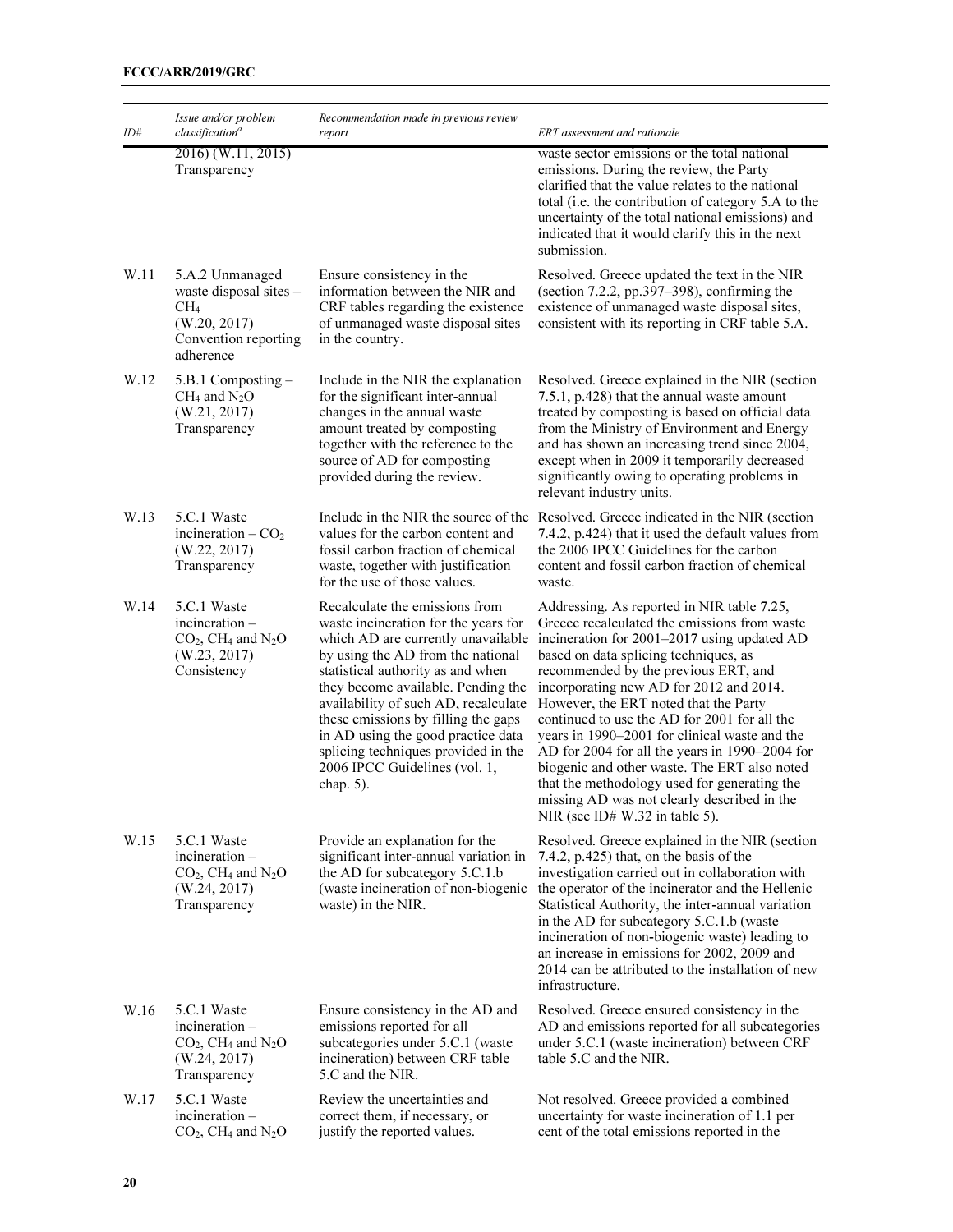| ID#  | Issue and/or problem<br>classification <sup>a</sup>                                                                                                     | Recommendation made in previous review<br>report                                                                                                                                                                                                               | ERT assessment and rationale                                                                                                                                                                                                                                                                                                                                                                                                                                                                                                                                                                                                                                                                                                                                                                                                                              |  |
|------|---------------------------------------------------------------------------------------------------------------------------------------------------------|----------------------------------------------------------------------------------------------------------------------------------------------------------------------------------------------------------------------------------------------------------------|-----------------------------------------------------------------------------------------------------------------------------------------------------------------------------------------------------------------------------------------------------------------------------------------------------------------------------------------------------------------------------------------------------------------------------------------------------------------------------------------------------------------------------------------------------------------------------------------------------------------------------------------------------------------------------------------------------------------------------------------------------------------------------------------------------------------------------------------------------------|--|
|      | $(W.10, 2017)$ $(W.13,$<br>2016) (W.13, 2015)<br>Convention reporting<br>adherence                                                                      |                                                                                                                                                                                                                                                                | chapter on the waste sector in the NIR (section<br>7.4.3, p.427). However, the ERT noted that the<br>Party did not provide in the NIR a transparent<br>justification of the reported uncertainty values.<br>The ERT also noted that the uncertainty of<br>category 5.C (incineration and open burning of<br>waste) is reported as 111.8 per cent in the<br>introductory chapter of the NIR (table 1.8). The<br>ERT also noted that it is not clear whether the<br>uncertainty value is for the total waste sector<br>emissions or the total national emissions.<br>During the review, the Party clarified that the<br>value relates to the national total (i.e. the<br>contribution of category 5.C to the uncertainty<br>of the total national emissions) and indicated<br>that it would clarify this in the next submission.                            |  |
| W.18 | 5.C.2 Open burning of<br>waste – $CO2$ , CH <sub>4</sub> and<br>$N_2O$<br>(W.25, 2017)<br>Transparency                                                  | Include in the NIR information<br>substantiating the claim that open<br>burning is not practised in the<br>country (e.g. references to<br>legislation).                                                                                                        | Addressing. Greece stated in the NIR (section<br>7.4.1, p.424) that the open burning of waste is<br>prohibited in the country, without providing a<br>reference to legislation. During the review, the<br>Party provided the ERT with a reference to<br>relevant legislation. The ERT notes that Greece<br>could resolve the issue by including this<br>information in the next submission.                                                                                                                                                                                                                                                                                                                                                                                                                                                               |  |
| W.19 | 5.D Wastewater<br>treatment and<br>$discharge - CH4$<br>$(W.11, 2017)$ $(W.3,$<br>2016) (W.3, 2015) (80, reporting.<br>2014) (80, 2013)<br>Transparency | Include in the NIR all important<br>parameters (especially MCF) for all<br>types of treatment in order to<br>further increase the transparency of                                                                                                              | Resolved. Greece included values of all<br>important parameters for all types of treatment,<br>including MCF values for domestic and<br>industrial wastewater, in the NIR (section 7.3.2,<br>p.415).                                                                                                                                                                                                                                                                                                                                                                                                                                                                                                                                                                                                                                                      |  |
| W.20 | 5.D Wastewater<br>treatment and<br>discharge $-CH4$<br>$(W.12, 2017)$ $(W.4,$<br>2016) (W.4, 2015) (81,<br>2014)<br>Comparability                       | Change the reporting on CH <sub>4</sub><br>recovery either by providing an<br>estimate of the amount of<br>recovered CH <sub>4</sub> or by replacing the<br>currently used notation key with<br>"NE" for the case where no<br>numerical estimate is available. | Not resolved. Greece explained during the<br>review that it reported the amount of recovered<br>$CH4$ as "NO" in CRF table 5.D because CH <sub>4</sub><br>recovery is carried out for the entire amount of<br>sewage sludge generated in the country before<br>its stabilization, which is significantly greater<br>than the amount that is finally disposed of into<br>solid waste disposal sites, and as such,<br>reporting this amount of recovered CH <sub>4</sub> in this<br>category would lead to negative emissions. The<br>Party therefore reported the amount of CH <sub>4</sub><br>recovered using the notation key "NO" to<br>indicate that although emissions/removals exist,<br>they are not reported. The ERT agrees with this<br>explanation and notes that Greece could resolve<br>the issue by including the explanation in the<br>NIR. |  |
| W.21 | 5.D Wastewater<br>treatment and<br>$discharge - CH4$<br>$(W.13, 2017)$ $(W.5, 2017)$<br>2014)<br>Comparability                                          | Increase the consistency of<br>information between the NIR and<br>the CRF tables, preferably by also<br>reporting the total organic waste<br>$2016$ ) (W.5, 2015) (82, from the relevant industries in the<br>CRF tables.                                      | Resolved. The ERT found no inconsistencies<br>between the data on total organic waste<br>reported in the NIR (section 7.3.2) and CRF<br>table 5.D.                                                                                                                                                                                                                                                                                                                                                                                                                                                                                                                                                                                                                                                                                                        |  |
| W.22 | 5.D Wastewater<br>treatment and<br>discharge $-CH4$                                                                                                     | Include the correct values of the<br>MCF applied in the estimation of<br>emissions from wastewater                                                                                                                                                             | Resolved. Greece included the correct MCF<br>values applied in estimating emissions from<br>wastewater treatment and discharge in the NIR<br>(section 7.3.2).                                                                                                                                                                                                                                                                                                                                                                                                                                                                                                                                                                                                                                                                                             |  |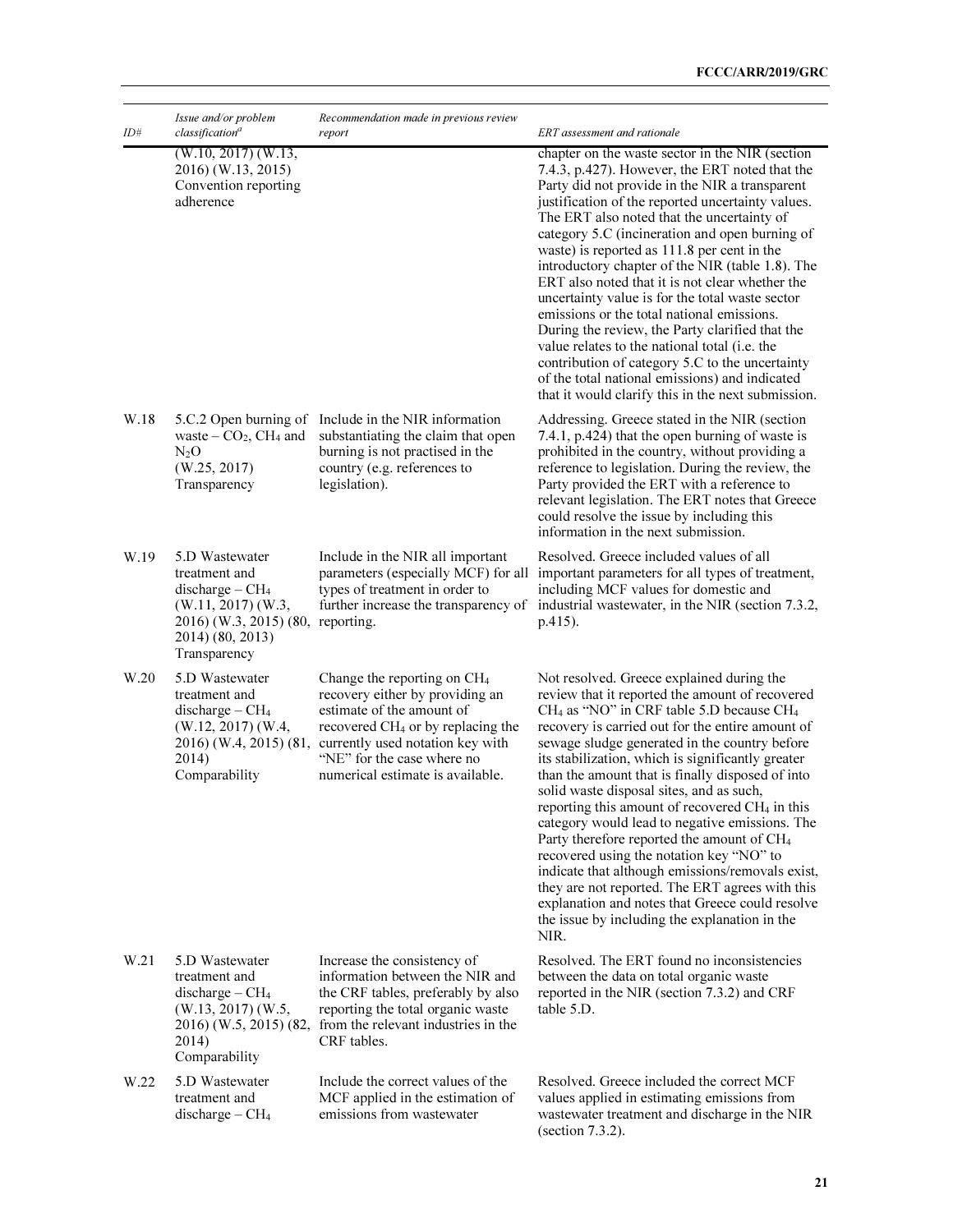| ID#  | Issue and/or problem<br>classification <sup>a</sup>                                  | Recommendation made in previous review<br>report                                                                                                                                                                                                                                                                                                                                                   | ERT assessment and rationale                                                                                                                                                                                                                                                                                                                                                                                                                                                                                      |
|------|--------------------------------------------------------------------------------------|----------------------------------------------------------------------------------------------------------------------------------------------------------------------------------------------------------------------------------------------------------------------------------------------------------------------------------------------------------------------------------------------------|-------------------------------------------------------------------------------------------------------------------------------------------------------------------------------------------------------------------------------------------------------------------------------------------------------------------------------------------------------------------------------------------------------------------------------------------------------------------------------------------------------------------|
|      | (W.26, 2017)<br>Transparency                                                         | treatment and discharge in all<br>sections of the NIR.                                                                                                                                                                                                                                                                                                                                             |                                                                                                                                                                                                                                                                                                                                                                                                                                                                                                                   |
| W.23 | 5.D Wastewater<br>treatment and<br>discharge $-N_2O$<br>(W.27, 2017)<br>Transparency | Report the correct value of $F_{IND\text{-}COM}$<br>used in CRF table 5.D together<br>with a justification for the value of<br>F <sub>IND-COM</sub> used in the NIR.                                                                                                                                                                                                                               | Resolved. Greece reported the correct value of<br>$F_{IND\text{-}COM}$ (1.25) in CRF table 5.D, which is the<br>default value in the 2006 IPCC Guidelines (vol.<br>5, table 6.11). The ERT notes that there is no<br>need for the Party to include in the NIR a<br>justification for using the default value.                                                                                                                                                                                                     |
| W.24 | 5.D.1 Domestic<br>wastewater $-$ CH <sub>4</sub><br>(W.28, 2017)<br>Comparability    | Report in CRF table 5.D the<br>quantity of biogas recovered in<br>municipal wastewater treatment<br>plants during anaerobic digestion<br>before its disposal.                                                                                                                                                                                                                                      | Resolved. See ID# W.20 above.                                                                                                                                                                                                                                                                                                                                                                                                                                                                                     |
| W.25 | 5.D.2 Industrial<br>wastewater $-$ CH <sub>4</sub><br>(W.29, 2017)<br>Transparency   | Include in the NIR (e.g. in tabular<br>format) information on the country-<br>specific values of the parameters<br>(wastewater generation and<br>chemical oxygen demand) used for<br>the paper, oil and sugar industries,<br>together with justification for the<br>use of these values, any expert<br>assumptions made and complete<br>references to the publications<br>supporting these values. | Resolved. Greece provided in the NIR (section<br>7.3.2, pp.418–419) the requested values of<br>parameters (table 7.19) for different industrial<br>wastewater streams, including the paper, oil and<br>sugar industries, and the necessary information<br>supporting the use of these values.                                                                                                                                                                                                                     |
| W.26 | 5.D.2 Industrial<br>wastewater $-CH4$<br>(W.30, 2017)<br>Transparency                | Include in the NIR an explanation<br>of the fractions of DOC removed<br>through primary and secondary<br>clarifiers in industrial wastewater<br>treatment for the industries for<br>which there are no available data,<br>together with the source of this<br>information and complete<br>references to the relevant<br>publications.                                                              | Resolved. Greece included the requested<br>explanation and references to the sources of<br>information in the NIR (section 7.3.2, p.420).                                                                                                                                                                                                                                                                                                                                                                         |
| W.27 | 5.D.2 Industrial<br>wastewater $-N_2O$<br>(W.31, 2017)<br>Transparency               | Report the correct value of F <sub>NON</sub> .<br>CON used in the estimation of<br>emissions in CRF table 5.D.                                                                                                                                                                                                                                                                                     | Resolved. Greece reported the correct value of<br>$F_{\text{NON-CON}}(1.40)$ (i.e. the value applicable to<br>countries with garbage disposal) used in<br>estimating emissions in CRF table 5.D in line<br>with the 2006 IPCC Guidelines (vol. 5, table<br>$6.11$ .                                                                                                                                                                                                                                               |
|      | KP-LULUCF activities                                                                 |                                                                                                                                                                                                                                                                                                                                                                                                    |                                                                                                                                                                                                                                                                                                                                                                                                                                                                                                                   |
| KL.1 | activities)<br>(KL.3, 2017)<br>Transparency                                          | General (KP-LULUCF Provide detailed information in the<br>NIR on the identification and<br>tracking of land subject to KP-<br>LULUCF activities, including how<br>the forest definition is being<br>consistently applied across time<br>and how areas subject to direct<br>human-induced or human-induced<br>activities are identified.                                                            | Resolved. Greece included in the NIR (section<br>9.2.2) detailed information on the identification<br>and tracking of land subject to KP-LULUCF<br>activities, including the sources used for<br>identifying and obtaining data on areas subject<br>to the KP-LULUCF activities (table 9.1). The<br>Party also included in the NIR information on<br>the identification of land subject to direct<br>human-induced afforestation and deforestation<br>(section 9.4.1) and on human-induced FM<br>(section 9.5.1). |
| KL.2 | $FM - CO2$ , CH <sub>4</sub> and<br>$N_2O$<br>(KL.4, 2017)<br>Transparency           | Provide in the NIR detailed<br>information on the methods and<br>historical time-series data used for<br>the calculation of the technical<br>correction to the FMRL, including                                                                                                                                                                                                                     | Resolved. Greece included in the NIR detailed<br>information on and figures for the methods and<br>historical time-series data used for calculating<br>the technical correction to the FMRL (section<br>9.5.2.3), including the treatment of natural                                                                                                                                                                                                                                                              |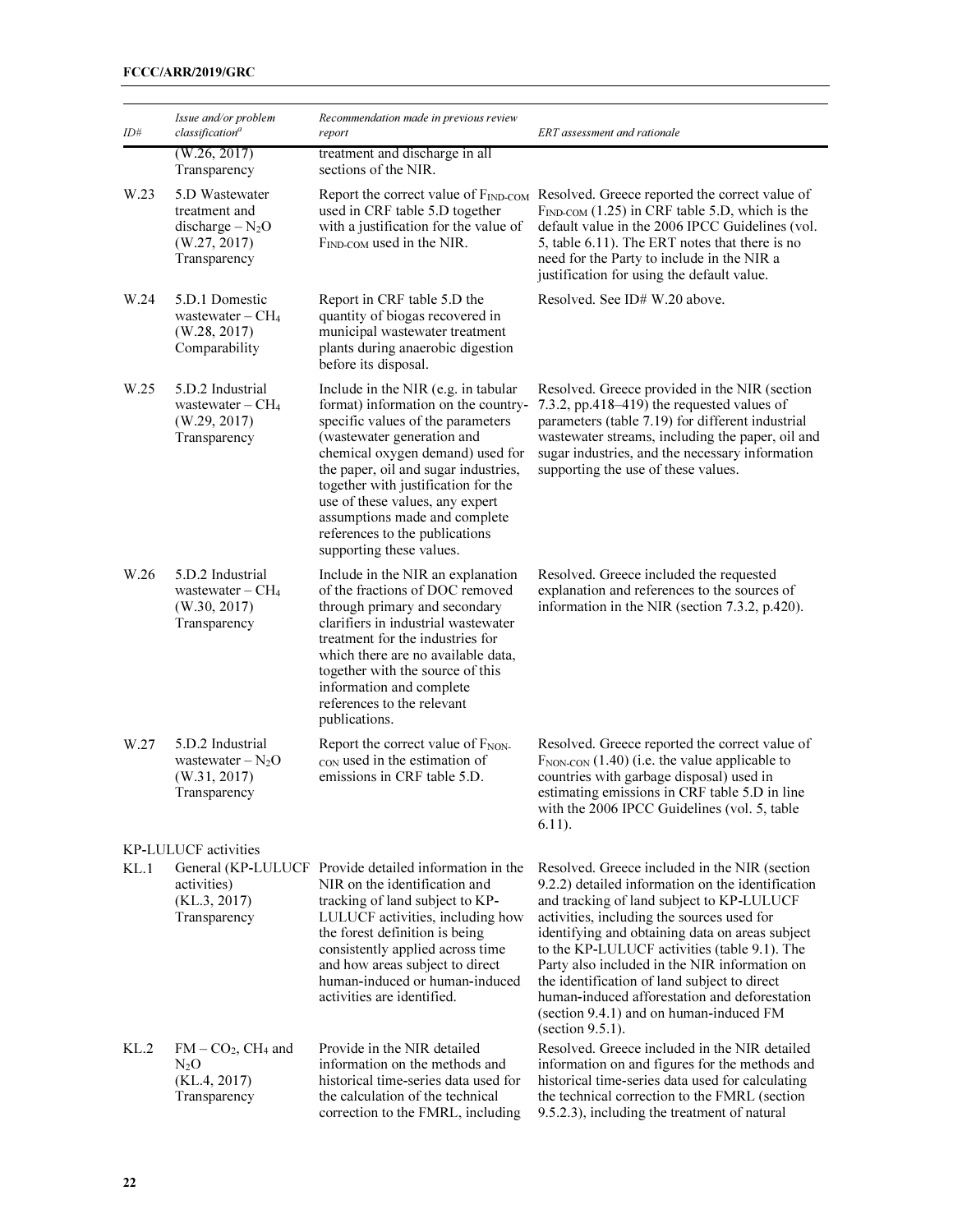| ID#  | Issue and/or problem<br>classification <sup>a</sup>                                               | Recommendation made in previous review<br>report                                                                                                                                                                                                                                                                 | <b>ERT</b> assessment and rationale                                                                                                                                                                                                                                                                                                                                                                                                                     |
|------|---------------------------------------------------------------------------------------------------|------------------------------------------------------------------------------------------------------------------------------------------------------------------------------------------------------------------------------------------------------------------------------------------------------------------|---------------------------------------------------------------------------------------------------------------------------------------------------------------------------------------------------------------------------------------------------------------------------------------------------------------------------------------------------------------------------------------------------------------------------------------------------------|
|      |                                                                                                   | the treatment of natural<br>disturbances and HWP.                                                                                                                                                                                                                                                                | disturbances (section $9.5.2.1$ ) and HWP<br>(section 9.5.2.4).                                                                                                                                                                                                                                                                                                                                                                                         |
| KL.3 | Deforestation $-$<br>$CO2$ , CH <sub>4</sub> and N <sub>2</sub> O<br>(KL.5, 2017)<br>Transparency | Provide a clear description in the<br>NIR of how the national forest<br>monitoring system detects and<br>distinguishes land subject to<br>harvesting and disturbance from<br>deforestation, including any time<br>interval specified for such lands to<br>regenerate and meet the national<br>forest definition. | Resolved. Greece included in the NIR (section<br>9.4.2) information on how harvesting or forest<br>disturbance that is followed by the re-<br>establishment of forest is distinguished from<br>deforestation. The Party explained that the<br>Greek legislative framework prohibits changes<br>in the land use of forests and, as such, areas<br>subject to harvesting and disturbance are<br>tracked and reforested within a stipulated time<br>frame. |

 $a$  References in parentheses are to the paragraph(s) and the year(s) of the previous review report(s) in which the issue and/or problem was raised. Issues are identified in accordance with paras. 80–83 of the UNFCCC review guidelines and classified as per para. 81 of the same guidelines. Problems are identified and classified as problems of transparency, accuracy, consistency, completeness or comparability in accordance with para. 69 of the Article 8 review guidelines in conjunction with decision 4/CMP.11.

# IV. Issues identified in three successive reviews and not addressed by the Party

9. In accordance with paragraph 83 of the UNFCCC review guidelines, the ERT noted that the issues included in table 4 have been identified in three successive reviews, including the review of the 2019 annual submission of Greece, and have not been addressed by the Party.

Table 4

Issues and/or problems identified in three successive reviews and not addressed by Greece

| ID#         | Previous recommendation for the issue identified                                                                                                                            | Number of successive reviews<br>issue not addressed <sup>a</sup> |
|-------------|-----------------------------------------------------------------------------------------------------------------------------------------------------------------------------|------------------------------------------------------------------|
| General     |                                                                                                                                                                             |                                                                  |
|             | No issues identified                                                                                                                                                        |                                                                  |
| Energy      |                                                                                                                                                                             |                                                                  |
| E.6         | Include an explanation for the inter-annual change of the $CO2$ 3 (2015/2016–2019)<br>IEF between 2003/2004 and 2012/2013 in the next<br>submission                         |                                                                  |
| <b>IPPU</b> |                                                                                                                                                                             |                                                                  |
| I.5         | Implement the results of the new survey (published in 2015)<br>in the annual submission                                                                                     | $4(2014 - 2019)$                                                 |
| I.7         | Provide information in the NIR about recovery of HFCs,<br>including how gases are recovered at end of life and what is<br>done to the recovered gas                         | 3 (2015/2016-2019)                                               |
| I.9         | Use the results of the newly published survey on refrigeration $3(2015/2016-2019)$<br>in the next annual submission                                                         |                                                                  |
| Agriculture |                                                                                                                                                                             |                                                                  |
| A.7         | Include in the NIR all parameters used to estimate country-<br>specific EFs, for example in tabular format, and provide an<br>in-depth explanation of the methodology used  | 3 (2015/2016-2019)                                               |
| A.10        | Provide all the $N_2O$ EFs and parameters used for calculating<br>$N_2O$ emissions, for example in tabular format                                                           | 4 (2014–2019)                                                    |
| A.11        | Include in the NIR an explanation regarding total Nex and<br>Nex rate as well as all the parameters used to estimate<br>country-specific EFs, for example in tabular format | 3 (2015/2016-2019)                                               |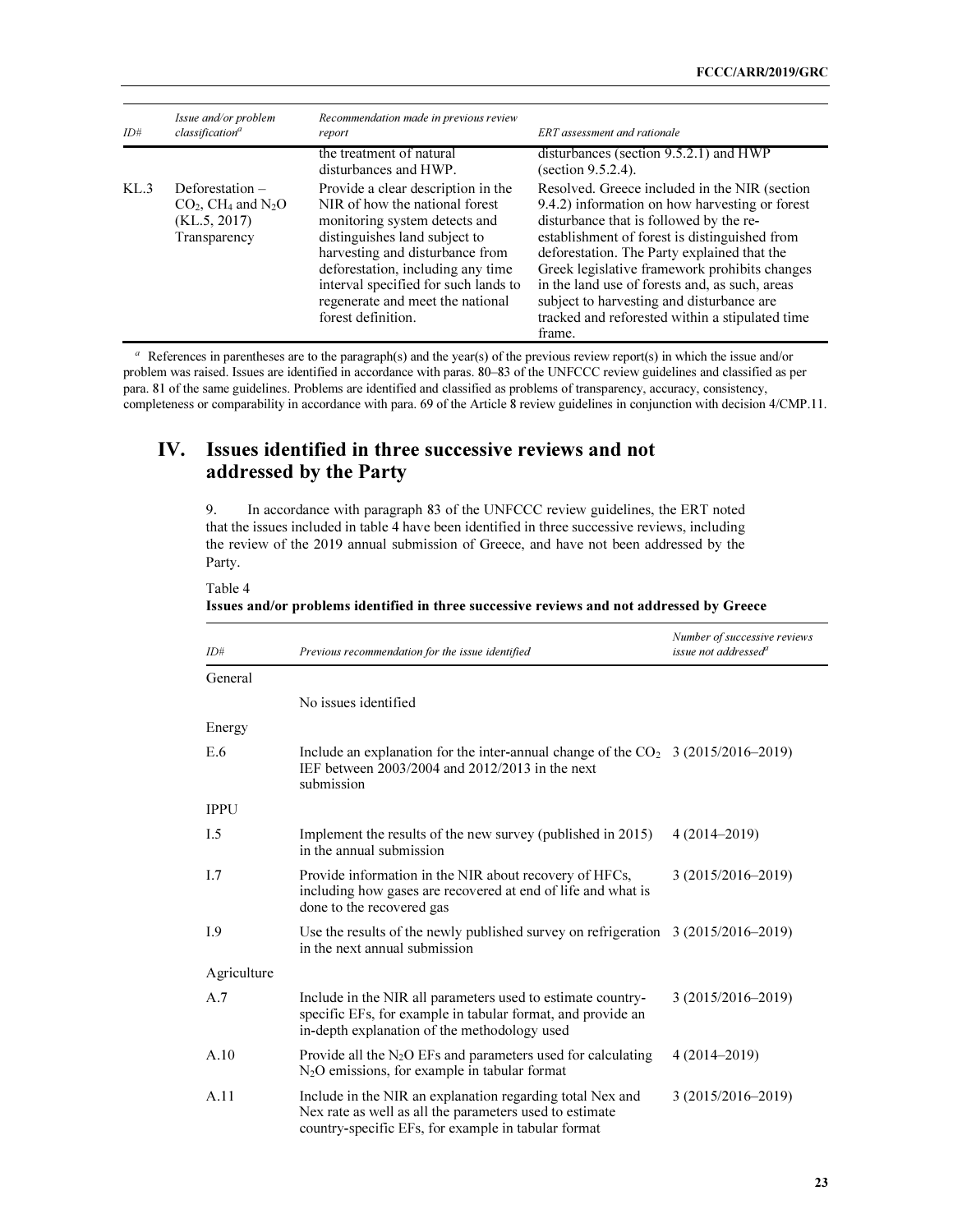| ID#                            | Previous recommendation for the issue identified                                                                                                                                                                                                                                                                        | Number of successive reviews<br>issue not addressed <sup>a</sup> |
|--------------------------------|-------------------------------------------------------------------------------------------------------------------------------------------------------------------------------------------------------------------------------------------------------------------------------------------------------------------------|------------------------------------------------------------------|
| A.14                           | Include a detailed explanation of the method used to estimate<br>the amount of N applied to soils from each source (animal<br>manure applied to soils and N in crop residues returned to<br>soils), and include the equations used to estimate direct $N_2O$<br>emissions from managed soils                            | 3 (2015/2016-2019)                                               |
| A.17                           | Include in the NIR the explanation provided to the ERT<br>regarding the use of the IPCC good practice guidance and the<br>Revised 1996 IPCC Guidelines in order to improve the<br>transparency of the inventory                                                                                                         | 3 (2015/2016–2019)                                               |
| <b>LULUCF</b>                  |                                                                                                                                                                                                                                                                                                                         |                                                                  |
| L.1                            | Make efforts to collect the necessary information and report<br>the AD and emission/removal estimates for the CSCs in the<br>living biomass and dead organic matter pools in grassland<br>converted to forest land, and CSCs in living biomass in<br>cropland converted to settlements, in future annual<br>submissions | $5(2013 - 2019)$                                                 |
| L.2                            | Use EFs instead of IEFs from Italy and apply the method<br>provided in the 2006 IPCC Guidelines to improve accuracy<br>for cropland converted to forest land                                                                                                                                                            | 3 (2015/2016-2019)                                               |
| Waste                          |                                                                                                                                                                                                                                                                                                                         |                                                                  |
| W.10                           | Correct the uncertainty values for CH <sub>4</sub> emissions, if<br>necessary, or justify the low values reported                                                                                                                                                                                                       | 3 (2015/2016-2019)                                               |
| W.17                           | Review the uncertainties and correct them, if necessary, or<br>justify the reported values                                                                                                                                                                                                                              | 3 (2015/2016-2019)                                               |
| W.20                           | Change the reporting on CH <sub>4</sub> recovery either by providing an<br>estimate of the amount of recovered CH <sub>4</sub> , or by replacing the<br>currently used notation key with "NE" for the case where no<br>numerical estimate is available                                                                  | $4(2014 - 2019)$                                                 |
| <b>KP-LULUCF</b><br>activities |                                                                                                                                                                                                                                                                                                                         |                                                                  |
|                                | No issues identified                                                                                                                                                                                                                                                                                                    |                                                                  |

<sup>a</sup> The report on the review of the 2018 annual submission of Greece did not take place during 2018. Therefore, 2018 was not included when counting the number of successive years in table 4. As the reviews of the Party's 2015 and 2016 annual submissions were conducted together, they are not considered successive and 2015/2016 is considered as one year.

# V. Additional findings made during the individual review of the 2019 annual submission

10. Table 5 contains findings made by the ERT during the individual review of the 2019 annual submission of Greece that are additional to those identified in table 3.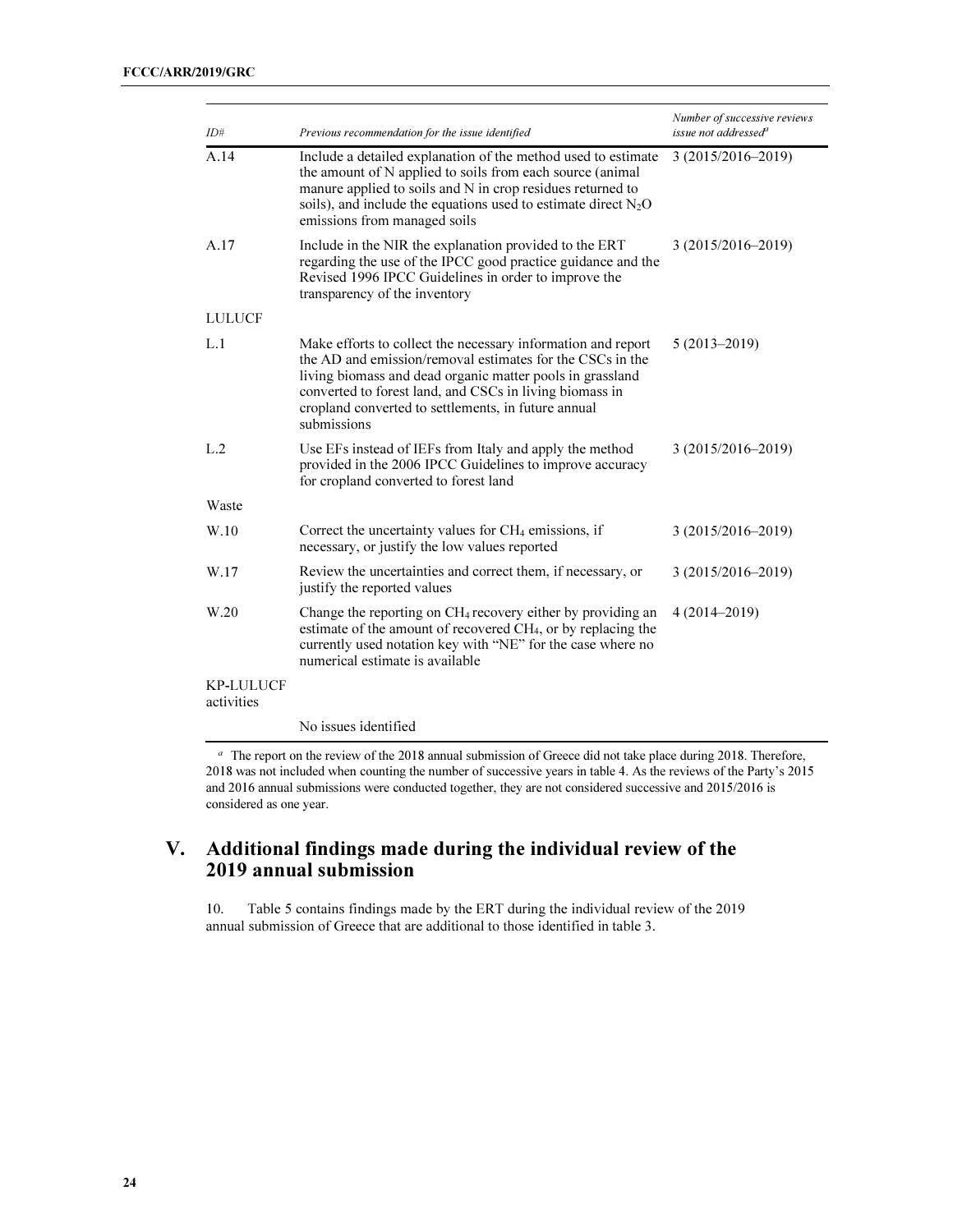### Table 5 Additional findings made during the individual review of the 2019 annual submission of Greece

| ID#     | Finding classification | Description of the finding with recommendation or encouragement                                                                                                                                                                                                                                                                                                                                                                                                                                                                                                                                                                                                                                                                                                                                                                                                                                                        | Is finding an issue and/or<br>a problem? $a$ |
|---------|------------------------|------------------------------------------------------------------------------------------------------------------------------------------------------------------------------------------------------------------------------------------------------------------------------------------------------------------------------------------------------------------------------------------------------------------------------------------------------------------------------------------------------------------------------------------------------------------------------------------------------------------------------------------------------------------------------------------------------------------------------------------------------------------------------------------------------------------------------------------------------------------------------------------------------------------------|----------------------------------------------|
| General |                        |                                                                                                                                                                                                                                                                                                                                                                                                                                                                                                                                                                                                                                                                                                                                                                                                                                                                                                                        |                                              |
| G.5     | <b>NIR</b>             | Greece provided in the NIR information on the sources of data, the assumptions and the methodologies used for<br>estimating emissions and removals for all sources and categories. However, the ERT noted that information on<br>several categories (e.g. fuel consumption, waste generated and landfilled) is presented at a high level of<br>aggregation, and sometimes only by providing references to other publications. The ERT also noted that in many<br>cases (e.g. in the LULUCF sector), the Party did not provide the values of default EFs or other parameters from the<br>2006 IPCC Guidelines used for the estimations. The lack of clear and complete category-specific information on<br>the sources of data, the assumptions and the methodologies used for estimating emissions and removals made it<br>difficult for the ERT to review the inventory by hindering the replication of calculations. | Yes. Transparency                            |
|         |                        | The ERT recommends that Greece improve the transparency of its reporting by implementing the category-<br>specific recommendations identified in the respective sectoral sections of this review report (see ID#s E.15, E.16,<br>E.17, A.19, A.20, A.21, A.22, A.24, L.10, L.18, W.28, W.30, W.32, W.33, W.35 and W.37 below).                                                                                                                                                                                                                                                                                                                                                                                                                                                                                                                                                                                         |                                              |
| G.6     | Annual submission      | Greece used the notation key "NE" or "NO" to report several sources it considered insignificant in line with<br>paragraph $37(b)$ of the UNFCCC Annex I inventory reporting guidelines (see ID#s A.23 and W.31 below).<br>However, the ERT noted that the Party provided justifications for their exclusion in terms of the likely level of<br>emissions (0.05 per cent of the national total GHG emissions, not exceeding 500 kt $CO2$ eq) for only two such<br>categories (see ID#s E.9 and E.10 in table 3). The ERT also noted that the Party did not provide information<br>demonstrating that the total national aggregate of estimated emissions for all gases and categories considered<br>insignificant remains below 0.1 per cent of the national total GHG emissions.                                                                                                                                       | Yes. Completeness                            |
|         |                        | The ERT recommends that Greece consistently use the notation key "NE" to report all sources considered<br>insignificant in line with paragraph 37(b) of the UNFCCC Annex I inventory reporting guidelines and provide in<br>the NIR a justification for the use of notation key "NE" showing that these emissions are below the significance<br>thresholds indicated in paragraph 37(b) of the UNFCCC Annex I inventory reporting guidelines. The ERT also<br>recommends that the Party demonstrate that the total national aggregate of estimated emissions for all gases and<br>categories considered insignificant remains below 0.1 per cent of the national total GHG emissions, in accordance<br>with paragraph 37(b) of the UNFCCC Annex I inventory reporting guidelines, and include that information in the<br>NIR.                                                                                          |                                              |
| G.7     | National registry      | As noted in the standard independent assessment report, Greece did not update the Internet address of the interface Yes. KP reporting<br>to its national registry in the NIR in line with decision 15/CMP.1, annex, paragraph 32(h), even though the Internet adherence<br>address of the EU registry has changed for all EU member States. During the review, the Party indicated that it<br>would update the Internet address of the EU registry in its next submission.<br>The ERT recommends that Greece update the Internet address of the EU registry in the NIR of its next submission.                                                                                                                                                                                                                                                                                                                         |                                              |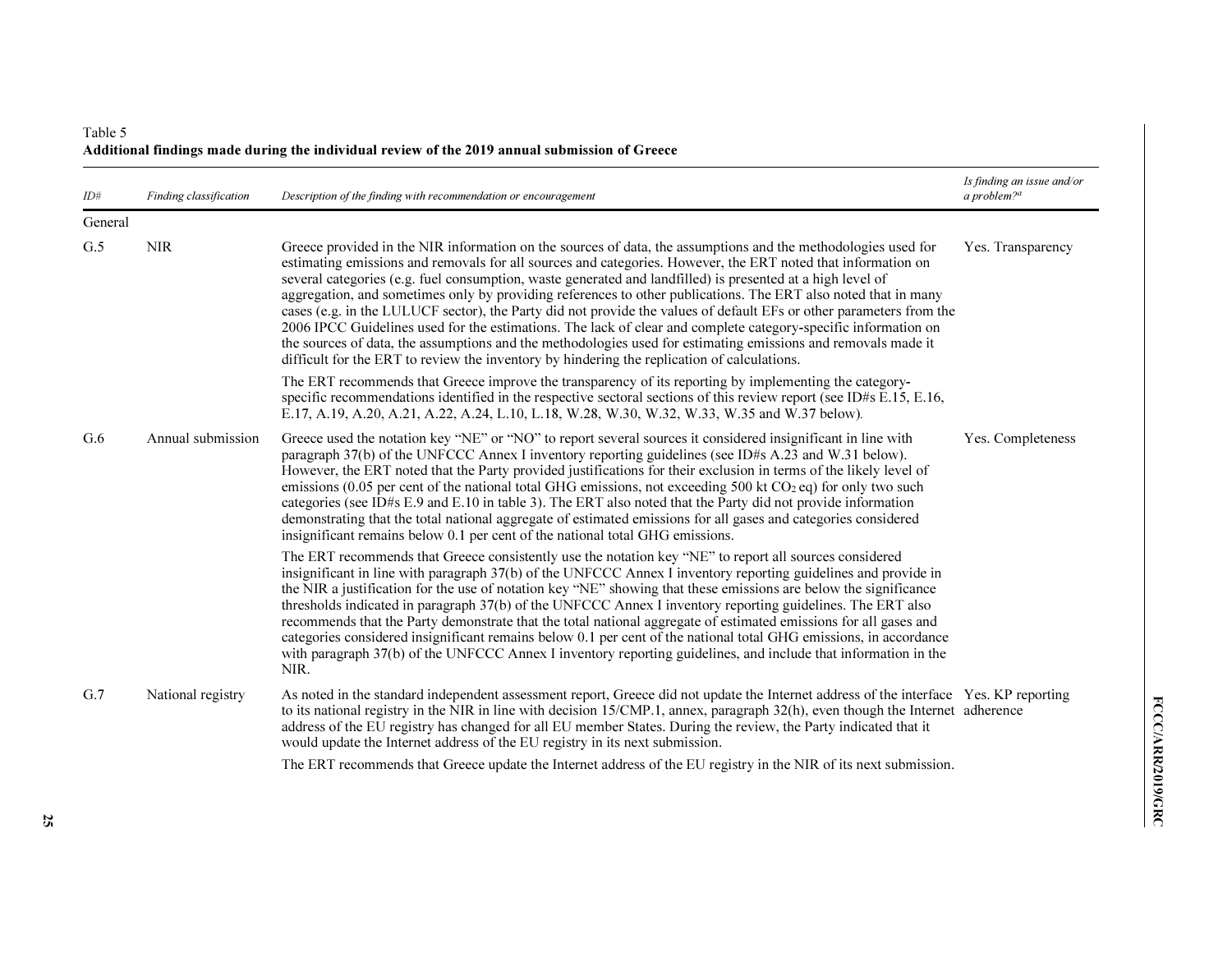| ID#    | Finding classification                                                                                          | Description of the finding with recommendation or encouragement                                                                                                                                                                                                                                                                                                                                                                                                                                                                                                                                                                                                                                                                                                                                                                                                                                                                                                                                                                                                                                                    | Is finding an issue and/or<br>a problem? $a$ |
|--------|-----------------------------------------------------------------------------------------------------------------|--------------------------------------------------------------------------------------------------------------------------------------------------------------------------------------------------------------------------------------------------------------------------------------------------------------------------------------------------------------------------------------------------------------------------------------------------------------------------------------------------------------------------------------------------------------------------------------------------------------------------------------------------------------------------------------------------------------------------------------------------------------------------------------------------------------------------------------------------------------------------------------------------------------------------------------------------------------------------------------------------------------------------------------------------------------------------------------------------------------------|----------------------------------------------|
| Energy |                                                                                                                 |                                                                                                                                                                                                                                                                                                                                                                                                                                                                                                                                                                                                                                                                                                                                                                                                                                                                                                                                                                                                                                                                                                                    |                                              |
| E.11   | $-$ sectoral approach $-$<br>all fuels $-CO2$                                                                   | 1.A Fuel combustion To estimate emissions from some subcategories under fuel combustion (e.g. 1.A.1.a (lignite consumed for<br>electricity production), 1.A.1.b (all fuels used in refineries), 1.A.2.f (petcoke and solid fuels consumed in mineral<br>industries)), Greece used information gathered from monitoring installations under the EU ETS, which is available<br>only from 2005 onward; data for the years before 2005 were taken from the energy balance. The ERT noted that<br>this could lead to consistency issues across the time series. During the review, the Party explained that it<br>undertakes checks to address potential consistency issues stemming from the use of two different sources of data<br>across the inventory time series while noting that, based on an analysis of the effect of the collection and use of<br>EU ETS data on energy statistics, it believes the use of those data has significantly improved the accuracy of the<br>Greek inventory. The ERT commends Greece for its efforts to improve the accuracy of its inventory by using EU<br>ETS data.           | Yes. Transparency                            |
|        |                                                                                                                 | The ERT recommends that Greece include in the NIR detailed information on the results of consistency checks of<br>data across the inventory time series for the subcategories under category 1.A (fuel combustion – sectoral<br>approach) for which it used EU ETS data.                                                                                                                                                                                                                                                                                                                                                                                                                                                                                                                                                                                                                                                                                                                                                                                                                                           |                                              |
| E.12   | 1.A.1.a Public<br>electricity and heat<br>production –<br>solid fuels $-$ CO <sub>2</sub>                       | Greece calculated the emissions from public electricity and heat production from lignite combustion by applying a Yes. Transparency<br>country-specific oxidation factor for lignite (98 per cent) derived from studies conducted by the Public Power<br>Corporation in 1993 and 2004, which were based on monthly measurements taken at all lignite-fired power plants<br>in Greece in 1993 and 1998–2002, respectively. The ERT noted that, given the length of time since the<br>measurements were taken, the oxidation factor may no longer be valid for the entire time series. The ERT also<br>noted that in the NIR (section 3.2.4.2, pp.124–125) the Party does not mention the second study (2004), but<br>instead incorrectly provides a reference to verified EU ETS reports as the source of the oxidation factor. During<br>the review, the Party explained that it continues to apply the oxidation factor derived from the above-mentioned<br>studies because the properties of fuel and the combustion technology applied have remained practically unchanged<br>since the studies were performed. |                                              |
|        |                                                                                                                 | The ERT recommends that Greece update in the NIR the description of the sources used to derive the oxidation<br>factor for the combustion of lignite in public electricity and heat production by including a reference to the study<br>conducted by the Public Power Corporation in 2004 and by deleting the references to verified EU ETS reports.                                                                                                                                                                                                                                                                                                                                                                                                                                                                                                                                                                                                                                                                                                                                                               |                                              |
|        |                                                                                                                 | In addition, the ERT encourages Greece to undertake a new study of lignite-fired power plants in the country to<br>derive the oxidation factor for public electricity and heat production from lignite combustion given that the last<br>study was performed 17 years ago.                                                                                                                                                                                                                                                                                                                                                                                                                                                                                                                                                                                                                                                                                                                                                                                                                                         |                                              |
| E.13   | 1.A.1.b Petroleum<br>$refining - liquid$<br>fuels $-$ CO <sub>2</sub> . N <sub>2</sub> O and<br>CH <sub>4</sub> | Greece reported in the NIR (section 3.2.4.3.1, p.127) that it calculated the emissions from flaring using plant-<br>specific EU ETS data and reported these emissions under subcategory 1.A.1.b (petroleum refining). However, the<br>ERT noted that the 2006 IPCC Guidelines (vol. 2, table 4.2.1) require the reporting of these emissions under<br>subcategory 1.B.2.c (venting and flaring). During the review, the Party explained that it reported emissions under<br>1.A.1.b to ensure, to the extent possible, time-series consistency of pre-2005 data with data reported under the EU<br>ETS (from 2005 onward), and to reflect reporting requirements under other EU legislation (e.g. the monitoring<br>mechanism regulation).                                                                                                                                                                                                                                                                                                                                                                         | Yes. Comparability                           |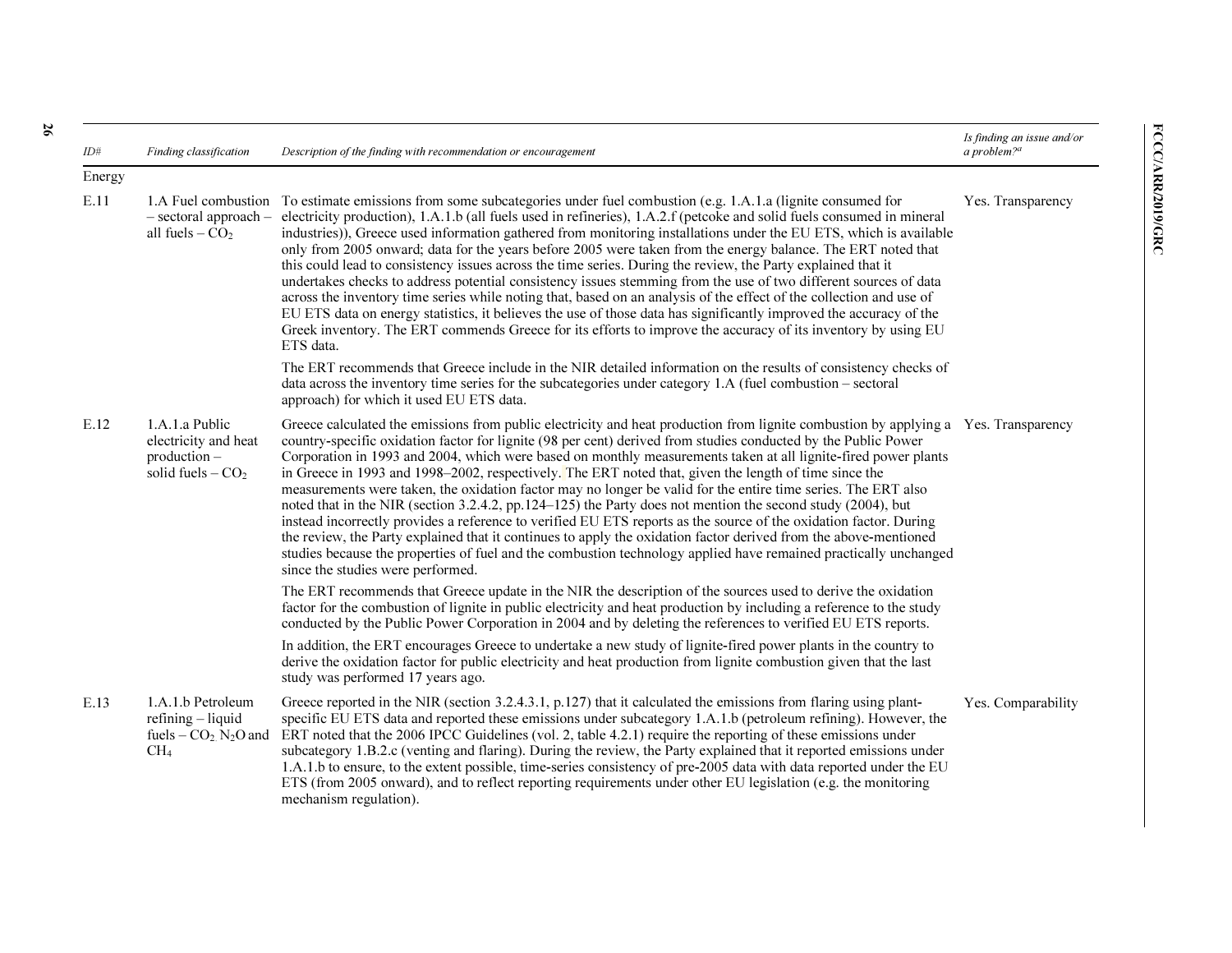| ID#  | Finding classification                                                          | Description of the finding with recommendation or encouragement                                                                                                                                                                                                                                                                                                                                                                                                                                                                                                                                                                                                                                                                                                                                                                                                                                                                                                                                                                                                                                                                             | Is finding an issue and/or<br>a problem? <sup>a</sup> |
|------|---------------------------------------------------------------------------------|---------------------------------------------------------------------------------------------------------------------------------------------------------------------------------------------------------------------------------------------------------------------------------------------------------------------------------------------------------------------------------------------------------------------------------------------------------------------------------------------------------------------------------------------------------------------------------------------------------------------------------------------------------------------------------------------------------------------------------------------------------------------------------------------------------------------------------------------------------------------------------------------------------------------------------------------------------------------------------------------------------------------------------------------------------------------------------------------------------------------------------------------|-------------------------------------------------------|
|      |                                                                                 | The ERT recommends that Greece reallocate the $CO2$ and CH <sub>4</sub> emissions from flaring under subcategory 1.A.1.b<br>(petroleum refining) to subcategory 1.B.2.c (venting and flaring), while ensuring time-series consistency given that<br>EU ETS data are not available for before 2005.                                                                                                                                                                                                                                                                                                                                                                                                                                                                                                                                                                                                                                                                                                                                                                                                                                          |                                                       |
| E.14 | 1.A.2 Manufacturing<br>industries and<br>construction -<br>solid fuels $-CO2$   | Greece included in NIR table 3.14 an overview of the NCVs of lignite (in TJ/kt) by sector for 1990–2017. The<br>ERT noted that while the NCVs used for estimating emissions from the combustion of lignite in energy industries<br>and from other sources are relatively similar in magnitude (4,915–5,740 TJ/kt) and show only slight inter-annual<br>variation, the NCVs used for estimating emissions for category 1.A.2 (manufacturing industries and construction)<br>are generally much higher and show large inter-annual variation $(7,435-11,380)$ TJ/kt). Greece explained in the<br>NIR (section 3.2.4.2, pp.124–125) that this is because the lignite used in industry originates from a single mining<br>field; the NCV of this lignite is higher and its EF lower than those of other types of lignite used for electricity<br>generation because of its superior quality. During the review, the Party further explained that the inter-annual<br>variation in the NCV of the coals used in manufacturing industries stems from the fact that they are used in small<br>quantities and are mixed with coals of other origin. | Yes. Transparency                                     |
|      |                                                                                 | The ERT recommends that Greece include in the NIR the explanation for the inter-annual variation in the NCV of<br>lignite used for manufacturing industries and construction provided to the ERT during the review.                                                                                                                                                                                                                                                                                                                                                                                                                                                                                                                                                                                                                                                                                                                                                                                                                                                                                                                         |                                                       |
| E.15 | 1.A.3.b Road<br>$transportation -$<br>all fuels - CH <sub>4</sub> and<br>$N_2O$ | The ERT noted that Greece included in the NIR (section 3.2.5.2, pp. 144–152) limited information on the<br>estimation of emissions from road transportation, which does not allow a complete assessment of the calculated<br>emissions. While the Party provided in the NIR information on the methods applied, it included AD on fuel<br>consumption aggregated over all fuels used in road transportation (table 3.23) and references to COPERT (the<br>software tool for calculating road transport emissions) for information on EFs used for the calculation of CH <sub>4</sub> and<br>N <sub>2</sub> O emissions. The ERT noted that the NIR also does not include an overview of the evolution of fleet<br>composition over time in terms of the annual breakdown of the fleet into different abatement technologies (catalyst<br>categories). During the review, the Party provided this information, which further enhanced the transparency of<br>reporting for this subcategory.                                                                                                                                                 | Yes. Transparency                                     |
|      |                                                                                 | The ERT recommends that Greece include in the NIR detailed information on the estimation of emissions from<br>road transportation, including annual fleet composition by abatement technology (catalyst categories), fuel<br>consumption and the EFs used for estimating CH <sub>4</sub> and $N_2O$ emissions to the same level of disaggregation.                                                                                                                                                                                                                                                                                                                                                                                                                                                                                                                                                                                                                                                                                                                                                                                          |                                                       |
| E.16 | 1.A.3.c Railways -<br>all fuels $-CH4$ and<br>$N_2O$                            | The ERT noted that Greece provided in the NIR (section 3.2.5.2, p.159) limited information on the estimation of<br>non-CO <sub>2</sub> emissions from fuel combustion in railways, which does not allow a complete assessment of the<br>calculated emissions. The Party stated that the method applied is from the EMEP/EEA air pollutant emission<br>inventory guidebook, which is based on relative energy consumption per fuel and typical EFs, but did not provide<br>information on fuel consumption by fuel type, EFs used for estimating CH <sub>4</sub> and $N_2O$ emissions disaggregated by<br>fuel type. During the review, Greece explained that the information provided in the NIR on the methodology<br>applied is incorrect and that it actually applied the tier 1 methodology together with default EFs for CH <sub>4</sub> and $N_2O$<br>emissions provided in the 2006 IPCC Guidelines.                                                                                                                                                                                                                                 | Yes. Transparency                                     |
|      |                                                                                 | The ERT recommends that Greece include in the NIR correct information on the methodology followed for<br>estimating emissions for subcategory 1.A.3.c (railways) together with fuel consumption and EFs used for<br>estimating the $CH_4$ and $N_2O$ emissions for this subcategory, disaggregated by fuel type.                                                                                                                                                                                                                                                                                                                                                                                                                                                                                                                                                                                                                                                                                                                                                                                                                            |                                                       |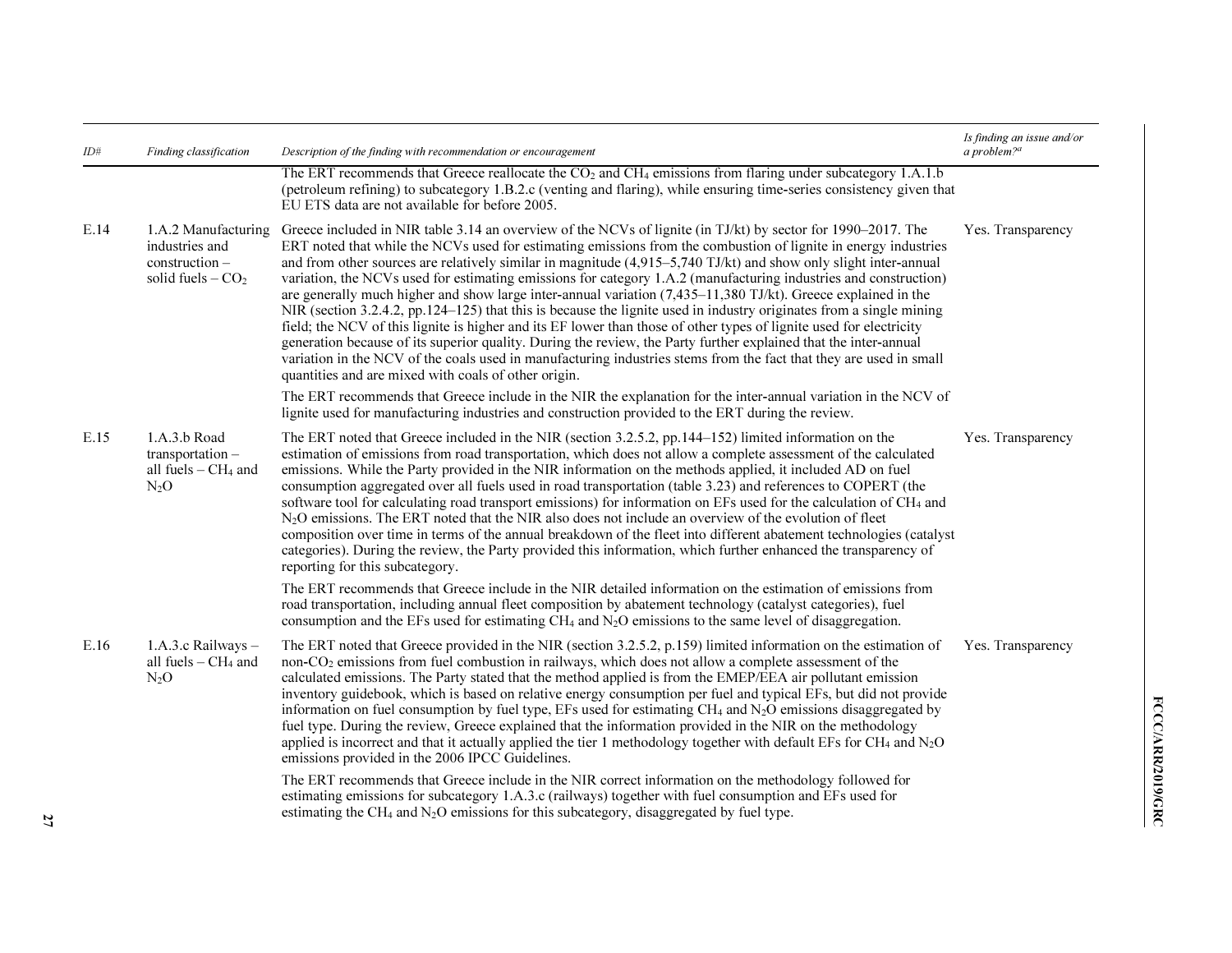| ID#  | Finding classification                                                                                | Description of the finding with recommendation or encouragement                                                                                                                                                                                                                                                                                                                                                                                                                                                                                                                                                                                                                                                                                                                                                                                                                                                                                                                                                                                                                                                                                                                                                  | Is finding an issue and/or<br>a problem? $a$ |
|------|-------------------------------------------------------------------------------------------------------|------------------------------------------------------------------------------------------------------------------------------------------------------------------------------------------------------------------------------------------------------------------------------------------------------------------------------------------------------------------------------------------------------------------------------------------------------------------------------------------------------------------------------------------------------------------------------------------------------------------------------------------------------------------------------------------------------------------------------------------------------------------------------------------------------------------------------------------------------------------------------------------------------------------------------------------------------------------------------------------------------------------------------------------------------------------------------------------------------------------------------------------------------------------------------------------------------------------|----------------------------------------------|
| E.17 | 1.A.4 Other sectors $-$<br>all fuels $-CH4$ and<br>$N_2O$                                             | The ERT noted that the description of the estimation of emissions for category 1.A.4 (other sectors) in the NIR<br>(section 3.2.4.5, p.136) is not transparent as it does not allow a complete assessment of the calculated CH <sub>4</sub> and<br>N <sub>2</sub> O emissions. This category includes mobile and stationary emissions occurring in commercial/institutional,<br>residential and agriculture sectors. The Party did not provide information on the fuel consumption and EFs used<br>for estimating emissions, disaggregated by fuel and sector, or an explanation for the trend in emissions.                                                                                                                                                                                                                                                                                                                                                                                                                                                                                                                                                                                                     | Yes. Transparency                            |
|      |                                                                                                       | The ERT recommends that Greece include in the NIR information on fuel consumption and EFs, disaggregated by<br>fuel and sector, used for estimating CH <sub>4</sub> and N <sub>2</sub> O emissions for this category, and provide an explanation for the<br>trend in emissions.                                                                                                                                                                                                                                                                                                                                                                                                                                                                                                                                                                                                                                                                                                                                                                                                                                                                                                                                  |                                              |
| E.18 | 1.B.1.a Coal mining<br>and handling -<br>solid fuels $-CH4$                                           | Greece used national production data and a tier $1 \text{ EF } (0.87 \text{ kg CH}_4/t)$ from the 2006 IPCC Guidelines (vol. 2, chap. Yes. Accuracy<br>4) for estimating CH <sub>4</sub> emissions from the surface mining of lignite, which is a key category. Noting that higher tier<br>methods should be used for key categories, Greece explained in the NIR (section 3.3.1.4, p.166) that, based on a<br>comparison with IEFs for CH <sub>4</sub> from the surface mining of lignite reported by other Parties to the Kyoto Protocol in<br>2010 (Germany, Poland and Spain), which range from 0.01 to 0.31 kg CH <sub>4</sub> /t, it believes that the use of the tier 1<br>EF from the 2006 IPCC Guidelines is conservative and would result in an overestimation of the actual emissions.<br>The Party further explained in the NIR and during the review that it has approached the Public Power Corporation,<br>the operator of all lignite mines in Greece, to initiate its own measurements for developing a country-specific EF,<br>but so far it has not had much success owing to the high cost of measurements and the lack of necessary know-<br>how. The ERT welcomes the planned improvement. |                                              |
|      |                                                                                                       | The ERT recommends that Greece, in regard to the EF for the surface mining of lignite, (1) continue exploring the<br>possibility of conducting its own measurements to develop a country-specific EF and (2) initiate an analysis of the<br>possibility of updating the EF and report on its progress in the NIR, noting that this analysis could include the age<br>of the coal layer (very old in Greece) and its depth (very close to the surface) and correlate with the CH <sub>4</sub> content of<br>the coal layer.                                                                                                                                                                                                                                                                                                                                                                                                                                                                                                                                                                                                                                                                                       |                                              |
| E.19 | and other emissions<br>from energy<br>$production - liquid$<br>and gaseous fuels -<br>$CO2$ and $CH4$ | 1.B.2 Oil, natural gas The ERT noted that, based on the key AD for estimating GHG emissions from the oil and gas systems provided in Yes. Transparency<br>the NIR (tables 3.29a and 3.29b), the values for primary production of crude oil, natural gas liquids and natural gas<br>for 1999 are outliers compared with all other years, decreasing by nearly 95 per cent in 1999 relative to 1998<br>before increasing by nearly the same amount in the following year. During the review, Greece explained that the<br>decrease in production between 1998 and 1999 is attributable to the suspension of the operation of the only plant<br>producing oil and natural gas in Greece owing to a gradual decline in domestic oil production, a significant decline<br>in crude oil and gas prices and the withdrawal of a foreign joint-venture partner. Production resumed in 2000<br>following the reopening of the plant, whose operation was taken over by the Government.                                                                                                                                                                                                                                    |                                              |
|      |                                                                                                       | The ERT recommends that Greece include in the NIR the explanation regarding the outlying data on oil and gas<br>production in 1999 provided to the ERT during the review.                                                                                                                                                                                                                                                                                                                                                                                                                                                                                                                                                                                                                                                                                                                                                                                                                                                                                                                                                                                                                                        |                                              |
| E.20 | $1.B.2.a Oil - liquid$<br>fuels $-$ CO <sub>2</sub> and CH <sub>4</sub>                               | The ERT noted that, according to CRF table 1.B.2, only domestically produced oil is transported in Greece<br>because the same value of AD is reported for both the production and transport of oil (i.e. 141.57 kt). No details<br>are provided regarding the transport of the large amount of imported crude oil. During the review, the Party<br>informed the ERT that because all four large refineries in Greece are located close to the shore, and therefore have                                                                                                                                                                                                                                                                                                                                                                                                                                                                                                                                                                                                                                                                                                                                          | Yes. Transparency                            |

28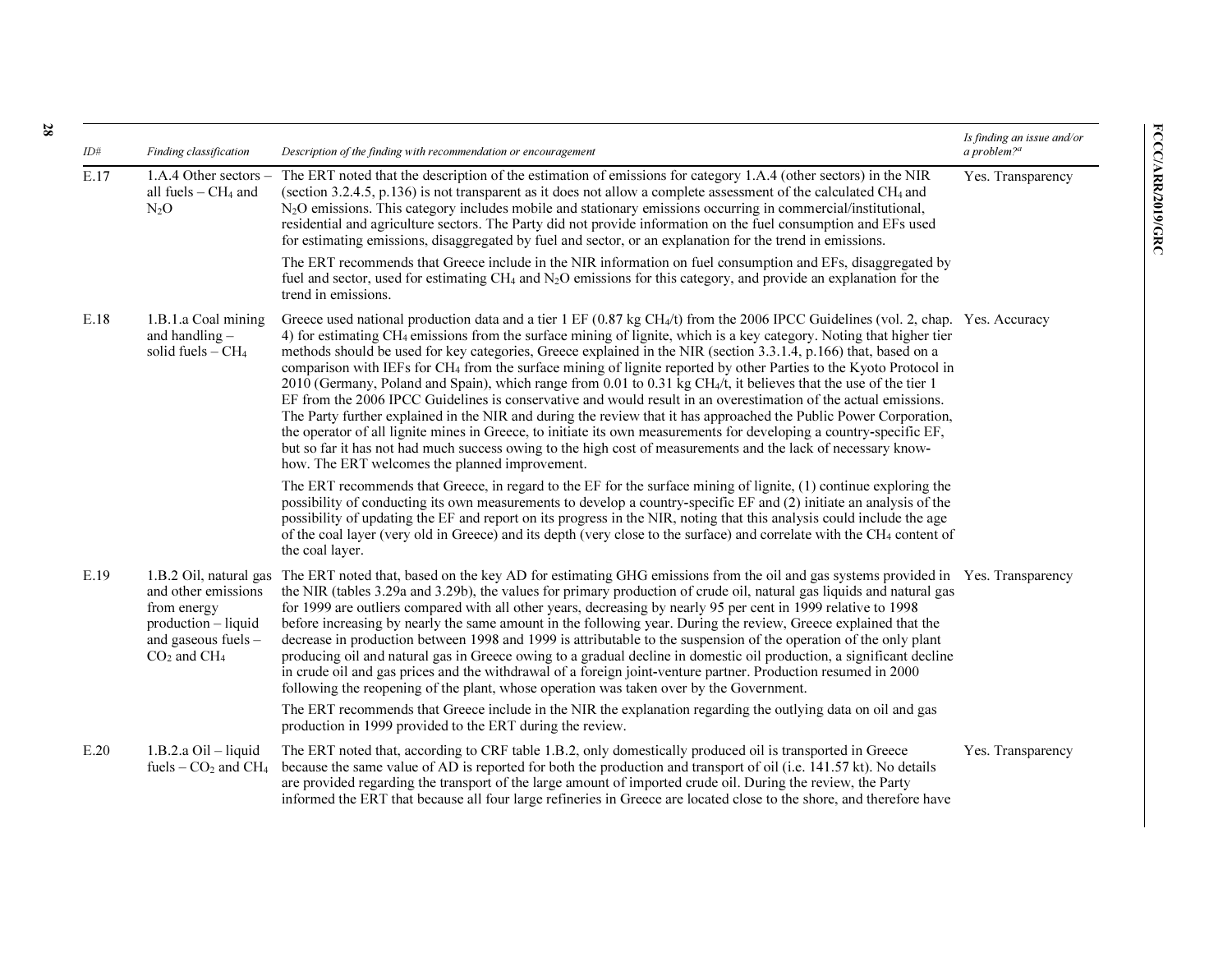| ID#         | Finding classification                                   | Description of the finding with recommendation or encouragement                                                                                                                                                                                                                                                                                                                                                                                                                                                                                                                                                                                                                                                                                                                                                                                                                                                                     | Is finding an issue and/or<br>a problem? <sup>a</sup> |
|-------------|----------------------------------------------------------|-------------------------------------------------------------------------------------------------------------------------------------------------------------------------------------------------------------------------------------------------------------------------------------------------------------------------------------------------------------------------------------------------------------------------------------------------------------------------------------------------------------------------------------------------------------------------------------------------------------------------------------------------------------------------------------------------------------------------------------------------------------------------------------------------------------------------------------------------------------------------------------------------------------------------------------|-------------------------------------------------------|
|             |                                                          | their own harbours and are equipped with deloading installations, imported crude oil is not transported in the<br>pipeline network.                                                                                                                                                                                                                                                                                                                                                                                                                                                                                                                                                                                                                                                                                                                                                                                                 |                                                       |
|             |                                                          | The ERT recommends that Greece include in the NIR the information that imported crude oil is not transported<br>using the domestic pipeline network.                                                                                                                                                                                                                                                                                                                                                                                                                                                                                                                                                                                                                                                                                                                                                                                |                                                       |
| <b>IPPU</b> |                                                          |                                                                                                                                                                                                                                                                                                                                                                                                                                                                                                                                                                                                                                                                                                                                                                                                                                                                                                                                     |                                                       |
| I.13        | 2.B.10 Other<br>(chemical industry) –<br>CO <sub>2</sub> | Greece stated in the NIR (section 4.10, p.218) that $CO2$ emissions from hydrogen production are included under<br>category 2.B.10 (other (chemical industry)). However, on the basis of the description of the methodology used for<br>estimating the emissions (NIR section 4.10.1, p.218) and information provided during the review, the ERT<br>determined that these emissions relate only to hydrogen production from natural gas, while the emissions from<br>hydrogen production from liquid fuels are allocated to the energy sector. The energy sector chapter in the NIR<br>(section 3.2.4.3.1, pp.127–128) contains a more transparent description of the estimation of $CO2$ emissions from<br>the production of hydrogen from natural gas and liquid fuels.                                                                                                                                                           | Yes. Transparency                                     |
|             |                                                          | The ERT recommends that Greece consistently allocate the $CO2$ emissions from hydrogen production from all fuel<br>types under the energy sector or provide in the NIR transparent information on the allocation of CO <sub>2</sub> emissions<br>from hydrogen production from natural gas and liquid fuels in the IPPU sector chapter, including a cross reference<br>to the relevant section in the energy sector chapter.                                                                                                                                                                                                                                                                                                                                                                                                                                                                                                        |                                                       |
| 1.14        | 2.C.1 Iron and steel<br>production $-CO2$                | Greece stated in the NIR (section 4.11.2, p.222) that limestone is used for iron and steel production using electric<br>arc furnaces. However, the ERT noted that limestone consumption is not included in the carbon balance<br>parameters provided in the same section. During the review, the Party provided the ERT with confidential<br>information from EU ETS verified reports on iron and steel production and clarified that lime, not limestone, is<br>consumed in electric arc furnaces.                                                                                                                                                                                                                                                                                                                                                                                                                                 | Yes. Transparency                                     |
|             |                                                          | The ERT recommends that Greece include in the NIR correct information on iron and steel production by<br>replacing the reference to limestone consumption with lime consumption as a carbon input parameter in the carbon<br>balance description.                                                                                                                                                                                                                                                                                                                                                                                                                                                                                                                                                                                                                                                                                   |                                                       |
| 1.15        | 2.C.2 Ferroalloys<br>production $-CO2$                   | Greece stated in the NIR (section 4.12.2, p.226) that EU ETS verified reports are the source of AD for estimating<br>$CO2$ emissions from ferroalloys production. During the review, when checking the verified EU ETS reports and<br>the Excel spreadsheet used as input to CRF Reporter, the ERT found a case of double counting of liquefied<br>petroleum gas consumption by the only ferroalloys producer in the country between the IPPU (category 2.C.2) and<br>energy (category 1.A.2.b (non-ferrous metals)) sectors. The ERT noted that as per the 2006 IPCC Guidelines (vol.<br>2, table 2.1), the liquefied petroleum gas consumption in the production of non-ferrous metals should be reported<br>in the energy sector and thus this error resulted in an overestimation of $CO2$ emissions for the IPPU sector. The<br>Party acknowledged this error and indicated that it would be corrected in the next submission. | Yes. Accuracy                                         |
|             |                                                          | The ERT recommends that Greece recalculate the $CO2$ emissions from ferroalloys production for the entire time<br>series without including liquefied petroleum gas consumption given that it is accounted for in the energy sector.                                                                                                                                                                                                                                                                                                                                                                                                                                                                                                                                                                                                                                                                                                 |                                                       |
| 1.16        | 2.C.3 Aluminium<br>$production - PFCs$                   | Greece stated in the NIR (section 4.13.1, p.229) that the average annual rate of increase in PFC emissions from<br>aluminium production is 2.2 per cent. However, the ERT noted that according to NIR table 4.19, PFC emissions<br>have fallen from 190.26 kt CO <sub>2</sub> eq in 1990 to 82.19 kt CO <sub>2</sub> eq in 2017. During the review, the Party confirmed that                                                                                                                                                                                                                                                                                                                                                                                                                                                                                                                                                        | Yes. Transparency                                     |

29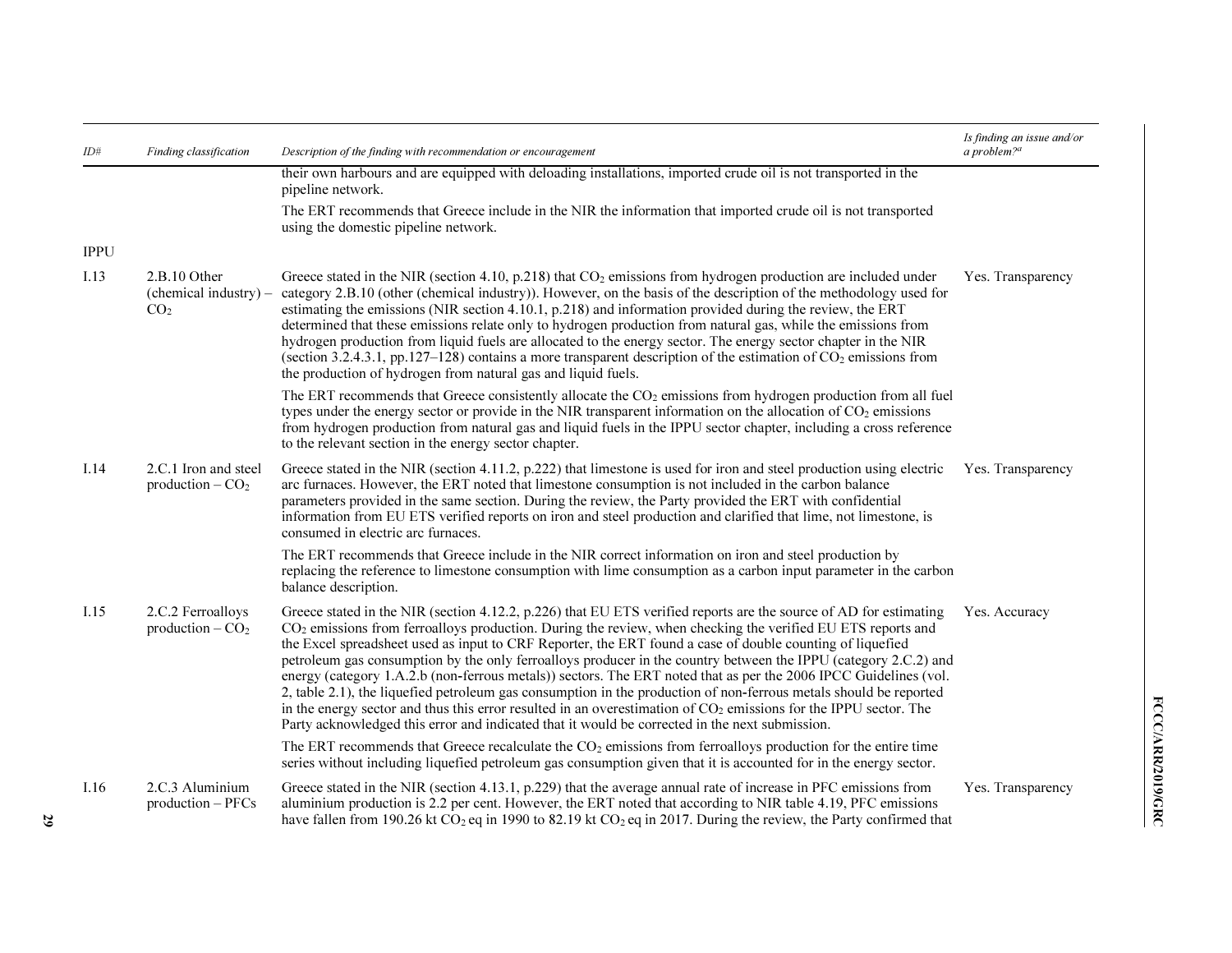| ID#  | Finding classification                                        | Description of the finding with recommendation or encouragement                                                                                                                                                                                                                                                                                                                                                                                                                                                                                                                                                                                                                                                                                                                                                                                                                                                                                                                                                                                                                                                                                                                                                                                                                                                                                                                                                                                                                                                                                                          | Is finding an issue and/or<br>a problem? $a$ |
|------|---------------------------------------------------------------|--------------------------------------------------------------------------------------------------------------------------------------------------------------------------------------------------------------------------------------------------------------------------------------------------------------------------------------------------------------------------------------------------------------------------------------------------------------------------------------------------------------------------------------------------------------------------------------------------------------------------------------------------------------------------------------------------------------------------------------------------------------------------------------------------------------------------------------------------------------------------------------------------------------------------------------------------------------------------------------------------------------------------------------------------------------------------------------------------------------------------------------------------------------------------------------------------------------------------------------------------------------------------------------------------------------------------------------------------------------------------------------------------------------------------------------------------------------------------------------------------------------------------------------------------------------------------|----------------------------------------------|
|      |                                                               | PFC emissions decreased rather than increased between 1990 and 2017, and indicated that it would correct the<br>error in the next submission.                                                                                                                                                                                                                                                                                                                                                                                                                                                                                                                                                                                                                                                                                                                                                                                                                                                                                                                                                                                                                                                                                                                                                                                                                                                                                                                                                                                                                            |                                              |
|      |                                                               | The ERT recommends that Greece correct in the NIR the error relating to the trend in PFC emissions from<br>aluminium production.                                                                                                                                                                                                                                                                                                                                                                                                                                                                                                                                                                                                                                                                                                                                                                                                                                                                                                                                                                                                                                                                                                                                                                                                                                                                                                                                                                                                                                         |                                              |
| I.17 | 2.D.2 Paraffin wax<br>$use - CO2$                             | Greece stated in the NIR (section 4.17.2, p.244) that the AD used for estimating $CO2$ emissions from paraffin wax Yes. Accuracy<br>use for the entire time series are derived from the energy balance. However, the ERT noted that the AD on paraffin<br>wax use do not take into consideration the import and export of paraffin wax. On the basis of apparent<br>consumption calculated using production data and data from Eurostat on the import and export of candles<br>(assuming they were made from paraffin wax), together with default values of carbon content and NCV from the<br>2006 IPCC Guidelines (vol. 2, table.1.2), the ERT made an approximate estimation of $CO2$ emissions from<br>paraffin wax use of 14.49 kt CO <sub>2</sub> , which is different from the 0.59 kt CO <sub>2</sub> eq reported by the Party. During the<br>review, the Party acknowledged that its reported estimate of CO <sub>2</sub> emissions from paraffin wax use is based solely<br>in paraffin wax production and does not include the import and export of candles, and hence could be an<br>underestimation of emissions. The ERT noted that, based on its approximate calculation, the likely<br>underestimation of the $CO_2$ emissions for this category (13.90 kt $CO_2$ eq) is below the significance threshold<br>indicated in paragraph 37(b) of the UNFCCC Annex I inventory reporting guidelines $(47.71 \text{ kt CO}_2 \text{ eq})$ .<br>The ERT recommends that Greece recalculate the $CO2$ emissions from paraffin wax use for the entire time series |                                              |
|      |                                                               | using the apparent consumption as well as data on the import and export of paraffin wax, noting that the Party may<br>wish to consider for this purpose Eurostat data on the import and export of candles.                                                                                                                                                                                                                                                                                                                                                                                                                                                                                                                                                                                                                                                                                                                                                                                                                                                                                                                                                                                                                                                                                                                                                                                                                                                                                                                                                               |                                              |
| I.18 | 2.F Product uses as<br>substitutes for $ODS -$<br><b>HFCs</b> | Greece provided in the NIR (section 4.20.2, p.260) and during the review new information regarding the recently<br>launched web platform "Maintenance and monitoring F-gases and ODS", which aims to serve as a tracking tool<br>and a database for users of F-gases and ODS to register their regular checks of maintenance refilling records, and<br>for F-gas traders to register their transactions from 2019 onward (no historical data will be available on the<br>platform) under the new Greek regulation on F-gases. The ERT noted that until all users and traders are able to<br>populate this database with information on the use and trade of F-gases and ODS, the Party should continue using<br>ICAP surveys to obtain data on residential refrigeration and air-conditioning equipment flows (see ID#1.5 in table<br>3).                                                                                                                                                                                                                                                                                                                                                                                                                                                                                                                                                                                                                                                                                                                                | Yes. Transparency                            |
|      |                                                               | The ERT recommends that Greece provide in the NIR information on the online platform "Maintenance and<br>monitoring F-gases and ODS" in the section on planned improvements for category 2.F subcategories (2.F.1–<br>$2.F.6$ ).                                                                                                                                                                                                                                                                                                                                                                                                                                                                                                                                                                                                                                                                                                                                                                                                                                                                                                                                                                                                                                                                                                                                                                                                                                                                                                                                         |                                              |
|      |                                                               | In addition, the ERT, noting the usefulness of the online platform even before it is ready to serve as a database for<br>F-gases, encourages Greece to use the platform to perform QC checks on data obtained through ICAP surveys.                                                                                                                                                                                                                                                                                                                                                                                                                                                                                                                                                                                                                                                                                                                                                                                                                                                                                                                                                                                                                                                                                                                                                                                                                                                                                                                                      |                                              |
| I.19 | $2.G.3 N2O$ from<br>product uses $-N_2O$                      | Greece stated in the NIR (section 4.22.4, p.274) that $N_2O$ emissions from product uses are estimated using AD<br>acquired from the national energy balance and the default EF from the 2006 IPCC Guidelines. The ERT noted that<br>this statement is not consistent with that in another section of the NIR (section 4.22.2, p.273), where the Party<br>stated that these emissions are estimated using the population of Greece and the ratio of $N_2O$ emissions to the                                                                                                                                                                                                                                                                                                                                                                                                                                                                                                                                                                                                                                                                                                                                                                                                                                                                                                                                                                                                                                                                                              | Yes. Transparency                            |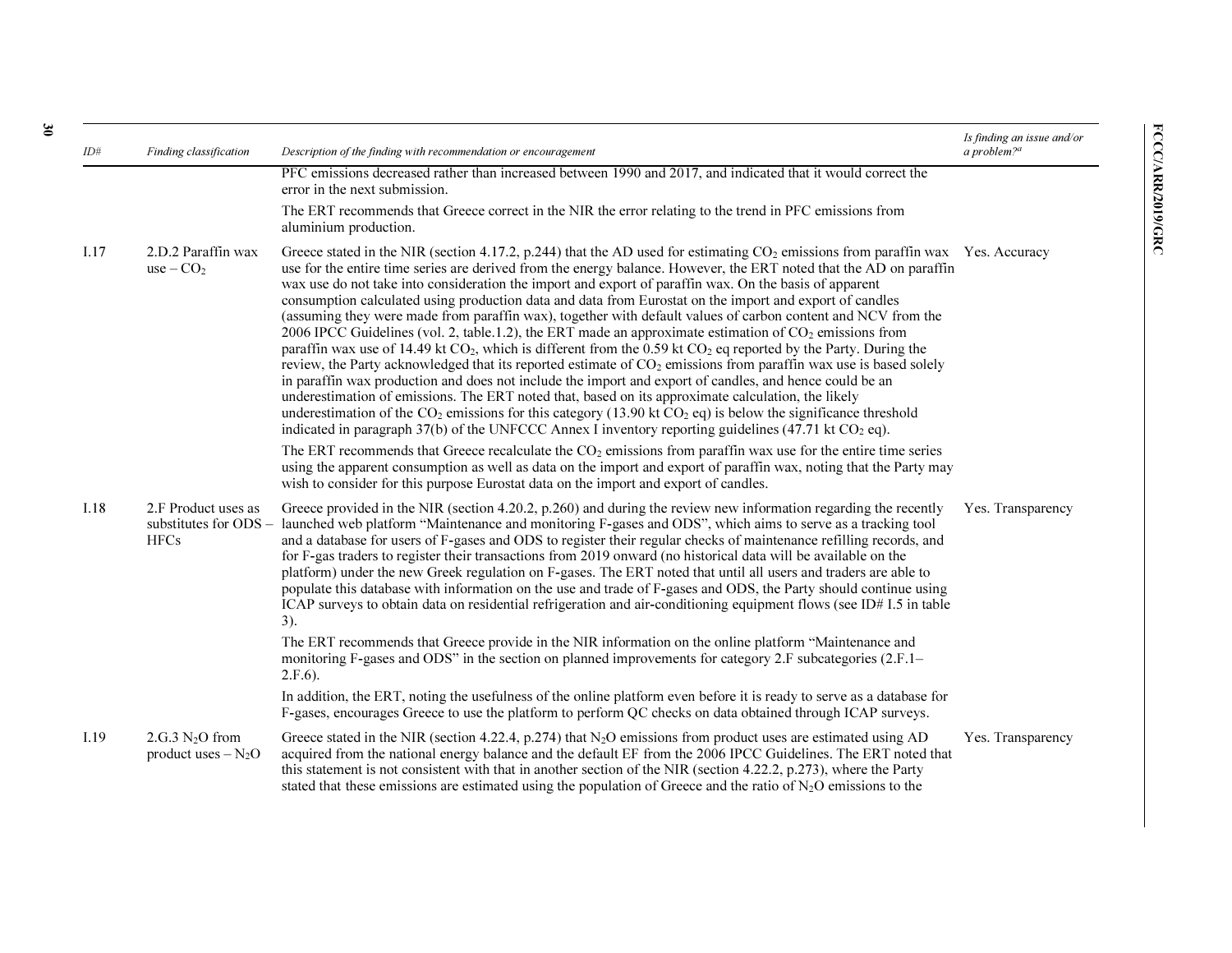| ID#         | Finding classification                               | Description of the finding with recommendation or encouragement                                                                                                                                                                                                                                                                                                                                                                                                                                                                                                                                                                                                                                                                                                                                                                                                                                                                                                                                                                                                                                                                         | Is finding an issue and/or<br>a problem? $a$ |
|-------------|------------------------------------------------------|-----------------------------------------------------------------------------------------------------------------------------------------------------------------------------------------------------------------------------------------------------------------------------------------------------------------------------------------------------------------------------------------------------------------------------------------------------------------------------------------------------------------------------------------------------------------------------------------------------------------------------------------------------------------------------------------------------------------------------------------------------------------------------------------------------------------------------------------------------------------------------------------------------------------------------------------------------------------------------------------------------------------------------------------------------------------------------------------------------------------------------------------|----------------------------------------------|
|             |                                                      | population. During the review, the Party acknowledged the error and agreed to correct it in the next submission by<br>deleting the incorrect statement.                                                                                                                                                                                                                                                                                                                                                                                                                                                                                                                                                                                                                                                                                                                                                                                                                                                                                                                                                                                 |                                              |
|             |                                                      | The ERT recommends that Greece delete from the NIR the incorrect statement regarding $N_2O$ emissions from<br>product uses being estimated using AD from the national energy balance and the default EF from the 2006 IPCC<br>Guidelines.                                                                                                                                                                                                                                                                                                                                                                                                                                                                                                                                                                                                                                                                                                                                                                                                                                                                                               |                                              |
| Agriculture |                                                      |                                                                                                                                                                                                                                                                                                                                                                                                                                                                                                                                                                                                                                                                                                                                                                                                                                                                                                                                                                                                                                                                                                                                         |                                              |
| A.18        | 3. General<br>$(agriculture) -$<br>$CH_4$ and $N_2O$ | In response to recommendations from previous reviews (see ID#s A.4, A.5, A.6, A.7, A.10 and A.11 in table 3),<br>Greece included additional tables in its NIR with parameters and EFs, including those from the 2006 IPCC<br>Guidelines, used for estimating $CH_4$ and $N_2O$ emissions from enteric fermentation and manure management (NIR<br>tables 5.7, 5.9, 5.11, 5.12, 5.17, 5.18 and 5.19). However, the ERT noted that the Party did not provide references<br>to the specific sources of the parameters and EFs used (e.g. tables from the 2006 IPCC Guidelines) or the reasons<br>for their choice in these tables.                                                                                                                                                                                                                                                                                                                                                                                                                                                                                                          | Yes. Transparency                            |
|             |                                                      | The ERT recommends that Greece provide in the relevant tables of the NIR references to the specific sources of<br>the parameters and EFs, including those from the 2006 IPCC Guidelines, used for estimating CH <sub>4</sub> and $N_2O$<br>emissions from enteric fermentation and manure management, together with explanations for their choice.                                                                                                                                                                                                                                                                                                                                                                                                                                                                                                                                                                                                                                                                                                                                                                                      |                                              |
| A.19        | $3.A.2$ Sheep $-$<br>$CH_4$ and $N_2O$               | Greece included detailed data on sheep population in NIR table 5.10. The ERT noted that the population in the<br>subcategory "Milking ewes – Only suckling" is identical to that of the subcategory "Males > 1 year old", and that<br>the ratio of female lambs to male lambs is always 4:1. During the review, the Party provided the ERT with<br>additional information from the Hellenic Statistical Authority on the percentages of sheep population in<br>subcategories of age and sex, and explained that only 25 per cent of lambs live past the lactation period and that<br>four female lambs are kept for every one male lamb for reproduction in the mature phase of their lives.                                                                                                                                                                                                                                                                                                                                                                                                                                            | Yes. Transparency                            |
|             |                                                      | The ERT recommends that Greece include in the NIR the description of the sheep population data provided to the<br>ERT during the review regarding the ratio of female lambs to male lambs.                                                                                                                                                                                                                                                                                                                                                                                                                                                                                                                                                                                                                                                                                                                                                                                                                                                                                                                                              |                                              |
| A.20        | 3.B.3 Swine – $CH4$                                  | Greece reported in NIR table 5.18 an EF for CH <sub>4</sub> emissions from manure management applicable to swine of 16<br>kg $CH_4$ /head/year, without providing a reference to the source of this EF. The ERT noted that this value<br>corresponds to the value of the EF for breeding swine (18 $^{\circ}$ C) for Western Europe from the 2006 IPCC Guidelines<br>(vol. 4, table 10.14). However, during the review, the Party explained that because most of the large swine<br>breeding facilities in the country are located in level communes at lower altitudes above the mean sea level, which<br>are characterized by relatively low altitudinal differences and where the mean annual temperature is close to<br>23 °C, it used the EFs corresponding to that temperature for Western Europe from the 2006 IPCC Guidelines. The<br>Party then calculated a weighted average value of the EF (16 kg CH <sub>4</sub> /head/year) assuming the swine population to<br>be composed of approximately 90 per cent market swine (EF: 15 kg CH4/head/year) and 10 per cent breeding<br>swine (EF: 23 kg CH <sub>4</sub> /head/year). | Yes. Transparency                            |
|             |                                                      | The ERT recommends that Greece provide in the relevant table of the NIR a reference to the EFs from the 2006<br>IPCC Guidelines (vol. 4, table 10.14) used in deriving the EF for CH <sub>4</sub> emissions from manure management for<br>swine, and include in the NIR the detailed explanation regarding the derivation of the EF provided to the ERT<br>during the review.                                                                                                                                                                                                                                                                                                                                                                                                                                                                                                                                                                                                                                                                                                                                                           |                                              |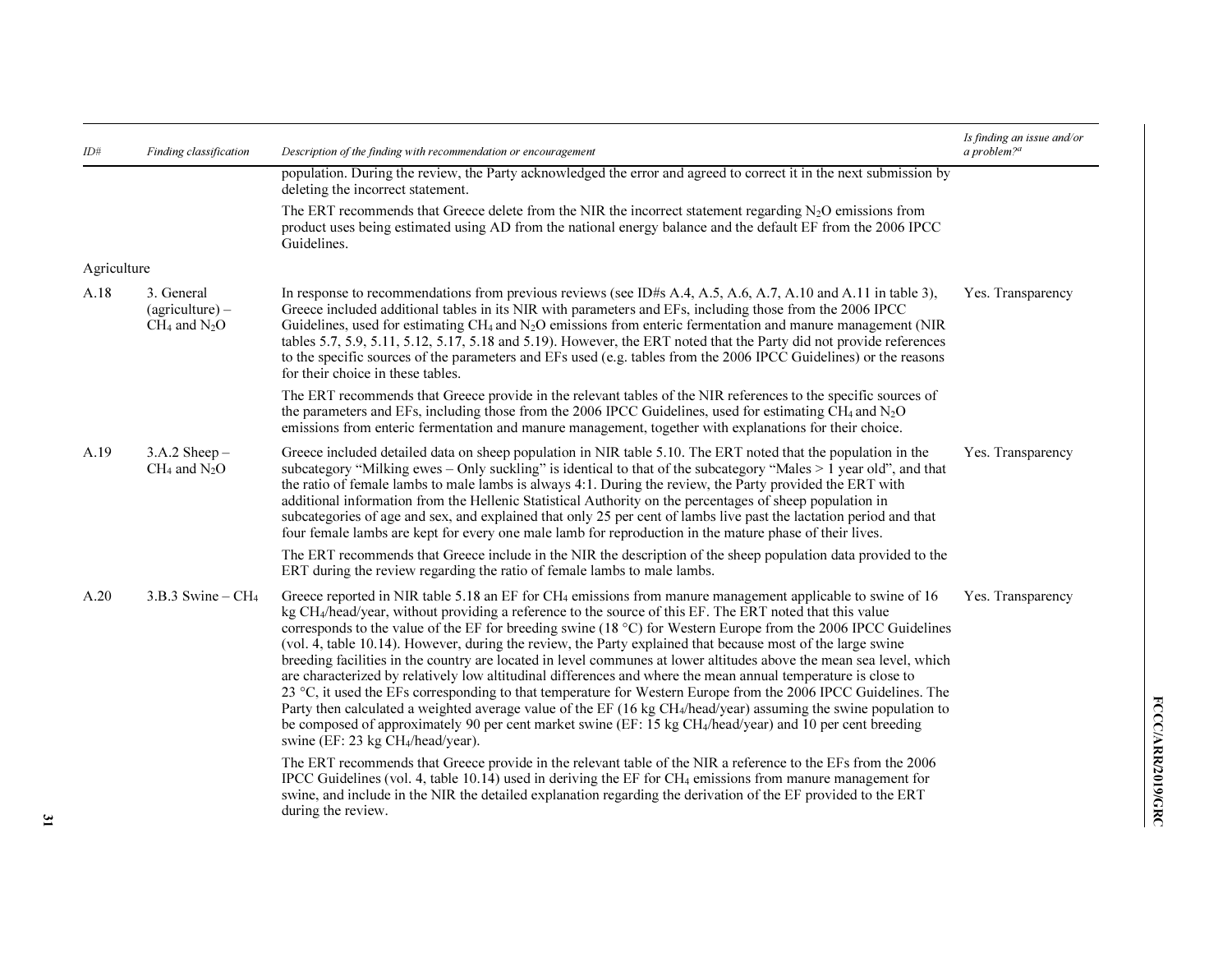| ID#  | Finding classification                                                            | Description of the finding with recommendation or encouragement                                                                                                                                                                                                                                                                                                                                                                                                                                                                                                                                                                                                                                                                                                                                                                                                                                                                                                                                                                                                                                                                                                                                                                                                       | Is finding an issue and/or<br>a problem? $a$ |
|------|-----------------------------------------------------------------------------------|-----------------------------------------------------------------------------------------------------------------------------------------------------------------------------------------------------------------------------------------------------------------------------------------------------------------------------------------------------------------------------------------------------------------------------------------------------------------------------------------------------------------------------------------------------------------------------------------------------------------------------------------------------------------------------------------------------------------------------------------------------------------------------------------------------------------------------------------------------------------------------------------------------------------------------------------------------------------------------------------------------------------------------------------------------------------------------------------------------------------------------------------------------------------------------------------------------------------------------------------------------------------------|----------------------------------------------|
| A.21 | $-CH4$                                                                            | 3.B.4 Other livestock Greece reported in NIR table 5.18 an EF for CH <sub>4</sub> emissions from manure management for buffalo of 9 kg<br>CH <sub>4</sub> /head/year, without providing a reference to the source of this EF. The ERT noted that this value corresponds<br>to the value of the EF for buffalo (19 °C) for Western Europe from the 2006 IPCC Guidelines (vol. 4, table 10.14).<br>However, during the review, the Party explained that it used the EF for Eastern Europe for buffalo (18 $^{\circ}$ C) (9 kg<br>CH <sub>4</sub> /head/year) because in Greece, similarly to in Eastern Europe, solid-based systems are mostly used for the<br>management of buffalo manure rather than the liquid/slurry and pit storage systems commonly used for the<br>management of cattle manure in Western Europe.                                                                                                                                                                                                                                                                                                                                                                                                                                               | Yes. Transparency                            |
|      |                                                                                   | The ERT recommends that Greece provide in the relevant table of the NIR a reference to the EF from the 2006<br>IPCC Guidelines (vol. 4, table 10.14) used for estimating CH <sub>4</sub> emissions from manure management for buffalo,<br>and include in the NIR the detailed explanation regarding the EF provided to the ERT during the review.                                                                                                                                                                                                                                                                                                                                                                                                                                                                                                                                                                                                                                                                                                                                                                                                                                                                                                                     |                                              |
| A.22 | 3.D.a Direct $N_2O$<br>emissions from<br>managed soils $-N_2O$                    | In response to a recommendation from previous reviews (see ID# $A.12$ in table 3), Greece included in its NIR<br>additional tables with information on all N inputs to agricultural soils (NIR tables 5.24-5.28). However, the ERT<br>noted that the Party did not include the sources of F <sub>ON</sub> or F <sub>CR</sub> and detailed information on crop type and the<br>parameters outlined in the 2006 IPCC Guidelines (vol. 4, table 11.2). The ERT also noted that Greece did not<br>provide the equation used to estimate $F_{CR}$ .                                                                                                                                                                                                                                                                                                                                                                                                                                                                                                                                                                                                                                                                                                                        | Yes. Transparency                            |
|      |                                                                                   | The ERT recommends that Greece include in the NIR the sources of F <sub>ON</sub> and F <sub>CR</sub> , detailed information on crop<br>type and the parameters outlined in the 2006 IPCC Guidelines (vol. 4, table 11.2), and the equation used to<br>estimate $F_{CR}$ , including by providing a table with N flows/balance for all N inputs to agricultural soils.                                                                                                                                                                                                                                                                                                                                                                                                                                                                                                                                                                                                                                                                                                                                                                                                                                                                                                 |                                              |
| A.23 | 3.D.a.5<br>Mineralization/immo<br>bilization associated<br>with loss/gain of soil | Greece reported $N_2O$ emissions from mineralization/immobilization associated with loss/gain of soil organic<br>matter as "NO" in CRF table 3.D. During the review, the Party explained that it reported these emissions as "NO"<br>because, as explained in the NIR (section 6.5.2.1, pp.354–355), there is no mineralization/immobilization<br>associated with loss/gain of soil organic matter in the country because there is no change in carbon stocks in<br>organic matter - N <sub>2</sub> O mineral soils. However, the ERT noted a net change in carbon stocks in mineral soils stemming from a loss of soil<br>carbon due to the conversion of perennial crops to annual crops (see ID# L.15 below). During the review, Greece<br>acknowledged the issue and provided a preliminary estimate of the amount of N mineralized in mineral soils as a<br>result of loss of soil carbon through change in land use or management equal to 5,427,544 kg N/year, which would<br>result in emissions of 0.085 kt N <sub>2</sub> O/year, or 25.41 kt CO <sub>2</sub> eq/year. The ERT noted that this amount is below the<br>significance threshold indicated in paragraph 37(b) of the UNFCCC Annex I inventory reporting guidelines (47.71<br>kt $CO2$ eq/year). | Yes. Completeness                            |
|      |                                                                                   | The ERT recommends that Greece either provide in the NIR an estimate of $N_2O$ emissions for this category or<br>report the emissions as "NE" by considering them as insignificant as per paragraph 37(b) of the UNFCCC Annex I<br>inventory reporting guidelines, providing a justification for the reporting that is based on the approximate level of<br>emissions.                                                                                                                                                                                                                                                                                                                                                                                                                                                                                                                                                                                                                                                                                                                                                                                                                                                                                                |                                              |
| A.24 | 3.F Field burning of<br>agricultural residues<br>$-CH_4$ and N <sub>2</sub> O     | Greece estimated CH <sub>4</sub> and $N_2O$ emissions from the field burning of agricultural residues using the methodology<br>from the IPCC good practice guidance and the Revised 1996 IPCC Guidelines, explaining in the NIR (section<br>5.7.2) that it did so owing to the lack of accurate data on areas of crops burned. However, the ERT noted that<br>Greece did not include in the NIR information on the amounts of dry matter burned by crop type (as reported in                                                                                                                                                                                                                                                                                                                                                                                                                                                                                                                                                                                                                                                                                                                                                                                          | Yes. Transparency                            |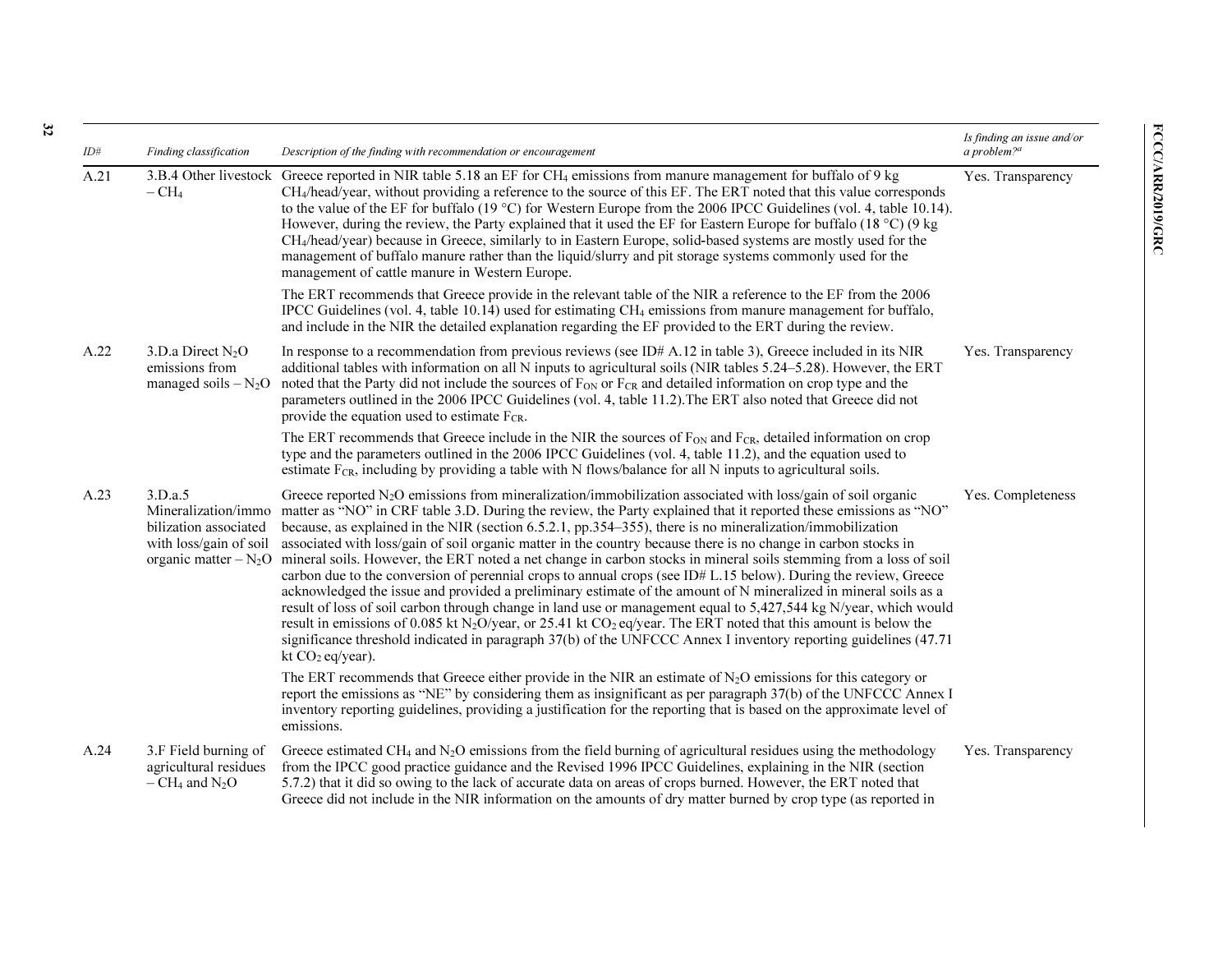| ID#           | Finding classification                               | Description of the finding with recommendation or encouragement                                                                                                                                                                                                                                                                                                                                                                                                                                                                                                                                                                                                                                                                                                                                                                                                                                                                                                                                                                                                                                                                           | Is finding an issue and/or<br>a problem? <sup>a</sup> |
|---------------|------------------------------------------------------|-------------------------------------------------------------------------------------------------------------------------------------------------------------------------------------------------------------------------------------------------------------------------------------------------------------------------------------------------------------------------------------------------------------------------------------------------------------------------------------------------------------------------------------------------------------------------------------------------------------------------------------------------------------------------------------------------------------------------------------------------------------------------------------------------------------------------------------------------------------------------------------------------------------------------------------------------------------------------------------------------------------------------------------------------------------------------------------------------------------------------------------------|-------------------------------------------------------|
|               |                                                      | CRF table 3.F) and how these amounts were calculated or on the EFs used for estimating CH <sub>4</sub> and N <sub>2</sub> O emissions.<br>During the review, the Party shared an Excel spreadsheet containing this information with the ERT.                                                                                                                                                                                                                                                                                                                                                                                                                                                                                                                                                                                                                                                                                                                                                                                                                                                                                              |                                                       |
|               |                                                      | The ERT recommends that Greece include in the NIR information on the amount of dry matter burned by crop<br>type and estimate CH <sub>4</sub> and $N_2O$ emissions from the field burning of agricultural residues using the EFs provided in<br>the 2006 IPCC Guidelines (vol. 4, table 2.5).                                                                                                                                                                                                                                                                                                                                                                                                                                                                                                                                                                                                                                                                                                                                                                                                                                             |                                                       |
| <b>LULUCF</b> |                                                      |                                                                                                                                                                                                                                                                                                                                                                                                                                                                                                                                                                                                                                                                                                                                                                                                                                                                                                                                                                                                                                                                                                                                           |                                                       |
| L.8           | 4. General<br>(LULUCF)                               | The ERT noted that Greece did not provide in the NIR transparent information on planned or future improvements Yes. Transparency<br>for the LULUCF sector. The NIR (section 6.1.4, p.329) lists a few potential improvements for the sector in the<br>section on category-specific QA/QC procedures, but does not specify which of those are planned. During the<br>review, the Party provided the ERT with an overview of planned improvements included in the QA/QC plan for<br>the LULUCF sector for 2019.                                                                                                                                                                                                                                                                                                                                                                                                                                                                                                                                                                                                                             |                                                       |
|               |                                                      | The ERT recommends that Greece include in the NIR information on planned improvements for the LULUCF<br>sector.                                                                                                                                                                                                                                                                                                                                                                                                                                                                                                                                                                                                                                                                                                                                                                                                                                                                                                                                                                                                                           |                                                       |
| L.9           | 4.A.1 Forest land<br>remaining forest land<br>$-CO2$ | Greece stated in the NIR (section 6.4.2, p.339) that it estimated and reported emissions and removals only from<br>forests managed with an FMP. During the review, the Party provided the ERT with information on FMPs, which<br>include general information on the forest (e.g. an FM map, the division of the forest, a general description of the<br>forest) together with information on FM relating to the forest's purpose, parameters, planning and products.<br>However, the ERT noted that the information on the FMPs did not include the forest map or more disaggregated<br>information on each forest class relating to the growing stock, diameter distribution, condition and characteristics.<br>In response, Greece explained that it is considering using a web-based tool to make it easier to access the relevant<br>information in the database for the FMPs. The ERT welcomes the Party's planned efforts in this regard and notes<br>that pending the establishment of such a web-based tool, the Party may consider storing the maps of the FMPs in a<br>central database to help in compiling the GHG inventory. | Yes. Transparency                                     |
|               |                                                      | The ERT recommends that Greece include in the NIR disaggregated information on forests from the FMP<br>database that is relevant for the GHG inventory, such as a general description of the forest together with the<br>information on its purpose, parameters, planning and products, and provide a link to the web-based tool for the<br>FMP database or any central database containing the FMP maps once they become available.                                                                                                                                                                                                                                                                                                                                                                                                                                                                                                                                                                                                                                                                                                      |                                                       |
| L.10          | 4.A.1 Forest land<br>remaining forest land<br>$-CO2$ | Greece estimated the change in carbon stocks in living biomass in forest land using equation 2.8 (vol. 4) and<br>default parameters from the 2006 IPCC Guidelines, including the ratio of below-ground biomass to above-ground<br>biomass for each forest species (NIR, section 6.4.2.1, p.340). However, the ERT noted that the Party did not<br>specify the values for the ratio from the 2006 IPCC Guidelines (vol. 4, table 4.4) it used for its calculations. The<br>ERT also noted that the 2006 IPCC Guidelines provide below-ground biomass/above-ground biomass ratios for<br>various forest species, which are disaggregated by above-ground biomass stock levels, and as such, it is important<br>to specify the ratio values used as well as their appropriateness with respect to the above-ground biomass stock<br>levels of the forest. During the review, the Party explained that it would provide detailed information on the<br>ground biomass/above-ground biomass ratios for various forest species, disaggregated by above-ground biomass<br>stock levels in the next submission.                                   | Yes. Transparency                                     |

33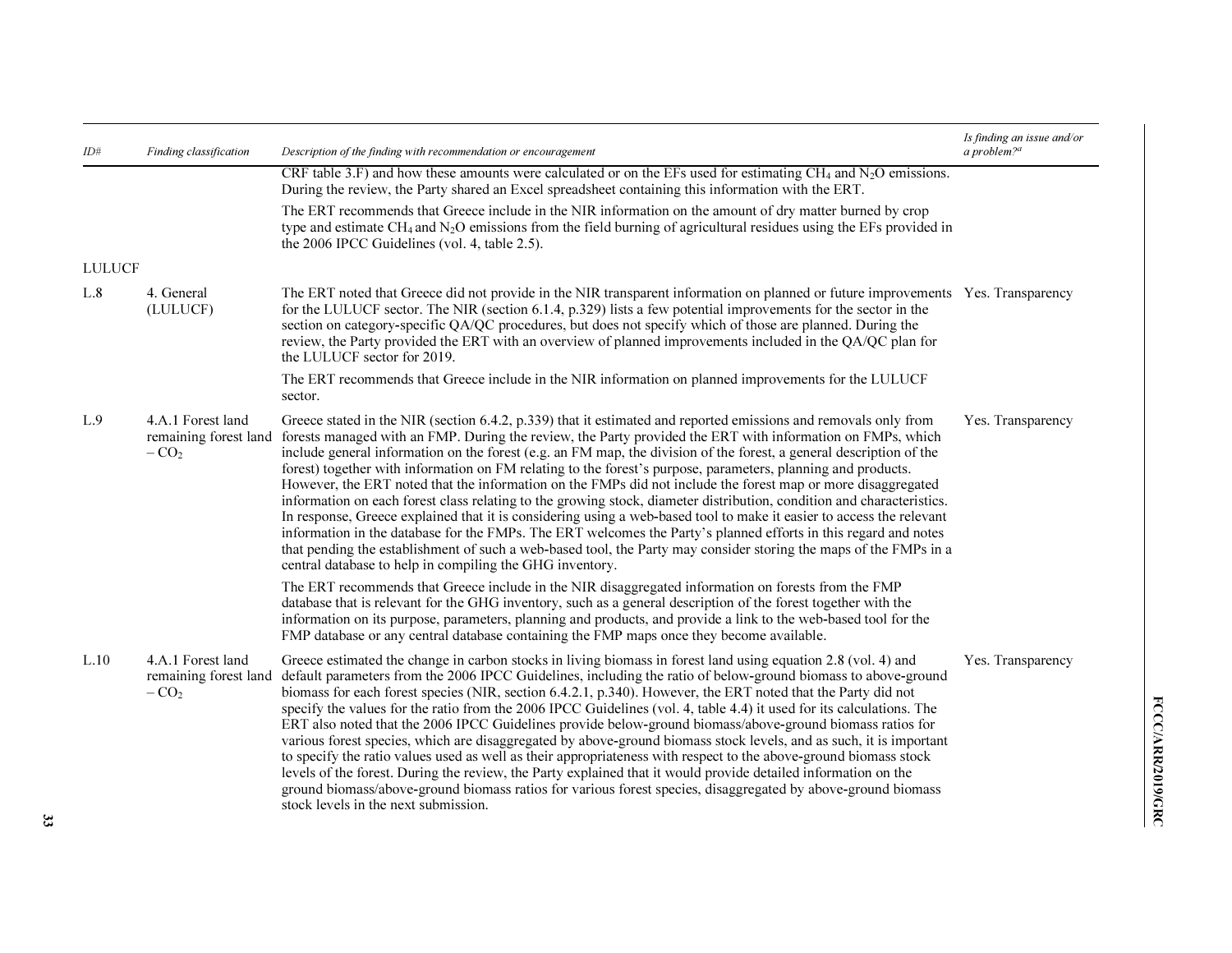| ID#  | Finding classification                                  | Description of the finding with recommendation or encouragement                                                                                                                                                                                                                                                                                                                                                                                                                                                                                                                                                                                                                                                                                                                                                                                                                                                                                                                                                                                                                                                                                                                                                                                                                                                                                                                                                                                                                                                                                                                                                                                                                                                                                                                                                                                                                                                                                                                                                                                                                                                                                                                           | Is finding an issue and/or<br>a problem? $a$ |
|------|---------------------------------------------------------|-------------------------------------------------------------------------------------------------------------------------------------------------------------------------------------------------------------------------------------------------------------------------------------------------------------------------------------------------------------------------------------------------------------------------------------------------------------------------------------------------------------------------------------------------------------------------------------------------------------------------------------------------------------------------------------------------------------------------------------------------------------------------------------------------------------------------------------------------------------------------------------------------------------------------------------------------------------------------------------------------------------------------------------------------------------------------------------------------------------------------------------------------------------------------------------------------------------------------------------------------------------------------------------------------------------------------------------------------------------------------------------------------------------------------------------------------------------------------------------------------------------------------------------------------------------------------------------------------------------------------------------------------------------------------------------------------------------------------------------------------------------------------------------------------------------------------------------------------------------------------------------------------------------------------------------------------------------------------------------------------------------------------------------------------------------------------------------------------------------------------------------------------------------------------------------------|----------------------------------------------|
|      |                                                         | The ERT recommends that Greece include in the NIR the default below-ground biomass to above-ground biomass<br>ratio values from the 2006 IPCC Guidelines (vol. 4, table 4.4) it used for various forest species and information on<br>their appropriateness with respect to the above-ground biomass stock levels of the forest.                                                                                                                                                                                                                                                                                                                                                                                                                                                                                                                                                                                                                                                                                                                                                                                                                                                                                                                                                                                                                                                                                                                                                                                                                                                                                                                                                                                                                                                                                                                                                                                                                                                                                                                                                                                                                                                          |                                              |
| L.11 | 4.A.1 Forest land<br>remaining forest land<br>$-CO2$    | Greece reported in CRF table 4.A the areas of forest land remaining forest land divided into two subcategories:<br>managed and unmanaged land. The Party reported in the NIR (section 6.3, pp.336–337) that it obtained the total<br>areas of forest land (including both managed and unmanaged) for 1990 (3,359.2 kha) from the first NFI and for<br>2000 (3,401.9 kha) from the decennial survey of the distribution of the country's area conducted by the Hellenic<br>Statistical Authority, while deriving the areas for all other years using interpolation and extrapolation. During the<br>review, Greece explained that for 1990 it used the area of forest land from the NFI even though its fieldwork was<br>completed in 1985 because it considered it more accurate than the Hellenic Statistical Authority data. However,<br>the ERT noted that the area of forest land for 1990 from the first NFI is likely to be less accurate because of the<br>length of time since the completion of the fieldwork of the NFI, which is supported by the fact that, for 1990, the<br>area of forest land from the Hellenic Statistical Authority is lower than that from the first NFI. In response to a<br>request by the ERT, Greece provided the ERT with information showing that the interpolation and extrapolation<br>performed with 1985 as the starting year would result in 0.3 and 0.5 per cent lower areas of forest land in 1990 and<br>2017, respectively, than those reported in CRF table 4.A. The Party also showed the ERT that the interpolation and<br>extrapolation using 1985 as the starting year would result in 12.5 and 13.0 per cent lower areas of forest land in<br>2000 and 2017, respectively, than the areas from the Hellenic Statistical Authority. The ERT noted that, as the area<br>of managed forest land is derived from the FMPs, using 1985 as the starting year for the interpolation and<br>extrapolation of forest land areas only affects the areas of unmanaged forest land. The ERT also noted that using<br>more accurate information on forest land areas is important for ensuring the accuracy of the land-transition<br>matrices. | Yes. Accuracy                                |
|      |                                                         | The ERT recommends that Greece use 1985 as the starting year in order to calculate, by interpolation and<br>extrapolation, more accurate areas of forest land remaining forest land; use the areas calculated to develop land-<br>transition matrices; and use these land-use change matrices in the QC activities for the LULUCF sector.                                                                                                                                                                                                                                                                                                                                                                                                                                                                                                                                                                                                                                                                                                                                                                                                                                                                                                                                                                                                                                                                                                                                                                                                                                                                                                                                                                                                                                                                                                                                                                                                                                                                                                                                                                                                                                                 |                                              |
| L.12 | 4.A.1 Forest land<br>$-CO2$                             | During the review, Greece informed the ERT that new forest maps have been completed for 54 per cent of the<br>remaining forest land national territory. Maps for 44 per cent of the territory have been ratified. Forest maps covering the whole country<br>will be completed by the beginning of 2020. The Ministry of Finance is undertaking a scheduled work programme<br>for the second NFI.                                                                                                                                                                                                                                                                                                                                                                                                                                                                                                                                                                                                                                                                                                                                                                                                                                                                                                                                                                                                                                                                                                                                                                                                                                                                                                                                                                                                                                                                                                                                                                                                                                                                                                                                                                                          | Yes. Transparency                            |
|      |                                                         | The ERT recommends that Greece include in the NIR updated information on its efforts to generate accurate<br>information on forest areas in the country.                                                                                                                                                                                                                                                                                                                                                                                                                                                                                                                                                                                                                                                                                                                                                                                                                                                                                                                                                                                                                                                                                                                                                                                                                                                                                                                                                                                                                                                                                                                                                                                                                                                                                                                                                                                                                                                                                                                                                                                                                                  |                                              |
| L.13 | 4.A.2.1 Cropland<br>converted to forest<br>$land - CO2$ | As reported in NIR table 6.9, to estimate the CSCs in living biomass in cropland converted to forest land, Greece<br>applied the average of the IEFs from four Italian regions on the basis of the similarity of their climatic and<br>ecological conditions with those in Greece. During the review, the Party explained that it did not have detailed<br>information on the management of forests in those regions of Italy. However, the ERT noted that Greece reported<br>as cropland converted to forest land only the areas that have been under EEC regulations 2080/92 and 1257/99<br>since 1994, which provide financial subsidies for the conversion of cropland to forest land, while the IEFs from<br>the afforested areas in Italy relate to conversions of cropland to forest land, but not only to the cropland subject to                                                                                                                                                                                                                                                                                                                                                                                                                                                                                                                                                                                                                                                                                                                                                                                                                                                                                                                                                                                                                                                                                                                                                                                                                                                                                                                                                 | Yes. Accuracy                                |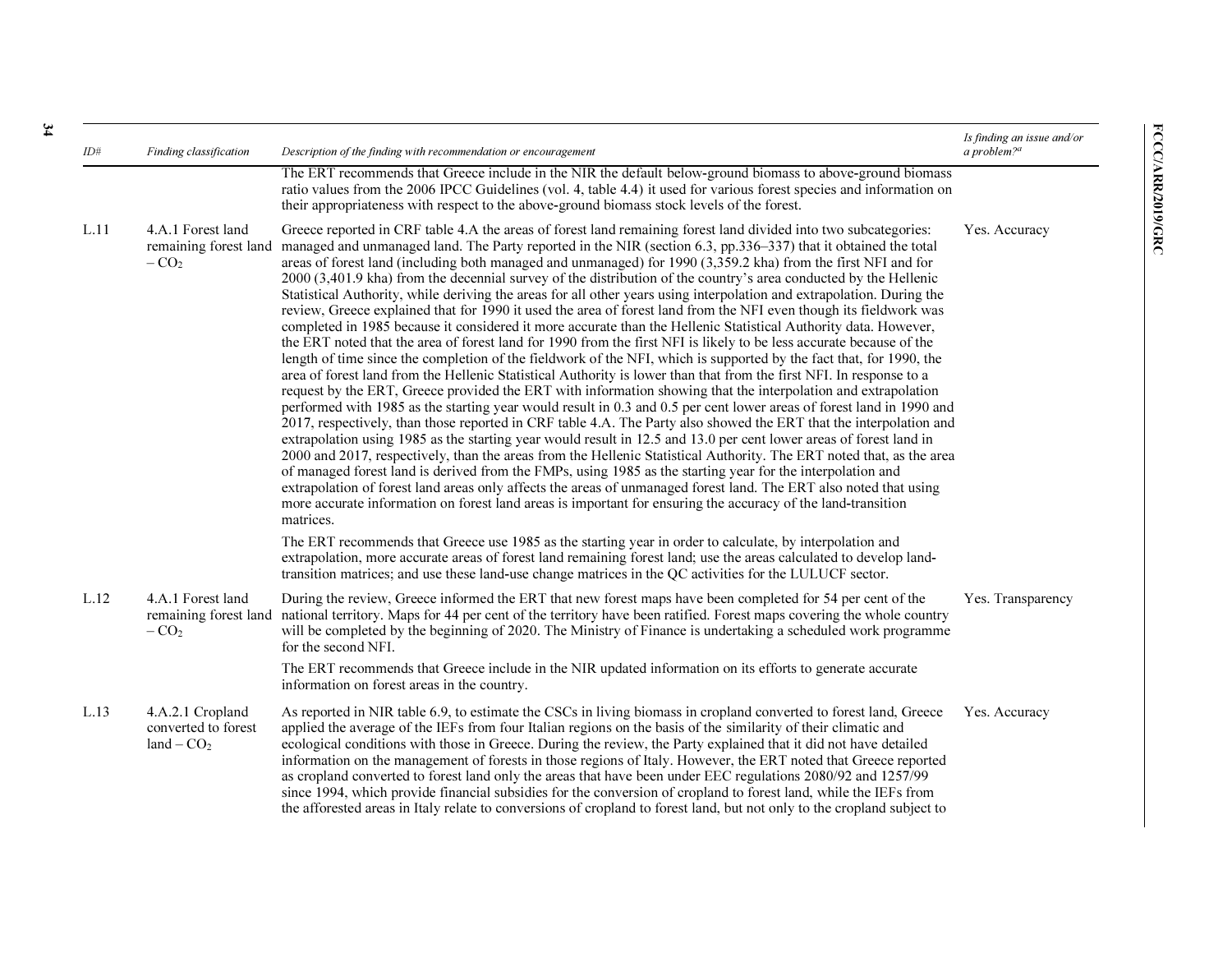| ID#  | Finding classification                                    | Description of the finding with recommendation or encouragement                                                                                                                                                                                                                                                                                                                                                                                                                                                                                                                                                                                                                                                                                                                                                                                                                                                                                                                                                                                                                                                                                 | Is finding an issue and/or<br>a problem? $a$ |
|------|-----------------------------------------------------------|-------------------------------------------------------------------------------------------------------------------------------------------------------------------------------------------------------------------------------------------------------------------------------------------------------------------------------------------------------------------------------------------------------------------------------------------------------------------------------------------------------------------------------------------------------------------------------------------------------------------------------------------------------------------------------------------------------------------------------------------------------------------------------------------------------------------------------------------------------------------------------------------------------------------------------------------------------------------------------------------------------------------------------------------------------------------------------------------------------------------------------------------------|----------------------------------------------|
|      |                                                           | EEC regulations 2080/92 and 1257/99 – this could have an impact on the IEF. The ERT also noted in this regard<br>that it might be more appropriate to assess the applicability of the IEFs for CSCs in living biomass in cropland<br>converted to forest land from cropland converted to forest land in Italy subject to EEC regulations 2080/92 and<br>1257/99, if available.                                                                                                                                                                                                                                                                                                                                                                                                                                                                                                                                                                                                                                                                                                                                                                  |                                              |
|      |                                                           | The ERT recommends that Greece make efforts to develop country-specific EFs to estimate CSCs in living<br>biomass in cropland converted to forest land. The ERT further recommends that, pending the development of such<br>country-specific EFs, Greece investigate the appropriateness of the IEFs chosen from Italy for estimating the CSCs<br>in living biomass in cropland converted to forest land, including by making efforts to obtain the relevant IEFs for<br>cropland converted to forest land in Italy subject to EEC regulations 2080/92 and 1257/99, and report on such<br>efforts in the NIR.                                                                                                                                                                                                                                                                                                                                                                                                                                                                                                                                   |                                              |
| L.14 | 4.B.1 Cropland<br>remaining cropland –<br>CO <sub>2</sub> | On the basis of the information provided by Greece in NIR figure 6.1, the ERT noted that net CO <sub>2</sub> emissions from Yes. Consistency<br>cropland remaining cropland increased by 264.4 and 491.0 per cent in 2013 and 2014, respectively, compared with<br>the 2012 level, before decreasing in 2015 to nearly the same level as in 2012 (net removals in 2015 were 4.2 per<br>cent above the 2012 level). During the review, the Party explained that this stemmed from methodological changes<br>made in 2014 to the collection of data on areas under perennial crops, which resulted in decreases in the estimated<br>areas under certain perennial crops. Greece provided the ERT with a document ("Single Integrated Metadata"<br>Structure (SIMS v2.0)") containing detailed information on the methodological changes. Greece informed the ERT<br>that it is working on a revision of the methodology for data collection and expects to finish the data collection<br>within the next five years.                                                                                                                              |                                              |
|      |                                                           | The ERT recommends that Greece include in the NIR information on the methodological changes made in 2014 to<br>the collection of data that resulted in an increase in the area under cropland remaining cropland, as well as updated<br>information on the changes to the methodology for data collection currently being implemented.                                                                                                                                                                                                                                                                                                                                                                                                                                                                                                                                                                                                                                                                                                                                                                                                          |                                              |
|      |                                                           | In addition, the ERT encourages Greece to investigate the possibility of using the appropriate data splicing<br>methods from the 2006 IPCC Guidelines to recalculate the AD before 2014 to ensure time-series consistency.                                                                                                                                                                                                                                                                                                                                                                                                                                                                                                                                                                                                                                                                                                                                                                                                                                                                                                                      |                                              |
| L.15 | 4.B.1 Cropland<br>remaining cropland –<br>CO <sub>2</sub> | Greece reported in the NIR (section 6.5.2.1, pp.354–355) information on the method used for estimating the CSCs Yes. Completeness<br>in mineral soils for cropland remaining cropland. The Party reported the CSCs in the SOC pool in mineral soils for<br>cropland remaining cropland as "NO" on the basis of the tier 1 methodology in the 2006 IPCC Guidelines (vol. 4,<br>section 5.2) and the assumption that there were no changes in the land-use, input and management regimes.<br>However, the ERT noted that conversions from perennial cropland to annual cropland do occur, which would<br>result in CSCs in the SOC pool in mineral soils. During the review, Greece provided the ERT with preliminary<br>estimates of the CSCs in mineral soils for cropland remaining cropland, which the ERT noted were above the<br>significance threshold indicated in paragraph 37(b) of the UNFCCC Annex I inventory reporting guidelines. The<br>Party also informed the ERT that it plans to estimate these emissions for the next annual submission as part of its<br>planned improvements. The ERT welcomes these planned improvements. |                                              |
|      |                                                           | The ERT recommends that Greece report in CRF table 4.B the CSCs in the SOC pool in mineral soils for cropland<br>remaining cropland.                                                                                                                                                                                                                                                                                                                                                                                                                                                                                                                                                                                                                                                                                                                                                                                                                                                                                                                                                                                                            |                                              |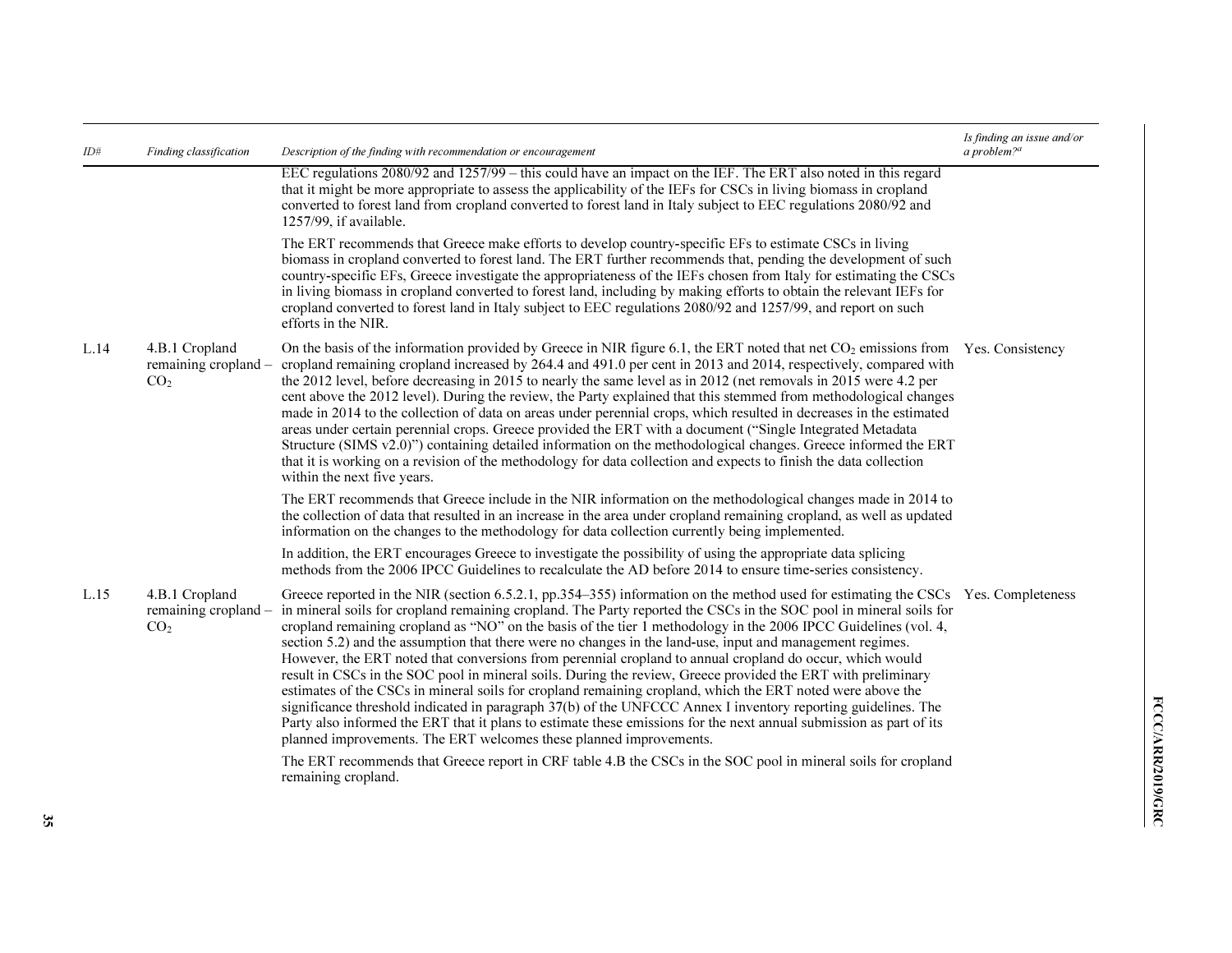| ID#  | Finding classification                                                        | Description of the finding with recommendation or encouragement                                                                                                                                                                                                                                                                                                                                                                                                                                                                                                                                                                                                                                                                                                                                                                             | Is finding an issue and/or<br>a problem? $a$ |
|------|-------------------------------------------------------------------------------|---------------------------------------------------------------------------------------------------------------------------------------------------------------------------------------------------------------------------------------------------------------------------------------------------------------------------------------------------------------------------------------------------------------------------------------------------------------------------------------------------------------------------------------------------------------------------------------------------------------------------------------------------------------------------------------------------------------------------------------------------------------------------------------------------------------------------------------------|----------------------------------------------|
| L.16 | $4(V)$ Biomass<br>burning $-$ CO <sub>2</sub> , CH <sub>4</sub><br>and $N_2O$ | Greece reported in the NIR (section 6.4.2.1, p.344) the equation used to estimate carbon loss in living biomass<br>from wildfires, which was the same as equation 2.14 in the 2006 IPCC Guidelines (vol. 4). However, the ERT<br>noted that the Party included an additional parameter in its equation that is not part of the equation in the 2006<br>IPCC Guidelines. During the review, Greece, while acknowledging that it included the parameter erroneously in<br>the equation in the NIR, provided information demonstrating that the calculations were performed correctly and<br>the error in the NIR does not have an impact on the emission estimates.                                                                                                                                                                           | Yes. Transparency                            |
|      |                                                                               | The ERT recommends that Greece correctly present in the NIR the equation from the 2006 IPCC Guidelines (vol.<br>4, equation 2.14) that it used to estimate carbon loss in living biomass from wildfires by including the correct set<br>of parameters.                                                                                                                                                                                                                                                                                                                                                                                                                                                                                                                                                                                      |                                              |
| L.17 | 4(V) Biomass<br>burning $-$ CO <sub>2</sub> , CH <sub>4</sub><br>and $N2O$    | Greece reported in the NIR (section 6.4.2.1, p.345) values from the 2006 IPCC Guidelines (vol. 4, table 2.6) for<br>the fraction of biomass transferred to dead organic matter in forests and scrublands. However, the ERT noted that<br>while table 2.6 in the 2006 IPCC Guidelines provides values for $C_f$ , Greece provided values for the parameter $F_{BL}$<br>(equal to $1 - C_f$ ), which is not used in equation 2.27 in the 2006 IPCC Guidelines (vol. 4). During the review, the<br>Party explained that for $C_f$ it used the values of 0.45 and 0.72 for "all 'other' temperate forests" and for "all<br>shrublands", respectively, from table 2.6 in the 2006 IPCC Guidelines.                                                                                                                                               | Yes. Transparency                            |
|      |                                                                               | The ERT recommends that Greece provide in the NIR a reference to the correct parameter $(C_f)$ and its values from<br>the 2006 IPCC Guidelines (vol. 4, table 2.6) that it used to estimate carbon loss in living biomass from wildfires.                                                                                                                                                                                                                                                                                                                                                                                                                                                                                                                                                                                                   |                                              |
| L.18 | $4(V)$ Biomass<br>burning $-$ CO <sub>2</sub> , CH <sub>4</sub><br>and $N_2O$ | Greece reported in the NIR (section 6.4.2.1, p.345) that to calculate the average biomass stock of understorey<br>vegetation in order to calculate, in turn, carbon loss in living biomass from wildfires, it used the appropriate<br>default values for the ratio of below-ground biomass to above-ground biomass and for BCEF from the 2006 IPCC<br>Guidelines (vol. 4, tables 4.4 and 4.5, respectively). However, the ERT noted that the Party did not specify the<br>values of the parameters selected and provided no explanation as to why it used default values for BCEF from the<br>2006 IPCC Guidelines for calculating the emissions from biomass burning of understorey vegetation, even though<br>it used the BCEF values for Mediterranean species from Catalonia (NIR table 6.8) for calculating CSCs in living<br>biomass. | Yes. Transparency                            |
|      |                                                                               | The ERT recommends that Greece provide in the NIR (1) the specific default values for BCEF and the ratio of<br>below-ground biomass to above-ground biomass from the 2006 IPCC Guidelines (vol. 4, tables 4.4–4.5) that it<br>used to calculate the average biomass stock of understorey vegetation in order to calculate, in turn, carbon loss in<br>living biomass from wildfires; and (2) an explanation as to why it used default values for BCEF from the 2006<br>IPCC Guidelines for calculating the emissions from biomass burning of understorey vegetation, even though it<br>used the BCEF values for Mediterranean species from Catalonia (NIR table 6.8) for calculating CSCs in living<br>biomass.                                                                                                                             |                                              |
| L.19 | 4(V) Biomass<br>burning $-$ CO <sub>2</sub> , CH <sub>4</sub><br>and $N_2O$   | Greece reported in the NIR (section 6.4.2.1, p.345) that, owing to the lack of data available on the burned areas of Yes. Accuracy<br>managed forest land, it used a weighted average based on the total forest area burned and the percentage of<br>managed forests in each prefecture to calculate the emissions from biomass burning due to wildfires. The Party<br>also reported (NIR, section 9.4.2, p.452) that areas affected by wildfires are declared to be instantly reforested<br>following a decision published in the Official Government Gazette. During the review, Greece explained that the<br>Gazette contains a map with the geographical location of the area affected by a wildfire, but because this                                                                                                                  |                                              |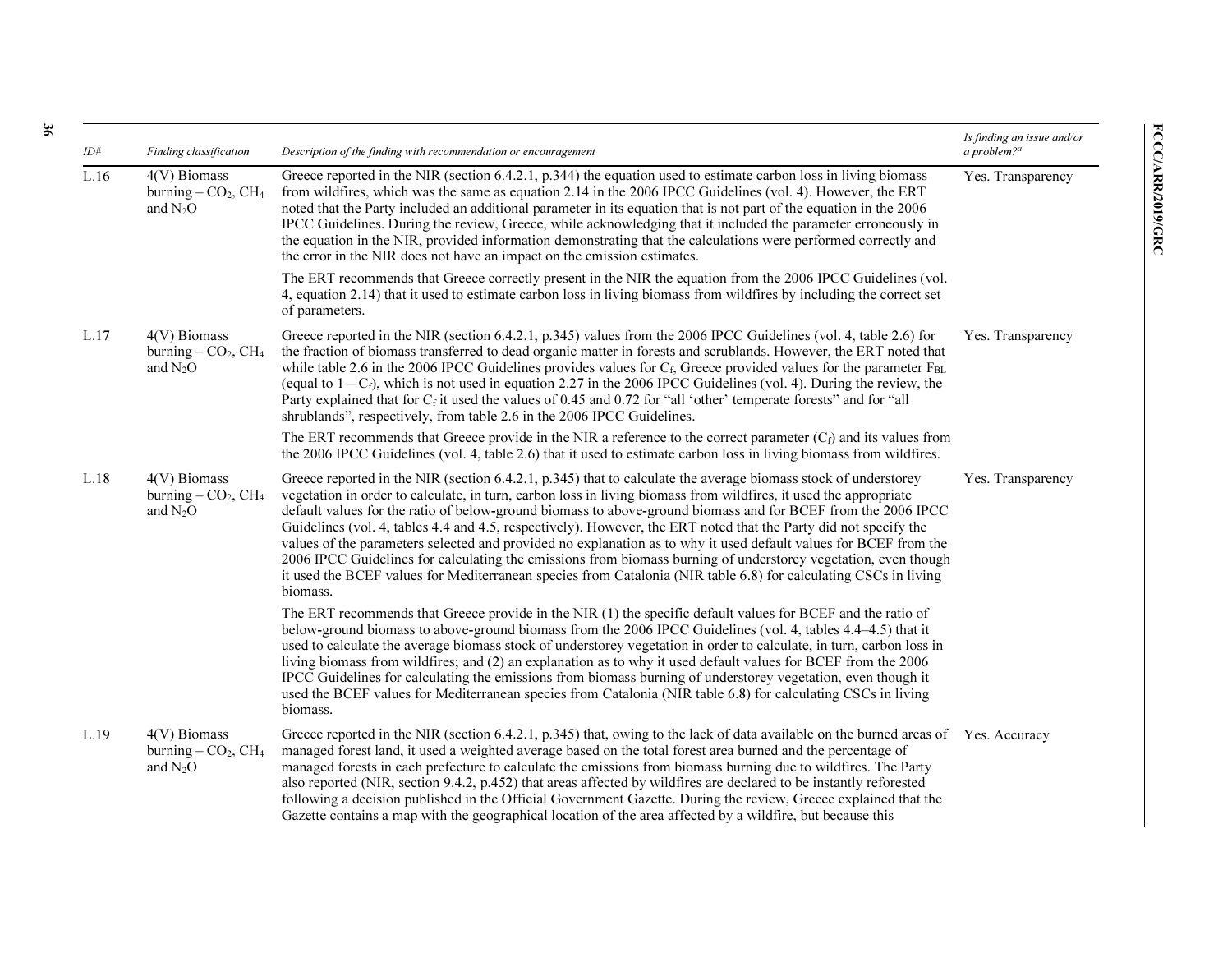| ID#   | Finding classification                                     | Description of the finding with recommendation or encouragement                                                                                                                                                                                                                                                                                                                                                                                                                                                                                                                                                                                                                                                                                                                                                                                                                                                                                                                                                                                                                                                                                                                                                                                                                                                                                                                                                                                                                                                                                                                                                                                                                           | Is finding an issue and/or<br>a problem? $a$ |
|-------|------------------------------------------------------------|-------------------------------------------------------------------------------------------------------------------------------------------------------------------------------------------------------------------------------------------------------------------------------------------------------------------------------------------------------------------------------------------------------------------------------------------------------------------------------------------------------------------------------------------------------------------------------------------------------------------------------------------------------------------------------------------------------------------------------------------------------------------------------------------------------------------------------------------------------------------------------------------------------------------------------------------------------------------------------------------------------------------------------------------------------------------------------------------------------------------------------------------------------------------------------------------------------------------------------------------------------------------------------------------------------------------------------------------------------------------------------------------------------------------------------------------------------------------------------------------------------------------------------------------------------------------------------------------------------------------------------------------------------------------------------------------|----------------------------------------------|
|       |                                                            | information is not stored in a unified database the Party did not use it in estimating emissions from wildfires. The<br>ERT noted that such maps of burned forest areas would significantly enhance the accuracy of the estimates for this<br>category.                                                                                                                                                                                                                                                                                                                                                                                                                                                                                                                                                                                                                                                                                                                                                                                                                                                                                                                                                                                                                                                                                                                                                                                                                                                                                                                                                                                                                                   |                                              |
|       |                                                            | The ERT recommends that Greece explore the possibility of collecting information on the burned areas of<br>managed forest land from the Official Government Gazette, including by making efforts to store maps of burned<br>areas in a unified database, and use this information to calculate the emissions from biomass burning due to<br>wildfires in managed forest land, as well as report on such efforts in the NIR.                                                                                                                                                                                                                                                                                                                                                                                                                                                                                                                                                                                                                                                                                                                                                                                                                                                                                                                                                                                                                                                                                                                                                                                                                                                               |                                              |
| Waste |                                                            |                                                                                                                                                                                                                                                                                                                                                                                                                                                                                                                                                                                                                                                                                                                                                                                                                                                                                                                                                                                                                                                                                                                                                                                                                                                                                                                                                                                                                                                                                                                                                                                                                                                                                           |                                              |
| W.28  | 5. General (waste)                                         | The ERT noted that Greece did not provide in the NIR transparent information on the treatment of sludge along<br>different pathways. Although the Party provided information on the amount of landfilled sludge (NIR table 7.11),<br>the biochemical oxygen demand in sludge from domestic wastewater treatment (NIR table 7.17) and the chemical<br>oxygen demand in sludge from industrial wastewater treatment (NIR table 7.21), it was not possible for the ERT to<br>check the consistency of the information across the different treatment pathways. During the review, Greece<br>provided the ERT with a table showing, for 2017, the amounts of total sludge removed from domestic and<br>industrial wastewater treatments, the amount of sludge landfilled, the amount of sludge used for spreading on<br>agricultural soils and the amount of other sludge disposed.                                                                                                                                                                                                                                                                                                                                                                                                                                                                                                                                                                                                                                                                                                                                                                                                           | Yes. Transparency                            |
|       |                                                            | The ERT recommends that Greece include in the NIR transparent information on the amounts of sludge treated<br>along different pathways by providing a table presenting the amounts of sludge treated along different pathways.                                                                                                                                                                                                                                                                                                                                                                                                                                                                                                                                                                                                                                                                                                                                                                                                                                                                                                                                                                                                                                                                                                                                                                                                                                                                                                                                                                                                                                                            |                                              |
| W.29  | 5.A Solid waste<br>disposal on $land$ –<br>CH <sub>4</sub> | The ERT noted that it was not completely clear from the information provided in the NIR how various sources of<br>waste data had been used together with assumptions to construct the time series of the amount of solid waste<br>disposed of in landfills. During the review Greece explained that, to calculate the amount of solid waste<br>generation, it used data on population and per capita solid waste generation rates based on coherent assumptions in<br>1960–2000 and actual waste statistics from 2000 onward. As explained in the NIR (section 7.2.2, pp.397–401), for<br>1960–1990 the per capita waste generation rate was assumed to increase from 0.573 to 0.785 kg/person/day with a<br>mean annual increase of 0.0085 kg/person/day/year, and for 1990–2000 the per capita waste generation rate was<br>assumed in increase from 0.8 to 1.1 kg/person/day. The Party provided the ERT with information on how it used<br>the data for 1997 and 2009 obtained from national studies on waste generation to calculate the per capita waste<br>generation rate for before 2000 using trend extrapolation. As reported in the NIR (section 7.2.2, p.398 and table<br>7.7), Greece assumed a rate of waste generation by tourists of 2.1 kg/capita/day since 1990. However, during the<br>review, the Party explained that from 2000 onward it did not make any assumptions in this regard because it used<br>actual waste statistics on waste generation by tourists. The ERT agreed with this approach, noting that the assumed<br>value of per capita waste generation by tourists before 2000 is likely to have a minor impact on the current<br>emission estimates. | Yes. Transparency                            |
|       |                                                            | The ERT recommends that Greece provide in the NIR transparent information on (1) the sources of data and<br>assumptions used for constructing the time series for the amount of solid waste disposed of in landfills, including a<br>description of the solid waste statistics system currently in place; (2) the data used for different years in the time<br>series, either in textual or graphical format; and (3) an explanation that per capita solid waste generation rates are<br>used only until 2000.                                                                                                                                                                                                                                                                                                                                                                                                                                                                                                                                                                                                                                                                                                                                                                                                                                                                                                                                                                                                                                                                                                                                                                            |                                              |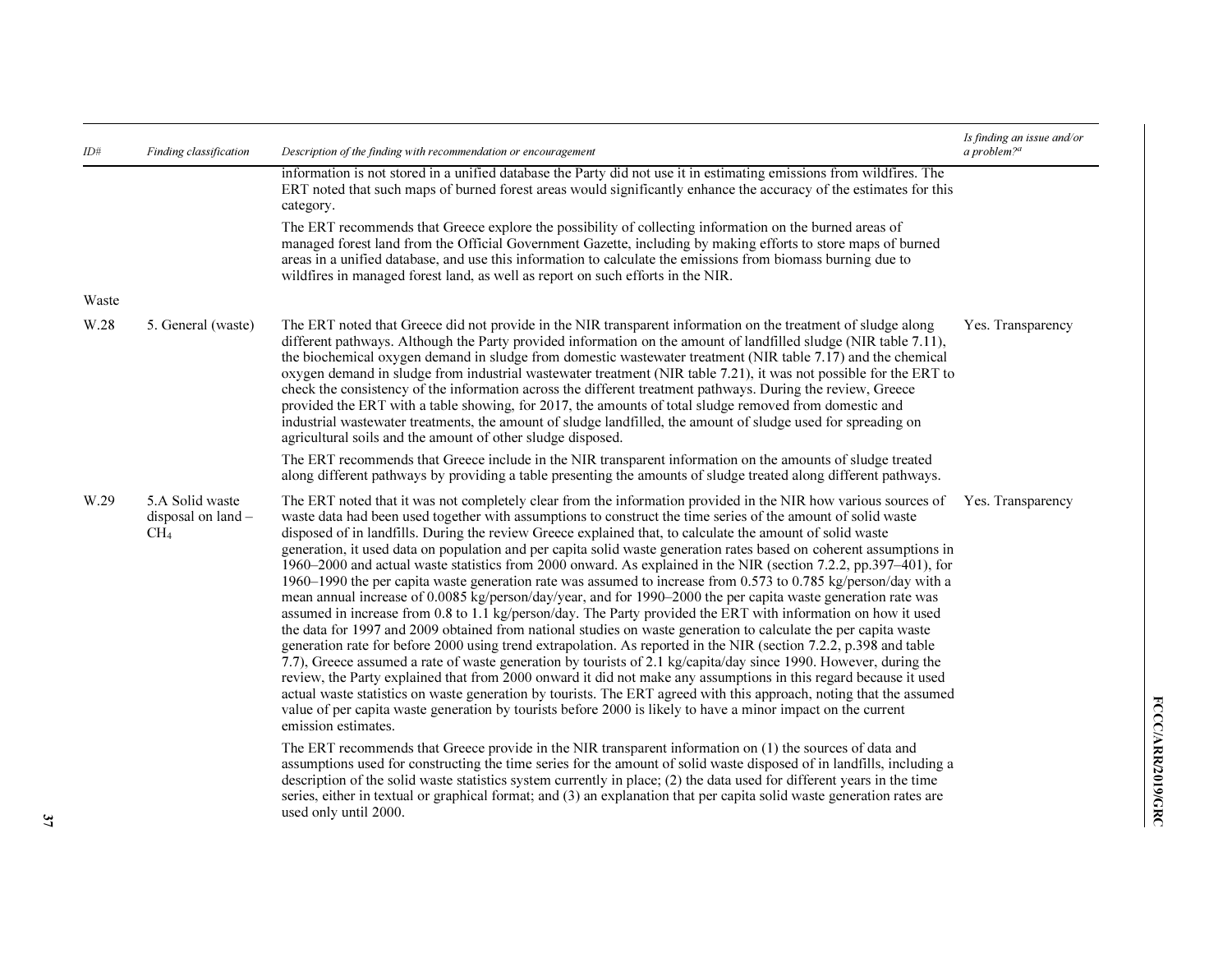| ID#  | Finding classification                                                        | Description of the finding with recommendation or encouragement                                                                                                                                                                                                                                                                                                                                                                                                                                                                                                                                                                                                                                                                                                                                                                                                                                                                                                                                                                                                                                                                                                                                                                                                                                                                                                                                    | Is finding an issue and/or<br>a problem? $a$ |
|------|-------------------------------------------------------------------------------|----------------------------------------------------------------------------------------------------------------------------------------------------------------------------------------------------------------------------------------------------------------------------------------------------------------------------------------------------------------------------------------------------------------------------------------------------------------------------------------------------------------------------------------------------------------------------------------------------------------------------------------------------------------------------------------------------------------------------------------------------------------------------------------------------------------------------------------------------------------------------------------------------------------------------------------------------------------------------------------------------------------------------------------------------------------------------------------------------------------------------------------------------------------------------------------------------------------------------------------------------------------------------------------------------------------------------------------------------------------------------------------------------|----------------------------------------------|
| W.30 | 5.A Solid waste<br>disposal on land -<br>CH <sub>4</sub>                      | Greece reported the amount of generated and landfilled solid waste in NIR table 7.8. The ERT noted that the share Yes. Transparency<br>of waste landfilled has decreased over time, which is to be expected owing to an increase in recycling. However,<br>the Party did not provide information on the sources of data and the amount of solid waste recycled before actual<br>waste statistics started being used in 2000. During the review, Greece provided data on recycling from official<br>statistics for 2000–2017, in which the ERT noted a large increase in the recycling of paper between 2006 and<br>2007. The Party could not conclusively provide the reasons for this but presented some working theories.                                                                                                                                                                                                                                                                                                                                                                                                                                                                                                                                                                                                                                                                        |                                              |
|      |                                                                               | The ERT recommends that Greece include in the NIR (1) a table containing the amounts of recycled solid waste,<br>divided into the same waste fractions as those in the tables on waste composition, together with references to the<br>relevant data sources; and (2) an explanation for the significant change in the amount of paper recycled between<br>2006 and 2007.                                                                                                                                                                                                                                                                                                                                                                                                                                                                                                                                                                                                                                                                                                                                                                                                                                                                                                                                                                                                                          |                                              |
| W.31 | 5.B.2 Anaerobic<br>digestion at biogas<br>facilities $-$ CH <sub>4</sub>      | Greece reported CH <sub>4</sub> emissions from anaerobic digestion at biogas facilities as "NO" in CRF table 5.B. However,<br>the ERT noted that, as per the energy statistics available from Eurostat that are also referred to in the NIR (annex<br>II, p.527), of the three sources of biogas (landfill gas, sewage sludge gas and other biogases from anaerobic<br>fermentation), in 2017, Greece had a biogas production of other biogases from anaerobic fermentation of 929 TJ.<br>During the review, the Party acknowledged the existence of biogas plants in the country and explained that it did<br>not report the associated CH <sub>4</sub> emissions because the plants were relatively new, and using the default EF (5 per<br>cent of CH <sub>4</sub> production) from the 2006 IPCC Guidelines (vol. 5, chap. 4, p.4.4) would likely lead to an<br>overestimation of emissions. Greece provided the ERT with information demonstrating that an estimate of these<br>emissions made using the default EF from the 2006 IPCC Guidelines (23 kt $CO2$ eq or 0.02 per cent of the national<br>total) is below the significance threshold indicated in paragraph 37(b) of the UNFCCC Annex I inventory<br>reporting guidelines (47.71 kt $CO2$ eq) and is thus considered insignificant. The ERT noted that the appropriate<br>notation key to be used in this case is "NE", not "NO". | Yes. Completeness                            |
|      |                                                                               | The ERT recommends that Greece either provide in CRF table 5.B a CH <sub>4</sub> emission estimate for anaerobic<br>digestions at biogas facilities or report the category as not estimated using the notation key "NE", including in the<br>NIR a justification for the exclusion in terms of the likely level of emissions, as indicated in paragraph 37(b) of the<br>UNFCCC Annex I inventory reporting guidelines.                                                                                                                                                                                                                                                                                                                                                                                                                                                                                                                                                                                                                                                                                                                                                                                                                                                                                                                                                                             |                                              |
| W.32 | 5.C.1 Waste<br>incineration –<br>$CO2$ , CH <sub>4</sub> and N <sub>2</sub> O | As reported in the NIR (section 7.4.2), Greece recalculated the emissions from waste incineration for 2001–2017<br>using updated AD based on data splicing techniques, as recommended by the previous ERT (see ID# W.14 in table<br>3). Greece also provided information in the NIR (section 7.4.2, p.425) relating to time-series consistency in<br>emissions from waste incineration. However, the ERT noted that the Party did not include in the NIR transparent<br>information on the method used for generating the AD after 2010. During the review, Greece explained that owing<br>to time constraints it could not update the NIR to include the AD for 2012 and 2014 that had recently become<br>available and which had been used in the inventory estimates; thus, only the AD for 2015–2017 were based on<br>trend extrapolation. The ERT agreed with this explanation.                                                                                                                                                                                                                                                                                                                                                                                                                                                                                                               | Yes. Transparency                            |
|      |                                                                               | The ERT recommends that Greece include in the NIR updated and transparent information on the AD and the<br>extrapolation method used to generate the AD used for estimating emissions from waste incineration.                                                                                                                                                                                                                                                                                                                                                                                                                                                                                                                                                                                                                                                                                                                                                                                                                                                                                                                                                                                                                                                                                                                                                                                     |                                              |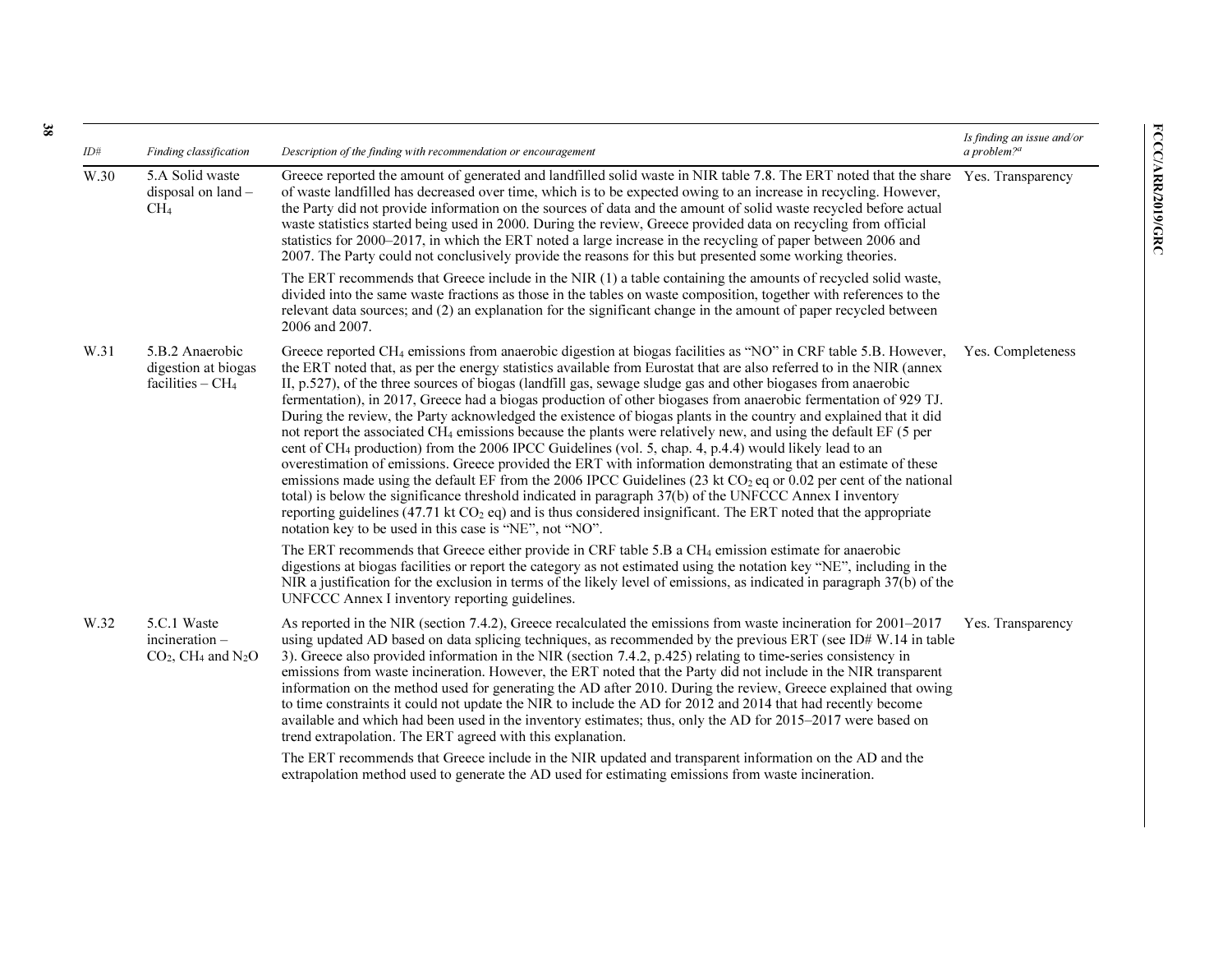| ID#  | Finding classification                             | Description of the finding with recommendation or encouragement                                                                                                                                                                                                                                                                                                                                                                                                                                                                                                                                                                                                                                                                                                                                                                                                                                                                                                                                                                                                                                                                                                                                                                                | Is finding an issue and/or<br>a problem? $a$ |
|------|----------------------------------------------------|------------------------------------------------------------------------------------------------------------------------------------------------------------------------------------------------------------------------------------------------------------------------------------------------------------------------------------------------------------------------------------------------------------------------------------------------------------------------------------------------------------------------------------------------------------------------------------------------------------------------------------------------------------------------------------------------------------------------------------------------------------------------------------------------------------------------------------------------------------------------------------------------------------------------------------------------------------------------------------------------------------------------------------------------------------------------------------------------------------------------------------------------------------------------------------------------------------------------------------------------|----------------------------------------------|
| W.33 | 5.D.1 Domestic<br>wastewater $-$ CH <sub>4</sub>   | As described in the NIR (section 7.3.2, p.415), Greece used an MCF of 0.5 for estimating CH <sub>4</sub> emissions from<br>domestic wastewater treatment, which is based on a recommendation made during an EU review of the GHG<br>inventory in 2016. In the NIR, Greece also stated that 9 per cent of the population is not connected to the sewer<br>system. The ERT noted that the Party did not provide in the NIR transparent information on the types of domestic<br>wastewater treatment and discharge pathways or the system used in the country, and it provided no information on<br>any changes in the share of the population not served by a wastewater treatment system over time. During the<br>review, Greece explained that it used the default MCF of 0.5 for anaerobic treatment of domestic wastewater in<br>septic systems from the 2006 IPCC Guidelines (vol. 5, table 6.3) for the 9 per cent of the population that is not<br>connected to the sewer system, justifying it as a conservative assumption. The Party provided the ERT with a time<br>series of the share of the population not connected to the sewer system for 1990–2017.                                                                            | Yes. Transparency                            |
|      |                                                    | The ERT recommends that Greece include in the NIR a table providing a time series of the share of the population<br>connected to the sewer system, including references to the sources of information, and a clarification that it applied<br>an MCF of 0.5 to the share of wastewater from the population not connected to the sewer system, assuming septic<br>tanks to be the wastewater treatment system, including the reasoning behind this assumption.                                                                                                                                                                                                                                                                                                                                                                                                                                                                                                                                                                                                                                                                                                                                                                                  |                                              |
| W.34 | 5.D.1 Domestic<br>wastewater $-N_2O$               | The ERT noted inconsistencies between the data on protein consumption used for estimating $N_2O$ emissions from<br>domestic wastewater treatment in the NIR (table 7.18) and those available from FAOSTAT. For example, Greece<br>used a value of protein consumption of 42.23 kg/person/year for 2013 (i.e. the latest year of FAOSTAT data)<br>while the value provided by FAOSTAT is 108.8 $g$ /person/day corresponding to 39.71 kg/person/year. During the<br>review, Greece explained that it used the FAOSTAT data available at the time of preparation of the inventory, and<br>indicated that any inconsistencies would be addressed in the next submission. The ERT noted that given that the<br>differences between the two sets of data on protein consumption are small, with the values used by Greece being<br>slightly higher, the potential impact on the estimated emissions would be small.                                                                                                                                                                                                                                                                                                                                 | Yes. Accuracy                                |
|      |                                                    | The ERT recommends that Greece use updated data on protein consumption data for estimating $N_2O$ emissions<br>from domestic wastewater treatment (e.g. those available from international data sources such as FAOSTAT).                                                                                                                                                                                                                                                                                                                                                                                                                                                                                                                                                                                                                                                                                                                                                                                                                                                                                                                                                                                                                      |                                              |
| W.35 | 5.D.2 Industrial<br>wastewater $-$ CH <sub>4</sub> | As described in the NIR (section 7.3.2, p.415), Greece used an MCF of 0.8 for estimating CH <sub>4</sub> emissions from<br>industrial wastewater treatment, which is based on a recommendation made during an EU review of the GHG<br>inventory in 2016. The ERT noted that the Party did not provide in the NIR transparent information on the types of<br>industrial wastewater treatment and discharge pathways or systems used in the country. During the review, Greece<br>explained that it used the default MCF of 0.8 for the treatments "anaerobic digester for sludge" and "anaerobic<br>reactor" from the 2006 IPCC Guidelines (vol. 5, table 6.8), assuming those to be the treatments practised in the<br>country. Further, the Party provided the ERT with access to a study by the Ministry of Environment and Energy<br>(Ministry of Environment, Energy and Climate Change, 2001) that was used to estimate the distribution of<br>industrial wastewater between aerobic and anaerobic treatments for each industrial sector. On the basis of this<br>information, the ERT noted that Greece assumed two types of treatment of industrial wastewater, namely,<br>centralized aerobic treatment plants and anaerobic reactors. | Yes. Transparency                            |
|      |                                                    | The ERT recommends that Greece include in the NIR an explanation of the types of treatment of industrial<br>wastewater assumed (i.e. centralized aerobic treatment plants and anaerobic reactors) when estimating CH <sub>4</sub><br>emissions for the category and the shares of the wastewater treated anaerobically in each industrial sector.                                                                                                                                                                                                                                                                                                                                                                                                                                                                                                                                                                                                                                                                                                                                                                                                                                                                                              |                                              |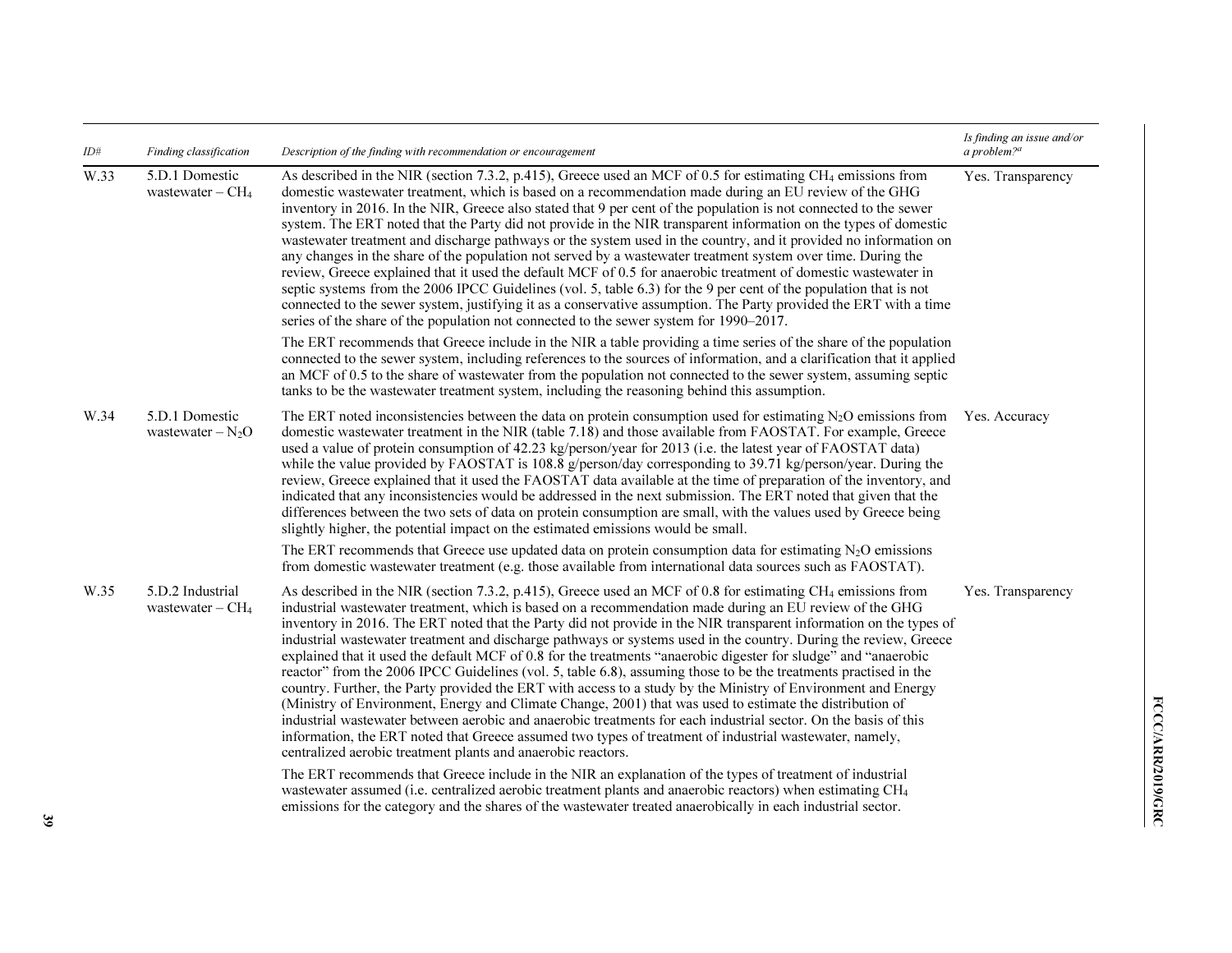| ID#  | Finding classification                               | Description of the finding with recommendation or encouragement                                                                                                                                                                                                                                                                                                                                                                                                                                                                                                                                                                                                                                                                                                                                                                                                                                                                                                                                                                                                                                                                                                                                                                                                                                                                                                                              | Is finding an issue and/or<br>a problem? $a$ |
|------|------------------------------------------------------|----------------------------------------------------------------------------------------------------------------------------------------------------------------------------------------------------------------------------------------------------------------------------------------------------------------------------------------------------------------------------------------------------------------------------------------------------------------------------------------------------------------------------------------------------------------------------------------------------------------------------------------------------------------------------------------------------------------------------------------------------------------------------------------------------------------------------------------------------------------------------------------------------------------------------------------------------------------------------------------------------------------------------------------------------------------------------------------------------------------------------------------------------------------------------------------------------------------------------------------------------------------------------------------------------------------------------------------------------------------------------------------------|----------------------------------------------|
| W.36 | 5.D.2 Industrial<br>wastewater $-$ CH <sub>4</sub>   | Greece included in NIR table 7.19 information on some parameters used for estimating CH <sub>4</sub> emissions from<br>industrial wastewater treatment (i.e. $m3$ wastewater/t product and kg chemical oxygen demand/ $m3$ wastewater).<br>The ERT noted that while the Party reported the values for the paper, vegetable oil and sugar industries as "CS"<br>(country specific), it listed "IPCC" as the source of data for the remaining industries, including textiles. The 2006<br>IPCC Guidelines (vol. 5, table 6.9) do not, however, provide values for these parameters for textiles. In addition,<br>the Party did not provide values for the parameters for the wine and vinegar industry, which are included in the<br>2006 IPCC Guidelines. During the review, Greece explained that it obtained the parameter values for the textiles<br>industry from the IPCC good practice guidance and that, although it estimated the CH <sub>4</sub> emissions from the wine<br>and vinegar industry using the default parameter values provided by the 2006 IPCC Guidelines in the calculations,<br>it did not include them in NIR table 7.19.                                                                                                                                                                                                                                          | Yes. Transparency                            |
|      |                                                      | The ERT recommends that Greece include in the NIR correct references to the IPCC guidelines that are the<br>sources of the parameters used for estimating CH <sub>4</sub> emissions from industrial wastewater treatment as well as the<br>values of such parameters for all industries occurring in Greece that are included in the estimates.                                                                                                                                                                                                                                                                                                                                                                                                                                                                                                                                                                                                                                                                                                                                                                                                                                                                                                                                                                                                                                              |                                              |
| W.37 | 5.D.2 Industrial<br>wastewater-<br>$CH_4$ and $N_2O$ | Greece provided in NIR table 7.19 data on industrial wastewater generation per tonne of product for various<br>industries. However, the ERT noted that while the Party also provided the total wastewater generation in various<br>industries in NIR table 7.22, it did not provide any information on production in those industries. During the<br>review, Greece provided the ERT with the production data for each industry for 2017.                                                                                                                                                                                                                                                                                                                                                                                                                                                                                                                                                                                                                                                                                                                                                                                                                                                                                                                                                    | Yes. Transparency                            |
|      |                                                      | The ERT recommends that Greece include in the NIR information on annual production in various industries in<br>tabular format.                                                                                                                                                                                                                                                                                                                                                                                                                                                                                                                                                                                                                                                                                                                                                                                                                                                                                                                                                                                                                                                                                                                                                                                                                                                               |                                              |
|      | KP-LULUCF activities                                 |                                                                                                                                                                                                                                                                                                                                                                                                                                                                                                                                                                                                                                                                                                                                                                                                                                                                                                                                                                                                                                                                                                                                                                                                                                                                                                                                                                                              |                                              |
| KL.4 | $AR - CO2$                                           | Greece reported in the NIR (section 9.2.2, p.439) that it obtained the area of land subject to AR from the<br>afforestation registry maintained by the Ministry of Environment and Energy. The registry provides the areas of<br>cropland that have been converted to forest land since 1994 under EEC regulations 2080/92 and 1257/99. Greece<br>also reported in the NIR (section 9.3.1.1, p.442) that the methods used for estimating the CSCs and GHG<br>emissions and removals from AR and deforestation under Article 3, paragraph 3, and from FM under Article 3,<br>paragraph 4, of the Kyoto Protocol, are the same as those used for the GHG inventory reported under the<br>Convention. Further, in NIR table 6.9, the Party applied the average of the IEFs from four Italian regions for<br>estimating the CSCs in living biomass in cropland converted to forest land in Greece on the basis of similarity of<br>the regions' climatic and ecological conditions with those in Greece. Owing to the reasons outlined in ID# L.13<br>above, the ERT noted, however, that those IEFs may not be representative of the AR land in Greece and that it<br>might be more appropriate to assess the applicability of the IEFs for CSCs in biomass for cropland converted to<br>forest land in Italy subject to EEC regulations 2080/92 and 1257/99, if this information is available. | Yes. Accuracy                                |
|      |                                                      | The ERT recommends that Greece investigate the appropriateness of the IEFs chosen from Italy for estimating the<br>CSCs in living biomass in land subject to AR, including by making efforts to obtain the relevant IEFs for cropland<br>converted to forest land in Italy subject to EEC regulations 2080/92 and 1257/99, and report on such efforts in the<br>NIR.                                                                                                                                                                                                                                                                                                                                                                                                                                                                                                                                                                                                                                                                                                                                                                                                                                                                                                                                                                                                                         |                                              |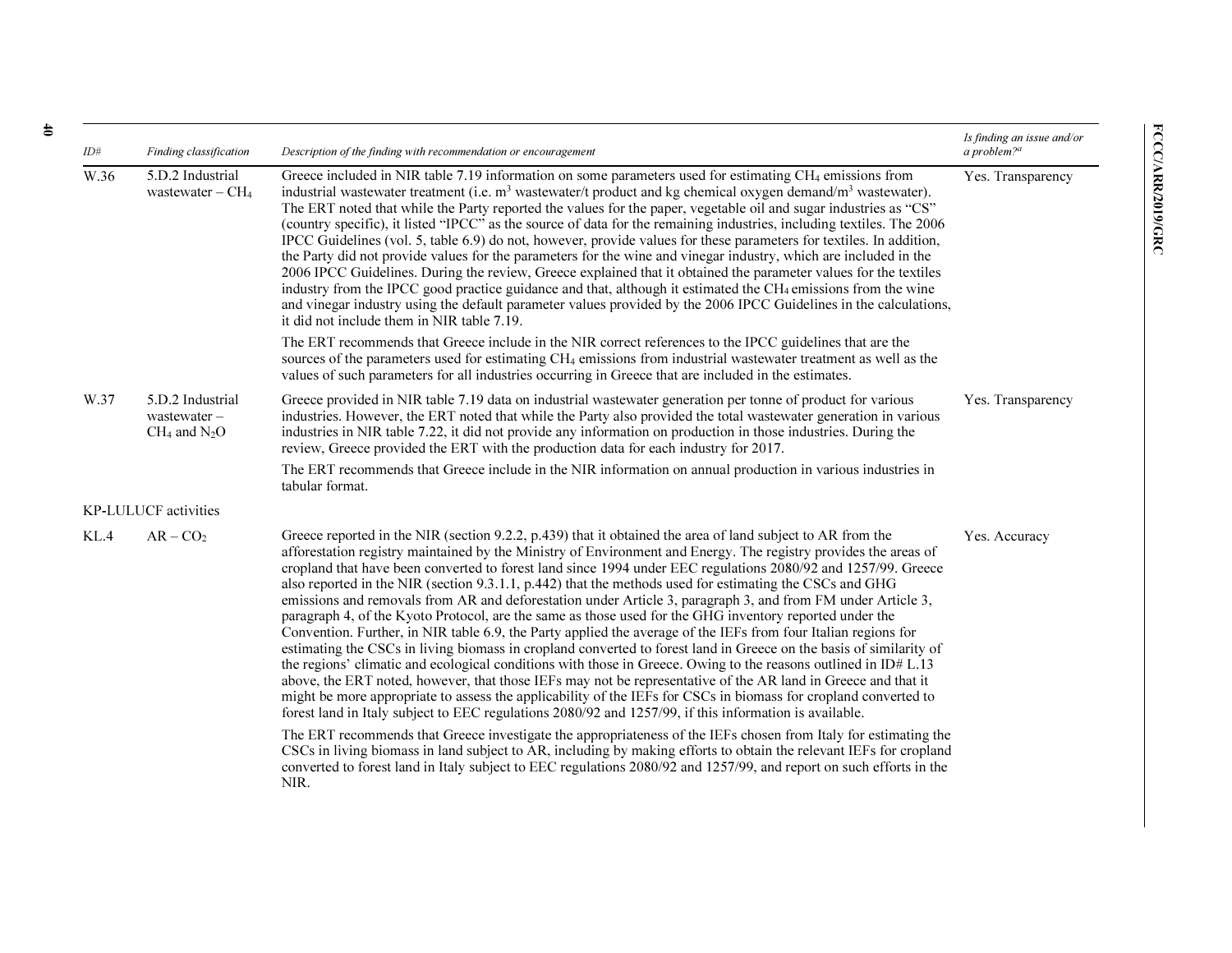| ID#  | Finding classification                                            | Description of the finding with recommendation or encouragement                                                                                                                                                                                                                                                                                                                                                                                                                                                                                                                                                                                                                                                                                                                                                                                                                                                                                                                                                                                                                                                   | Is finding an issue and/or<br>a problem? <sup>a</sup> |
|------|-------------------------------------------------------------------|-------------------------------------------------------------------------------------------------------------------------------------------------------------------------------------------------------------------------------------------------------------------------------------------------------------------------------------------------------------------------------------------------------------------------------------------------------------------------------------------------------------------------------------------------------------------------------------------------------------------------------------------------------------------------------------------------------------------------------------------------------------------------------------------------------------------------------------------------------------------------------------------------------------------------------------------------------------------------------------------------------------------------------------------------------------------------------------------------------------------|-------------------------------------------------------|
| KL.5 | Biomass burning -<br>$CO2$ , CH <sub>4</sub> and N <sub>2</sub> O | Greece reported in the NIR (section 6.4.2.1, p.345) that, owing to the lack of data available on the burned areas of<br>managed forest land, it used a weighted average based on the total forest area burned and the percentage of<br>managed forests in each prefecture to calculate the emissions from biomass burning due to wildfires. Greece also<br>reported in the NIR (section 9.4.2, p.452) that the Ministry of Environment and Energy tracks and records every<br>forest fire event, and forest land affected by wildfires is declared to be instantly reforested following a decision<br>published in the Official Government Gazette. The ERT noted that the use of AD obtained from the maps showing<br>the geographical location of the managed forest areas affected by wildfires, which are published in the Gazette,<br>would significantly improve the accuracy of the estimates of emissions from biomass burning in land subject to<br>AR, deforestation and FM, especially in cases of exceptionally large areas being burned during the commitment<br>period (see also ID# $L.19$ above). | Yes. Accuracy                                         |
|      |                                                                   | The ERT recommends that Greece investigate the possibility of collecting AD on the burned areas in managed<br>forest land from the Official Government Gazette, including by making efforts to store the maps of burned areas in<br>a unified database, and use this information to estimate and report the emissions from biomass burning in land<br>subject to AR, deforestation and FM, and report on such efforts in the NIR.                                                                                                                                                                                                                                                                                                                                                                                                                                                                                                                                                                                                                                                                                 |                                                       |

 $\alpha$  Recommendations made by the ERT during the review are related to issues as defined in para. 81 of the UNFCCC review guidelines, or problems as defined in para. 69 of the Article 8 review guidelines.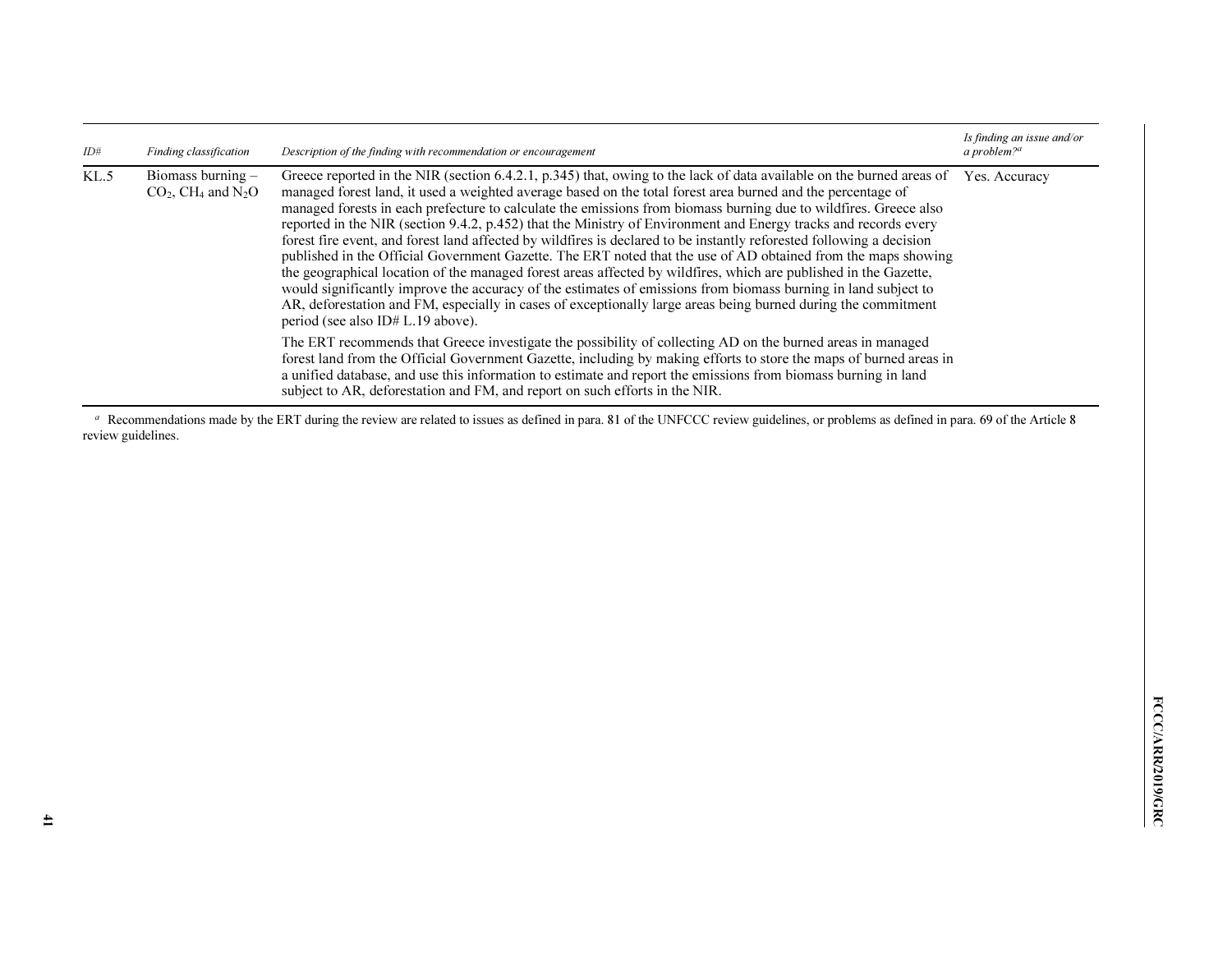# VI. Application of adjustments

11. The ERT did not identify the need to apply any adjustments to the 2019 annual submission of Greece.

# VII. Accounting quantities for activities under Article 3, paragraph 3, and, if any, activities under Article 3, paragraph 4, of the Kyoto Protocol

12. Greece has elected commitment period accounting and therefore the issuance and cancellation of units for KP-LULUCF activities is not applicable to the 2019 review.

# VIII. Questions of implementation

13. No questions of implementation were identified by the ERT during the individual review of the Party's 2019 annual submission.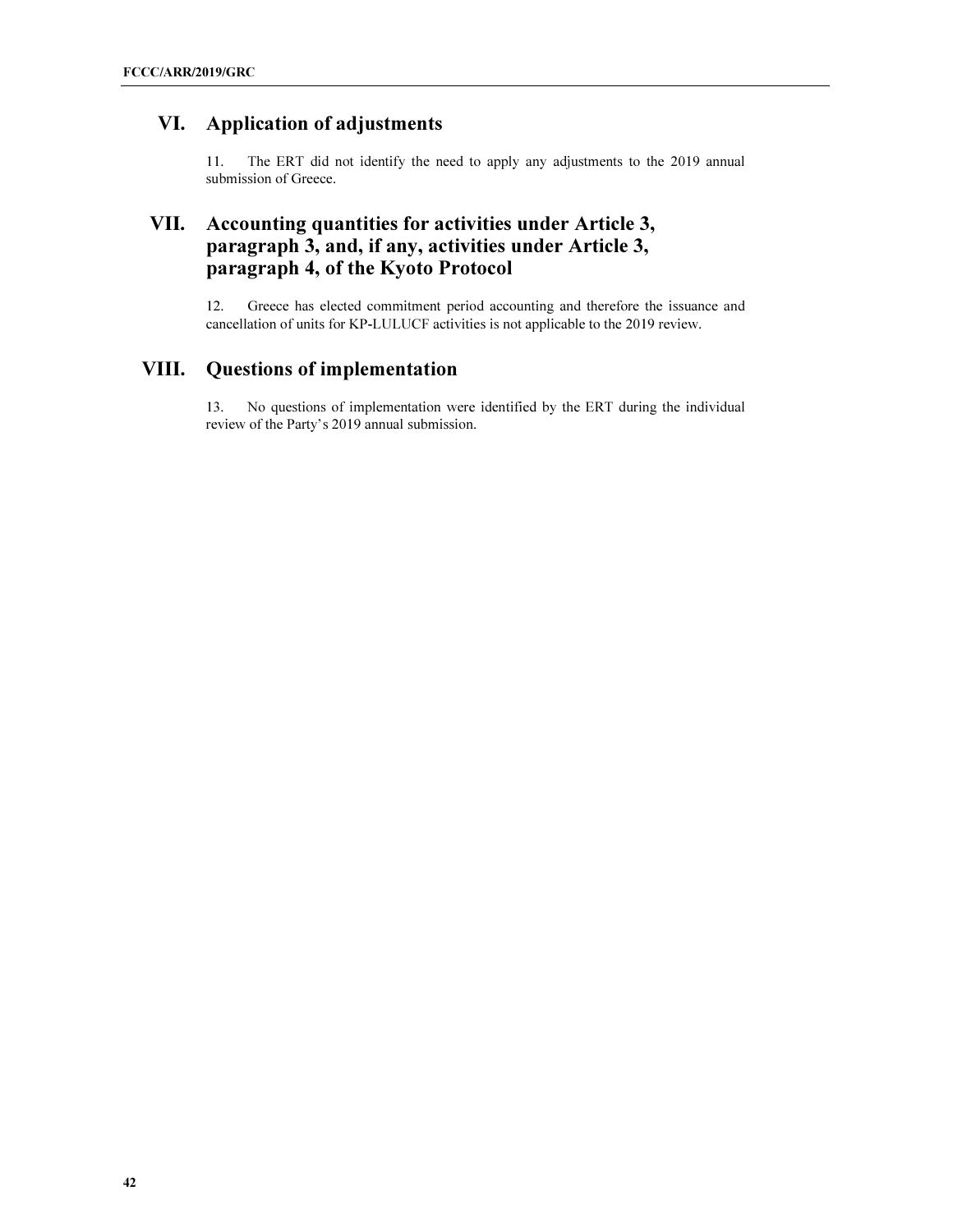# Annex I

# Overview of greenhouse gas emissions and removals for Greece for submission year 2019 and data and information on activities under Article 3, paragraphs 3 and 4, of the Kyoto Protocol, as submitted by Greece in its 2019 annual submission

### 1.Tables 1–4 provide an overview of total GHG emissions and removals as submitted by Greece.

### Table 1Total greenhouse gas emissions for Greece, base year $\mathrm{\ ^{a}\!-\!2017}$

 $(kt CO<sub>2</sub> eq)$ 

|             | Total GHG emissions excluding<br>indirect $CO2$ emissions |                                  | Total GHG emissions including<br>indirect $CO2$ emissions <sup>b</sup> |                                  |                                                                                       |                                                                                    | KP-LULUCF activities (Article 3.4 of<br>the Kyoto Protocol) |            |
|-------------|-----------------------------------------------------------|----------------------------------|------------------------------------------------------------------------|----------------------------------|---------------------------------------------------------------------------------------|------------------------------------------------------------------------------------|-------------------------------------------------------------|------------|
|             | Total including<br><b>LULUCF</b>                          | Total excluding<br><b>LULUCF</b> | Total including<br><b>LULUCF</b>                                       | Total excluding<br><b>LULUCF</b> | Land-use change (Article<br>3.7 bis as contained in<br>the Doha Amendment) $\epsilon$ | <b>KP-LULUCF</b> activities<br>(Article 3.3 of the Kyoto<br>Protocol) <sup>d</sup> | CM, GM, RV, WDR                                             | <b>FM</b>  |
| <b>FMRL</b> |                                                           |                                  |                                                                        |                                  |                                                                                       |                                                                                    |                                                             | $-1830.00$ |
| Base year   | 103 841.05                                                | 105 948.96                       | NA                                                                     | NA                               | NA                                                                                    |                                                                                    | NA                                                          |            |
| 1990        | 100 993.41                                                | 103 101.31                       | <b>NA</b>                                                              | NA                               |                                                                                       |                                                                                    |                                                             |            |
| 1995        | 106 283.60                                                | 109 155.97                       | NA                                                                     | NA                               |                                                                                       |                                                                                    |                                                             |            |
| 2000        | 124 405.08                                                | 126 346.42                       | NA                                                                     | NA                               |                                                                                       |                                                                                    |                                                             |            |
| 2010        | 115 393.41                                                | 118 436.49                       | <b>NA</b>                                                              | NA                               |                                                                                       |                                                                                    |                                                             |            |
| 2011        | 112 322.71                                                | 115 453.96                       | <b>NA</b>                                                              | NA                               |                                                                                       |                                                                                    |                                                             |            |
| 2012        | 109 060.16                                                | 112 146.28                       | <b>NA</b>                                                              | NA                               |                                                                                       |                                                                                    |                                                             |            |
| 2013        | 100 964.42                                                | 102 546.57                       | NA                                                                     | NA                               |                                                                                       | $-88.52$                                                                           | NA                                                          | $-1964.66$ |
| 2014        | 98 987.33                                                 | 99 113.11                        | NA                                                                     | NA                               |                                                                                       | $-99.61$                                                                           | NA                                                          | $-1964.66$ |
| 2015        | 91 611.18                                                 | 95 330.37                        | NA                                                                     | NA                               |                                                                                       | $-79.51$                                                                           | NA                                                          | $-1953.56$ |
| 2016        | 88 224.47                                                 | 91 697.73                        | <b>NA</b>                                                              | NA                               |                                                                                       | $-82.25$                                                                           | NA                                                          | $-1922.38$ |
| 2017        | 92 211.69                                                 | 95 420.78                        | NA                                                                     | NA                               |                                                                                       | $-27.73$                                                                           | NA                                                          | $-1952.18$ |

Note: Emissions/removals reported in the sector other (sector 6) are not included in the total GHG emissions.

 $a$  "Base year" refers to the base year under the Kyoto Protocol, which is 1990 for CO<sub>2</sub>, CH<sub>4</sub> and N<sub>2</sub>O, 1995 for HFCs, PFCs and SF<sub>6</sub>, and 2000 for NF<sub>3</sub>. Greece has not elected any activities under Article 3, para. 4, of the Kyoto Protocol. For activities under Article 3, para. 3, of the Kyoto Protocol and FM under Article 3, para. 4, only the inventory years of the commitment period must be reported.

 $<sup>b</sup>$  The Party did not report indirect CO2 emissions in CRF table 6.</sup>

 $\epsilon$  The value reported in this column refers to 1990.

d Activities under Article 3, para. 3, of the Kyoto Protocol, namely AR and deforestation.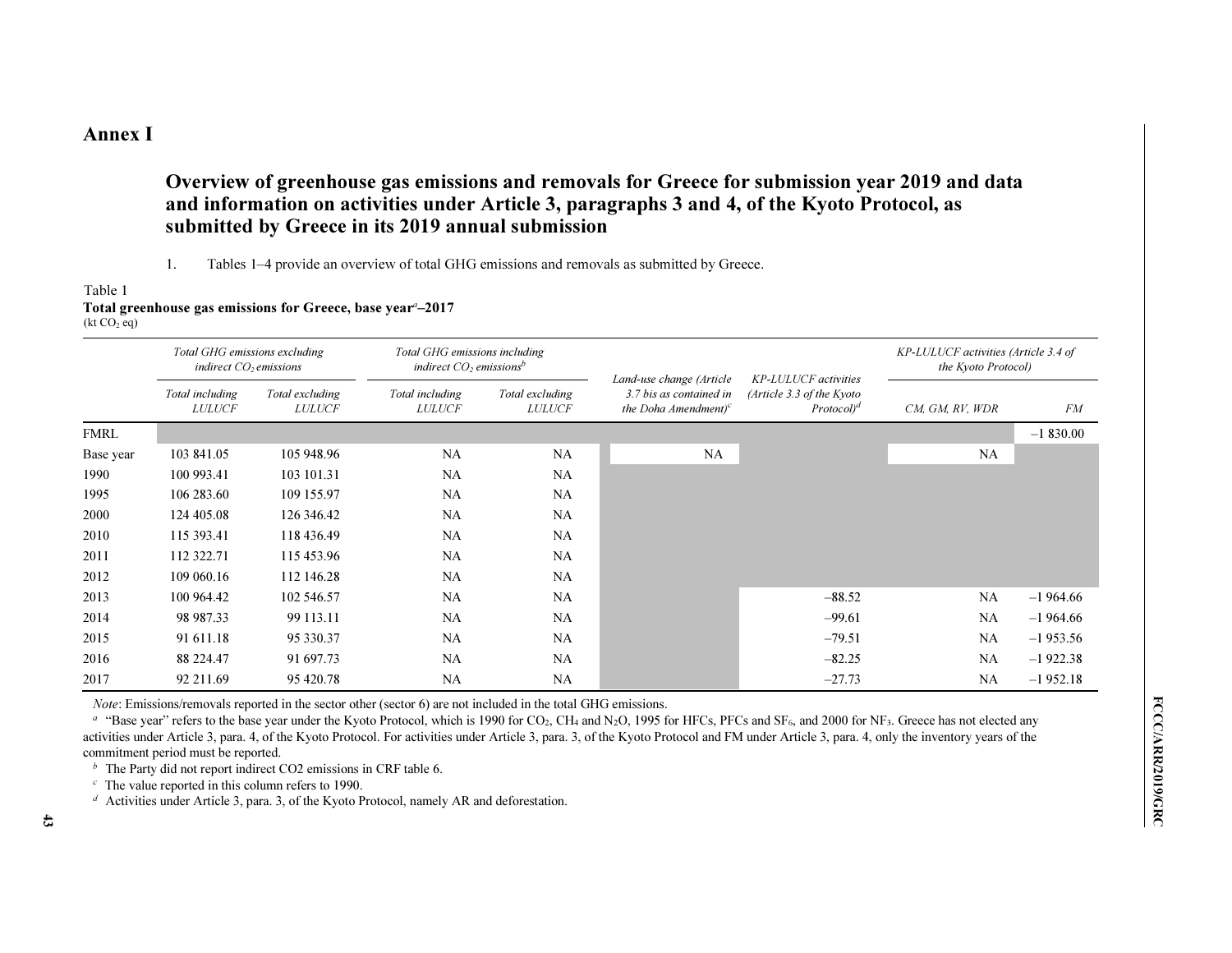| Table 2<br>Greenhouse gas emissions by gas for Greece, excluding land use, land-use change and forestry, 1990–2017<br>(kt CO <sub>2</sub> eq) |            |             |              |               |         |                                     |          |           |
|-----------------------------------------------------------------------------------------------------------------------------------------------|------------|-------------|--------------|---------------|---------|-------------------------------------|----------|-----------|
|                                                                                                                                               | $CO_2^a$   | $CH_4$      | $N_2O$       | HFCs          | PFCs    | Unspecified mix of<br>HFCs and PFCs | $SF_{6}$ | $NF_3$    |
| 1990                                                                                                                                          | 83 375.36  | 10 906.80   | 7443.14      | 1 182.82      | 190.26  | NA, NO                              | 2.93     | NA, NO    |
| 1995                                                                                                                                          | 86 945.64  | 11 303.62   | 6 683.06     | 4 157.38      | 62.85   | NA, NO                              | 3.42     | NA, NO    |
| 2000                                                                                                                                          | 102 982.30 | 11 629.75   | 6 3 4 6 4 4  | 5 261.86      | 122.26  | NA, NO                              | 3.81     | NA, NO    |
| 2010                                                                                                                                          | 97 342.98  | 11 001.20   | 5 489.25     | 4 4 6 7 . 7 6 | 129.44  | NA, NO                              | 5.86     | NA, NO    |
| 2011                                                                                                                                          | 94 531.70  | 10 816.34   | 5 243.04     | 4 747.22      | 110.53  | NA, NO                              | 5.13     | NA, NO    |
| 2012                                                                                                                                          | 91 417.80  | 10 609.70   | 4 812.03     | 5 153.93      | 147.77  | NA, NO                              | 5.05     | NA, NO    |
| 2013                                                                                                                                          | 81 722.58  | 10 390.29   | 4 5 1 4 .5 2 | 5 741.48      | 172.56  | NA, NO                              | 5.15     | NA, NO    |
| 2014                                                                                                                                          | 78 649.89  | 10 174.61   | 4 306.10     | 5 842.95      | 134.63  | NA, NO                              | 4.92     | NA, NO    |
| 2015                                                                                                                                          | 74 959.05  | 10 003.21   | 4 2 4 3 .70  | 5 9 9 9.84    | 119.52  | NO, NA                              | 5.06     | NO, NA    |
| 2016                                                                                                                                          | 71 367.43  | 9 6 6 5 .03 | 4 3 0 1 .04  | 6 2 2 3 . 8 6 | 135.17  | NO, NA                              | 5.20     | NO, NA    |
| 2017                                                                                                                                          | 74 844.84  | 9 9 14.82   | 4 3 5 1 .00  | 6 179.32      | 125.79  | NO, NA                              | 5.01     | NO, NA    |
| Per cent change<br>1990-2017                                                                                                                  | $-10.2$    | $-9.1$      | $-41.5$      | 422.4         | $-33.9$ | <b>NA</b>                           | 71.1     | <b>NA</b> |

Note: Emissions/removals reported in the sector other (sector 6) are not included in the total GHG emissions.

 $a$  Greece did not report indirect CO<sub>2</sub> emissions in CRF table 6.

### Table 3

 $\sharp$ 

### Greenhouse gas emissions by sector for Greece, 1990–2017

 $(kt CO<sub>2</sub> eq)$ 

|      | Energy    | IPPU       | <i>Agriculture</i> | <b>LULUCF</b> | Waste         | Other          |
|------|-----------|------------|--------------------|---------------|---------------|----------------|
| 1990 | 76 870.29 | 11 226.96  | 10 140.24          | $-2107.91$    | 4 863.82      | N <sub>O</sub> |
| 1995 | 80 948.21 | 13 569.65  | 9487.90            | $-2872.37$    | 5 150.20      | N <sub>O</sub> |
| 2000 | 96 674.35 | 15 176.41  | 9 146.79           | $-1941.35$    | 5 3 4 8 .8 7  | N <sub>O</sub> |
| 2010 | 93 078.01 | 11 741.12  | 8 8 3 8 . 6 5      | $-3043.08$    | 4 7 7 8 . 7 1 | N <sub>O</sub> |
| 2011 | 91 899.13 | 10 406.05  | 8 5 9 6 . 4 6      | $-3131.25$    | 4 5 5 2 . 3 2 | N <sub>O</sub> |
| 2012 | 88 118.78 | 11 232.89  | 8468.43            | $-3086.12$    | 4 3 2 6 1 8   | N <sub>O</sub> |
| 2013 | 77 766.77 | 11953.25   | 8 4 0 4 .5 6       | $-1,582.16$   | 4 4 2 1 . 9 9 | N <sub>O</sub> |
| 2014 | 74 323.24 | 12 3 17.77 | 7989.56            | $-125.78$     | 4 4 8 2 . 5 3 | N <sub>O</sub> |
| 2015 | 71 024.67 | 11 996.39  | 7 846.02           | $-3719.19$    | 4 4 6 3 . 3 0 | NO             |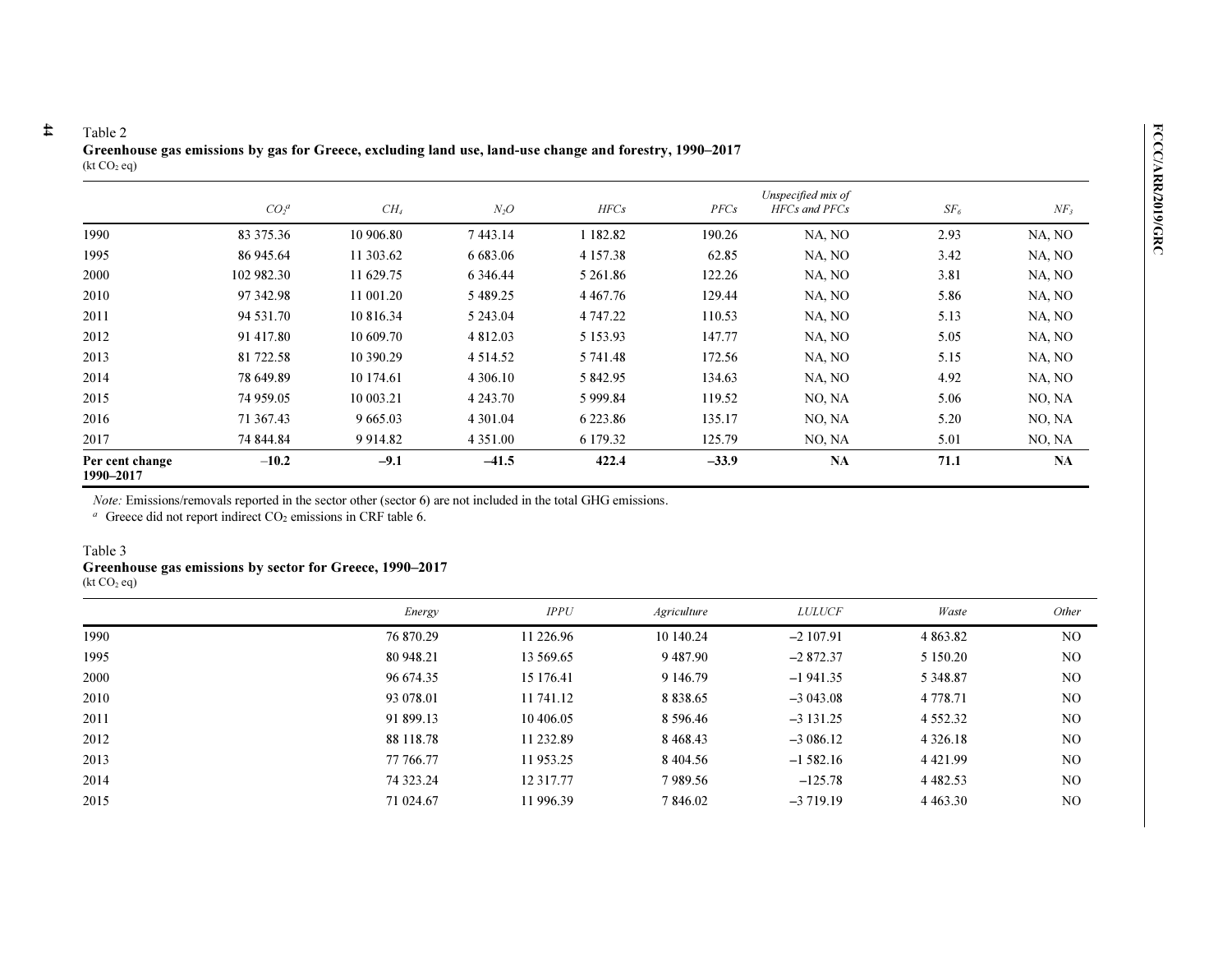|                           | Energy    | <b>IPPU</b> | <i>Agriculture</i> | <i>LULUCF</i> | Waste        | <i>Other</i>   |
|---------------------------|-----------|-------------|--------------------|---------------|--------------|----------------|
| 2016                      | 66 826.79 | 12 502.23   | 7855.69            | $-3,473,26$   | 4 5 1 3 .0 2 | N <sub>O</sub> |
| 2017                      | 70 153.57 | 2 786.81    | 7850.33            | $-3209.10$    | 4 630.06     | NC             |
| Per cent change 1990-2017 | $-8.7$    | 13.9        | $-22.6$            | 52.2          | $-4.8$       | INA            |

Notes: (1) Emissions/removals reported in the sector other (sector 6) are not included in the total GHG emissions. (2) Greece did not report emissions/removals in the sector other (sector 6). (3) Greece did not report indirect  $CO<sub>2</sub>$  emissions in CRF table 6.

### Table 4

Greenhouse gas emissions/removals from activities under Article 3, paragraphs 3 and 4, of the Kyoto Protocol by activity, base year $^\text{\tiny d}$ –2017, for Greece  $(kt CO<sub>2</sub> eq)$ 

|                                   | Article 3.7 bis as<br>contained in the Doha<br>Amendment <sup>b</sup> | Activities under Article 3, paragraph<br>3, of the Kyoto Protocol |               | FM and elected activities under Article 3, paragraph 4, of the Kyoto Protocol |           |           |           |            |
|-----------------------------------|-----------------------------------------------------------------------|-------------------------------------------------------------------|---------------|-------------------------------------------------------------------------------|-----------|-----------|-----------|------------|
|                                   | Land-use change                                                       | AR                                                                | Deforestation | FM                                                                            | CM        | GM        | RV        | <b>WDR</b> |
| <b>FMRL</b>                       |                                                                       |                                                                   |               | $-1830.00$                                                                    |           |           |           |            |
| Technical correction              |                                                                       |                                                                   |               | 210.40                                                                        |           |           |           |            |
| Base year                         | <b>NA</b>                                                             |                                                                   |               |                                                                               | <b>NA</b> | NA        | <b>NA</b> | <b>NA</b>  |
| 2013                              |                                                                       | $-135.85$                                                         | 47.33         | $-1964.66$                                                                    | <b>NA</b> | <b>NA</b> | <b>NA</b> | <b>NA</b>  |
| 2014                              |                                                                       | $-146.89$                                                         | 47.28         | $-1964.66$                                                                    | <b>NA</b> | <b>NA</b> | <b>NA</b> | NA         |
| 2015                              |                                                                       | $-124.41$                                                         | 44.90         | $-1953.56$                                                                    | <b>NA</b> | <b>NA</b> | <b>NA</b> | NA         |
| 2016                              |                                                                       | $-138.41$                                                         | 56.17         | $-1922.38$                                                                    | <b>NA</b> | <b>NA</b> | <b>NA</b> | <b>NA</b>  |
| 2017                              |                                                                       | $-80.13$                                                          | 52.39         | $-1952.18$                                                                    | <b>NA</b> | <b>NA</b> | <b>NA</b> | <b>NA</b>  |
| Per cent change base<br>year-2017 |                                                                       |                                                                   |               |                                                                               |           |           |           |            |

Note: Values in this table include emissions from land subject to natural disturbances, if applicable.

<sup>a</sup> Greece has elected not to report on any activities under Article 3, para. 4, of the Kyoto Protocol. For activities under Article 3, para. 3, of the Kyoto Protocol, and FM under Article 3,

para. 4, only the inventory years of the commitment period must be reported.

 $<sup>b</sup>$  The value reported in this column refers to 1990.</sup>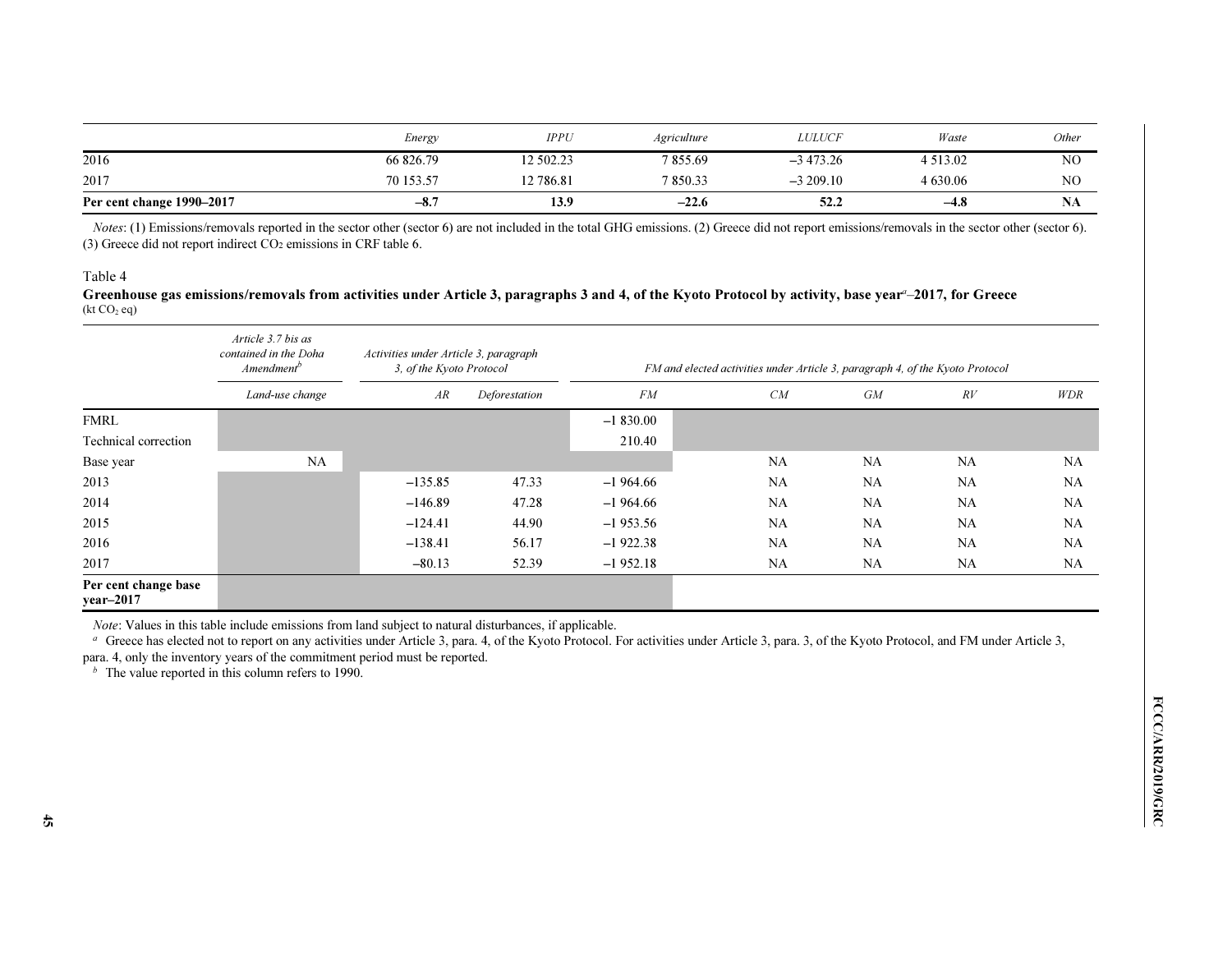2. Table 5 provides an overview of key relevant data from Greece's reporting under Article 3, paragraphs 3 and 4, of the Kyoto Protocol.

Table 5

| Key parameters                                                                                  | Values                                                                                      |  |  |  |  |
|-------------------------------------------------------------------------------------------------|---------------------------------------------------------------------------------------------|--|--|--|--|
| Periodicity of accounting                                                                       | (a) AR: commitment period accounting                                                        |  |  |  |  |
|                                                                                                 | (b) Deforestation: commitment period accounting                                             |  |  |  |  |
|                                                                                                 | (c) FM: commitment period accounting                                                        |  |  |  |  |
|                                                                                                 | (d) CM: not elected                                                                         |  |  |  |  |
|                                                                                                 | (e) GM: not elected                                                                         |  |  |  |  |
|                                                                                                 | (f) RV: not elected                                                                         |  |  |  |  |
|                                                                                                 | (g) WDR: not elected                                                                        |  |  |  |  |
| Election of activities under Article 3,<br>paragraph 4                                          | None                                                                                        |  |  |  |  |
| Election of application of provisions for<br>natural disturbances                               | Yes, for AR and FM                                                                          |  |  |  |  |
| 3.5% of total base-year GHG emissions,<br>excluding LULUCF                                      | 3 764.745 kt $CO2$ eq (30 117.958 kt $CO2$ eq for the duration of the<br>commitment period) |  |  |  |  |
| Cancellation of AAUs, CERs and ERUs<br>and/or issuance of RMUs in the national<br>registry for: |                                                                                             |  |  |  |  |
| 1.AR                                                                                            | NA                                                                                          |  |  |  |  |
| 2. Deforestation                                                                                | NA                                                                                          |  |  |  |  |
| 3. FM                                                                                           | NA                                                                                          |  |  |  |  |
| 4. CM                                                                                           | NA                                                                                          |  |  |  |  |
| 5. GM                                                                                           | NA                                                                                          |  |  |  |  |
| 6.RV                                                                                            | NA                                                                                          |  |  |  |  |
|                                                                                                 |                                                                                             |  |  |  |  |
| 7. WDR                                                                                          | NA                                                                                          |  |  |  |  |

### Key relevant data for Greece under Article 3, paragraphs 3 and 4, of the Kyoto Protocol in the 2019 annual submission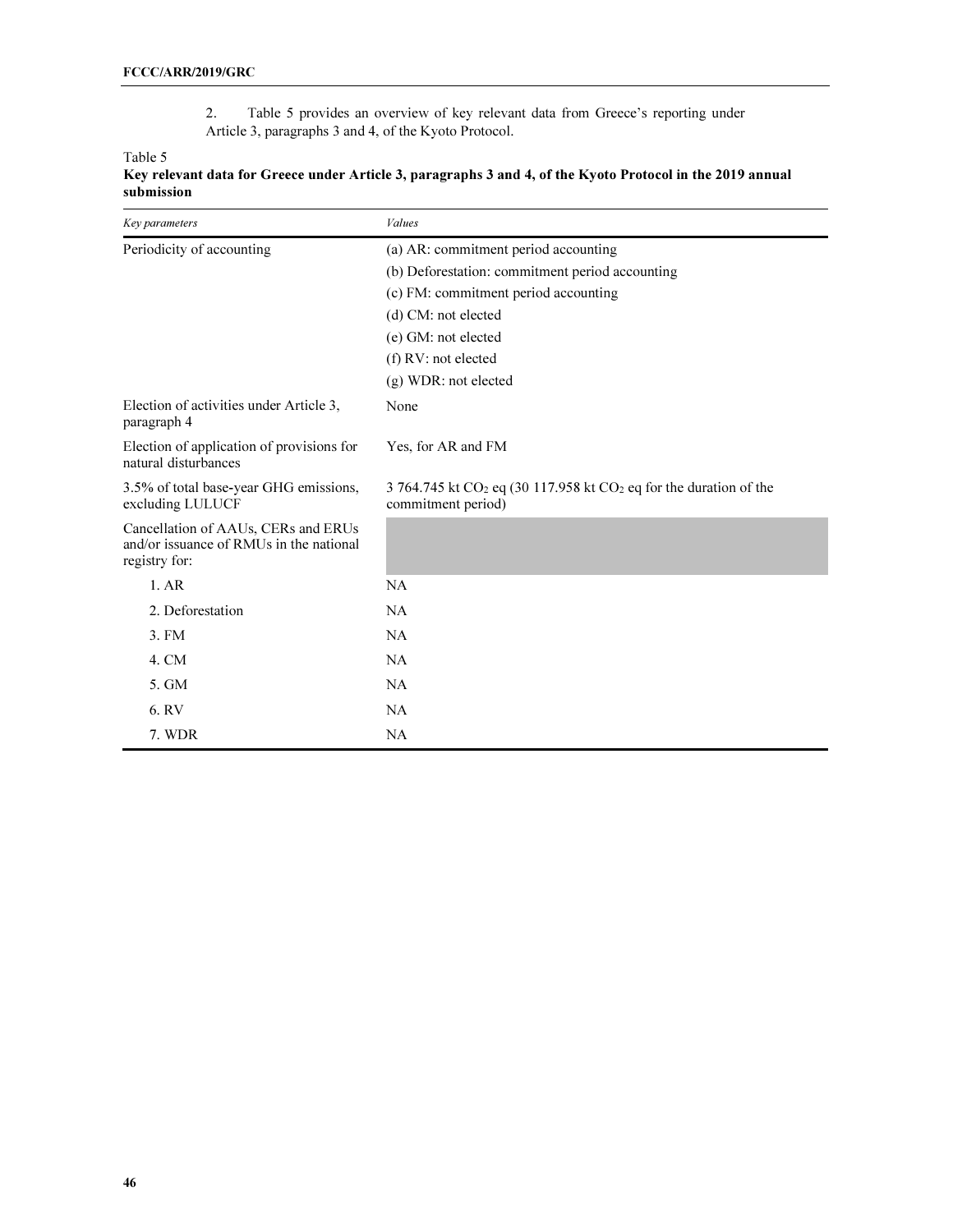# Annex II

# Information to be included in the compilation and accounting database

 Tables 1–5 include the information to be included in the compilation and accounting database for Greece. Data shown are from the original annual submission of the Party, including the latest revised estimates submitted, adjustments (if applicable) and the final data to be included in the compilation and accounting database.

Table 1

Information to be included in the compilation and accounting database for 2017, including on the commitment period reserve, for Greece

 $(t CO<sub>2</sub> eq)$ 

|                                                                                           | Original submission | Revised estimate | Adjustment | Final       |
|-------------------------------------------------------------------------------------------|---------------------|------------------|------------|-------------|
| <b>CPR</b>                                                                                | 432 712 049         |                  |            | 432 712 049 |
| <b>Annex A emissions for 2017</b>                                                         |                     |                  |            |             |
| CO <sub>2</sub> <sup>a</sup>                                                              | 74 844 845          |                  |            | 74 844 845  |
| CH <sub>4</sub>                                                                           | 9914819             |                  |            | 9914819     |
| $N_2O$                                                                                    | 4 350 995           |                  |            | 4 350 995   |
| <b>HFCs</b>                                                                               | 6 179 319           |                  |            | 6 179 319   |
| <b>PFCs</b>                                                                               | 125 794             |                  |            | 125 794     |
| Unspecified mix of HFCs and PFCs                                                          | NO, NA              |                  |            | NO, NA      |
| SF <sub>6</sub>                                                                           | 5 0 1 1             |                  |            | 5 0 1 1     |
| NF <sub>3</sub>                                                                           | NO, NA              |                  |            | NO, NA      |
| <b>Total Annex A sources</b>                                                              | 95 420 782          |                  |            | 95 420 782  |
| Activities under Article 3, paragraph 3, of the Kyoto<br><b>Protocol for 2017</b>         |                     |                  |            |             |
| AR                                                                                        | $-80128$            |                  |            | $-80128$    |
| Deforestation                                                                             | 52 3 95             |                  |            | 52 3 95     |
| FM and elected activities under Article 3, paragraph 4,<br>of the Kyoto Protocol for 2017 |                     |                  |            |             |
| <b>FM</b>                                                                                 | $-1952175$          |                  |            | $-1952175$  |

 $a$  The Party did not report indirect CO<sub>2</sub> emissions in CRF table 6.

### Information to be included in the compilation and accounting database for 2016 for Greece  $(t CO<sub>2</sub> eq)$

|                                                       | Original submission | Revised estimate | Adjustment | Final         |
|-------------------------------------------------------|---------------------|------------------|------------|---------------|
| Annex A emissions for 2016                            |                     |                  |            |               |
| CO <sub>2</sub> <sup>a</sup>                          | 71 367 429          |                  |            | 71 367 429    |
| CH <sub>4</sub>                                       | 9 6 6 5 0 3 0       |                  |            | 9 6 6 5 0 3 0 |
| $N_2O$                                                | 4 301 043           |                  |            | 4 301 043     |
| <b>HFCs</b>                                           | 6 223 862           |                  |            | 6 2 2 3 8 6 2 |
| <b>PFCs</b>                                           | 135 168             |                  |            | 135 168       |
| Unspecified mix of HFCs and PFCs                      | NO, NA              |                  |            | NO, NA        |
| SF <sub>6</sub>                                       | 5 202               |                  |            | 5 2 0 2       |
| NF <sub>3</sub>                                       | NO, NA              |                  |            | NO, NA        |
| <b>Total Annex A sources</b>                          | 91 697 733          |                  |            | 91 697 733    |
| Activities under Article 3, paragraph 3, of the Kyoto |                     |                  |            |               |

Protocol for 2016

Table 2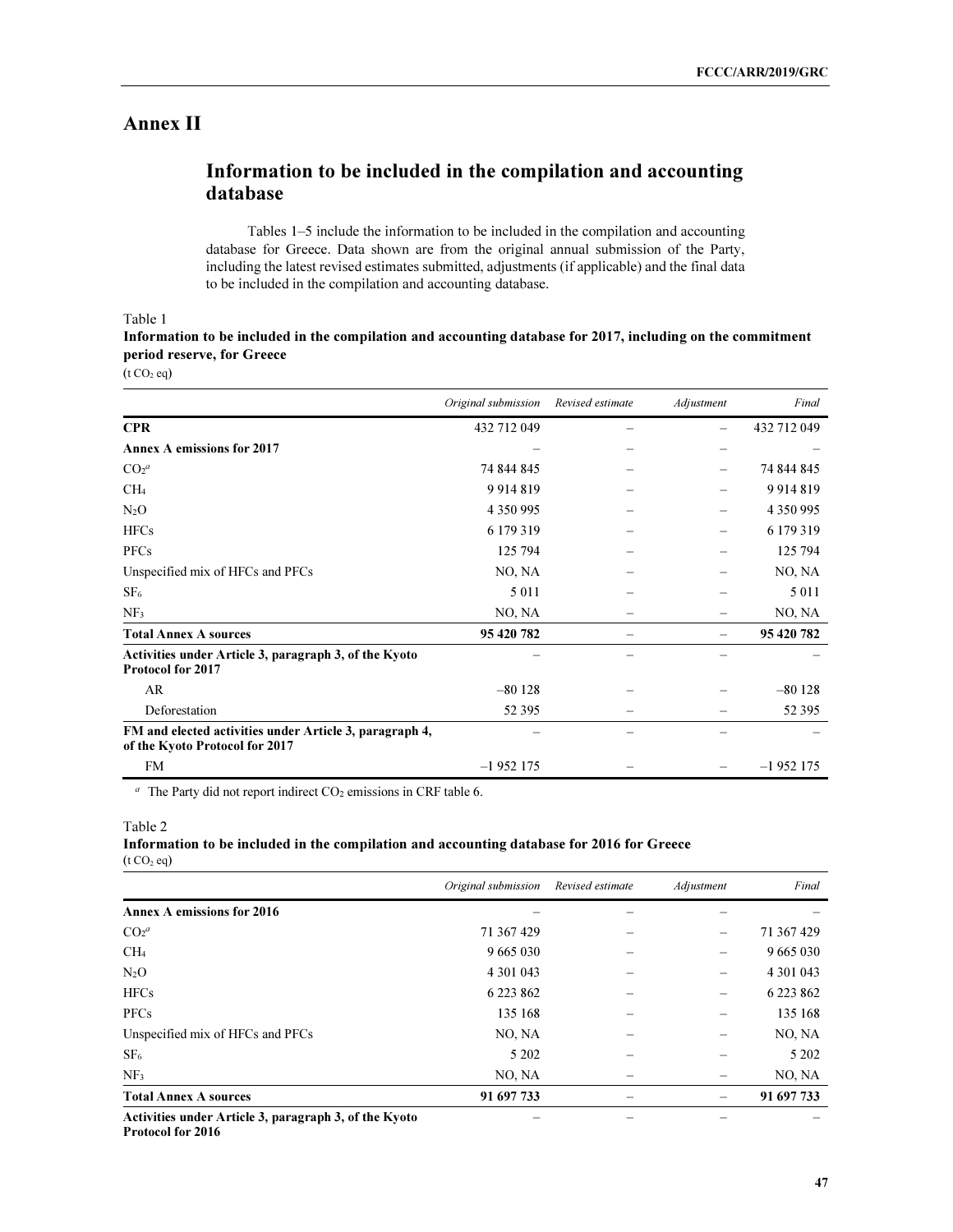|                                                                                           | Original submission | Revised estimate | Adjustment               | Final      |
|-------------------------------------------------------------------------------------------|---------------------|------------------|--------------------------|------------|
| AR                                                                                        | $-138411$           |                  |                          | $-138411$  |
| Deforestation                                                                             | 56 166              | –                |                          | 56 166     |
| FM and elected activities under Article 3, paragraph 4,<br>of the Kyoto Protocol for 2016 |                     |                  |                          |            |
| <b>FM</b>                                                                                 | $-1922383$          |                  | $\overline{\phantom{0}}$ | $-1922383$ |

 $a$  The Party did not report indirect CO<sub>2</sub> emissions in CRF table 6.

### Table 3

### Information to be included in the compilation and accounting database for 2015 for Greece  $(t CO<sub>2</sub> eq)$

|                                                                                           | Original submission | Revised estimate | Adjustment | Final       |
|-------------------------------------------------------------------------------------------|---------------------|------------------|------------|-------------|
| <b>Annex A emissions for 2015</b>                                                         |                     |                  |            |             |
| CO <sub>2</sub> <sup>a</sup>                                                              | 74 959 045          |                  |            | 74 959 045  |
| CH <sub>4</sub>                                                                           | 10 003 205          |                  |            | 10 003 205  |
| $N_2O$                                                                                    | 4 243 697           |                  |            | 4 243 697   |
| <b>HFCs</b>                                                                               | 5 999 844           |                  |            | 5 9 9 8 4 4 |
| <b>PFCs</b>                                                                               | 119 522             |                  |            | 119 522     |
| Unspecified mix of HFCs and PFCs                                                          | NO, NA              |                  |            | NO, NA      |
| SF <sub>6</sub>                                                                           | 5 0 6 0             |                  |            | 5 0 6 0     |
| NF <sub>3</sub>                                                                           | NO, NA              |                  |            | NO, NA      |
| <b>Total Annex A sources</b>                                                              | 95 330 374          |                  |            | 95 330 374  |
| Activities under Article 3, paragraph 3, of the Kyoto<br>Protocol for 2015                |                     |                  |            |             |
| AR                                                                                        | $-124406$           |                  |            | $-124406$   |
| Deforestation                                                                             | 44 8 9 6            |                  |            | 44 8 9 6    |
| FM and elected activities under Article 3, paragraph 4,<br>of the Kyoto Protocol for 2015 |                     |                  |            |             |
| <b>FM</b>                                                                                 | $-1953555$          |                  |            | $-1953555$  |

 $a$  The Party did not report indirect CO<sub>2</sub> emissions in CRF table 6.

Table 4

### Information to be included in the compilation and accounting database for 2014 for Greece  $(t CO<sub>2</sub> eq)$

|                                                                                   | Original submission | Revised estimate | Adjustment | Final      |
|-----------------------------------------------------------------------------------|---------------------|------------------|------------|------------|
| <b>Annex A emissions for 2014</b>                                                 |                     |                  |            |            |
| CO <sub>2</sub> <sup>a</sup>                                                      | 78 649 889          |                  |            | 78 649 889 |
| CH <sub>4</sub>                                                                   | 10 174 612          |                  |            | 10 174 612 |
| $N_2O$                                                                            | 4 306 098           |                  |            | 4 306 098  |
| <b>HFCs</b>                                                                       | 5 842 951           |                  |            | 5 842 951  |
| <b>PFCs</b>                                                                       | 134 634             |                  |            | 134 634    |
| Unspecified mix of HFCs and PFCs                                                  | NA, NO              |                  |            | NA, NO     |
| SF <sub>6</sub>                                                                   | 4922                |                  |            | 4922       |
| NF <sub>3</sub>                                                                   | NA, NO              |                  |            | NA, NO     |
| <b>Total Annex A sources</b>                                                      | 99 113 106          |                  |            | 99 113 106 |
| Activities under Article 3, paragraph 3, of the Kyoto<br><b>Protocol for 2014</b> |                     |                  |            |            |
| AR                                                                                | $-146890$           |                  |            | $-146890$  |
| Deforestation                                                                     | 47 277              |                  |            | 47 277     |
| FM and elected activities under Article 3, paragraph 4,                           |                     |                  |            |            |

of the Kyoto Protocol for 2014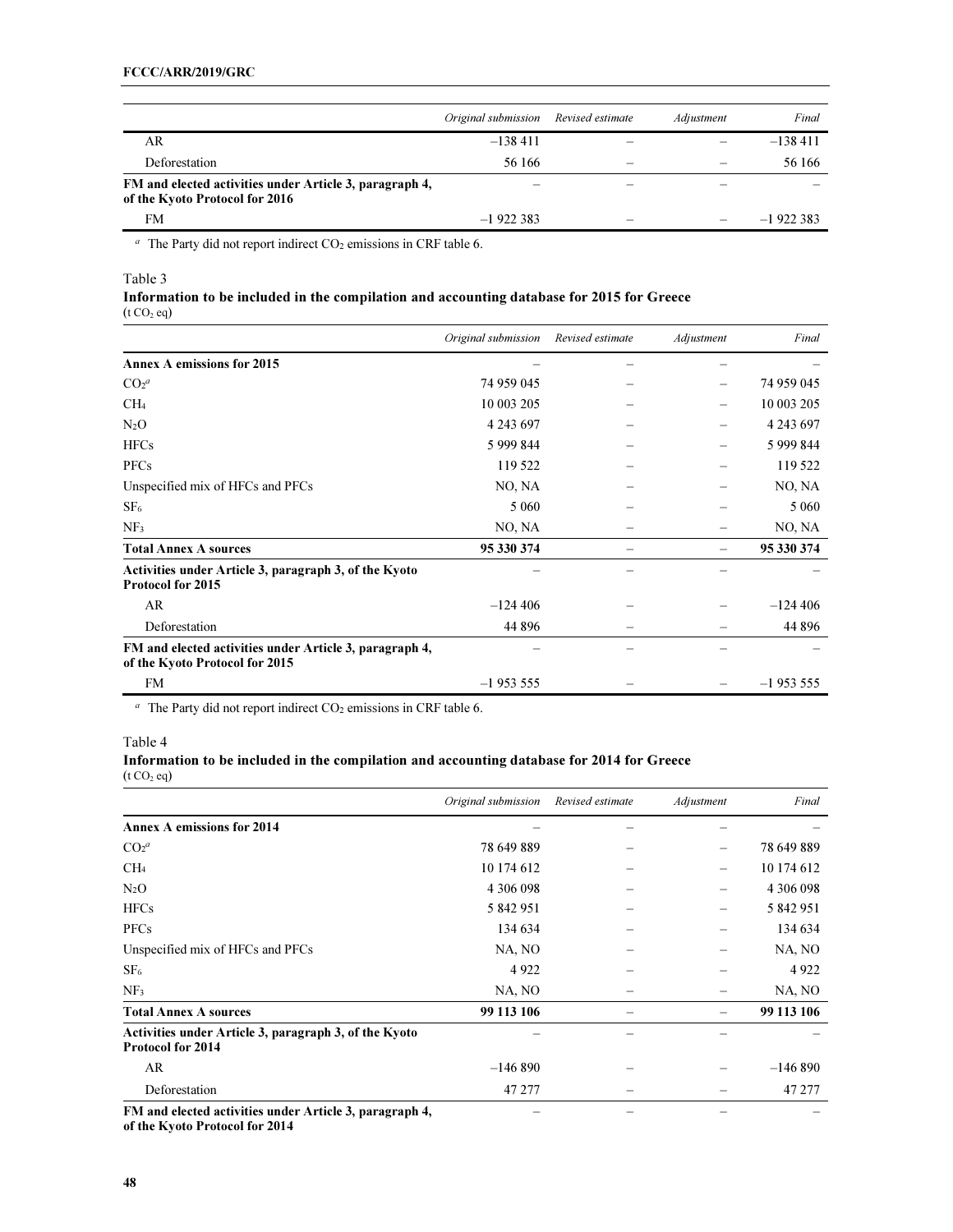| Original submission | Revised estimate | Adiustment | Final           |
|---------------------|------------------|------------|-----------------|
| 964656<br>— I       |                  |            | 964 656<br>$-1$ |

<sup>a</sup> The Party did not report indirect  $CO<sub>2</sub>$  emissions in CRF table 6.

### Table 5

Information to be included in the compilation and accounting database for 2013 for Greece  $(t CO<sub>2</sub> eq)$ 

|                                                                                           | Original submission | Revised estimate | Adjustment | Final         |
|-------------------------------------------------------------------------------------------|---------------------|------------------|------------|---------------|
| <b>Annex A emissions for 2013</b>                                                         |                     |                  |            |               |
| CO <sub>2</sub> <sup>a</sup>                                                              | 81 722 580          |                  |            | 81 722 580    |
| CH <sub>4</sub>                                                                           | 10 390 287          |                  |            | 10 390 287    |
| $N_2O$                                                                                    | 4 5 1 4 5 1 7       |                  |            | 4 5 1 4 5 1 7 |
| <b>HFCs</b>                                                                               | 5 741 476           |                  |            | 5 741 476     |
| <b>PFCs</b>                                                                               | 172 562             |                  |            | 172 562       |
| Unspecified mix of HFCs and PFCs                                                          | NA, NO              |                  |            | NA, NO        |
| SF <sub>6</sub>                                                                           | 5 1 5 1             |                  |            | 5 1 5 1       |
| NF <sub>3</sub>                                                                           | NA, NO              |                  |            | NA, NO        |
| <b>Total Annex A sources</b>                                                              | 102 546 572         |                  |            | 102 546 572   |
| Activities under Article 3, paragraph 3, of the<br><b>Kyoto Protocol for 2013</b>         |                     |                  |            |               |
| AR                                                                                        | $-135854$           |                  |            | $-135854$     |
| Deforestation                                                                             | 47 334              |                  |            | 47 3 3 4      |
| FM and elected activities under Article 3,<br>paragraph 4, of the Kyoto Protocol for 2013 |                     |                  |            |               |
| <b>FM</b>                                                                                 | $-1964657$          |                  |            | $-1964657$    |

 $a$  The Party did not report indirect CO<sub>2</sub> emissions in CRF table 6.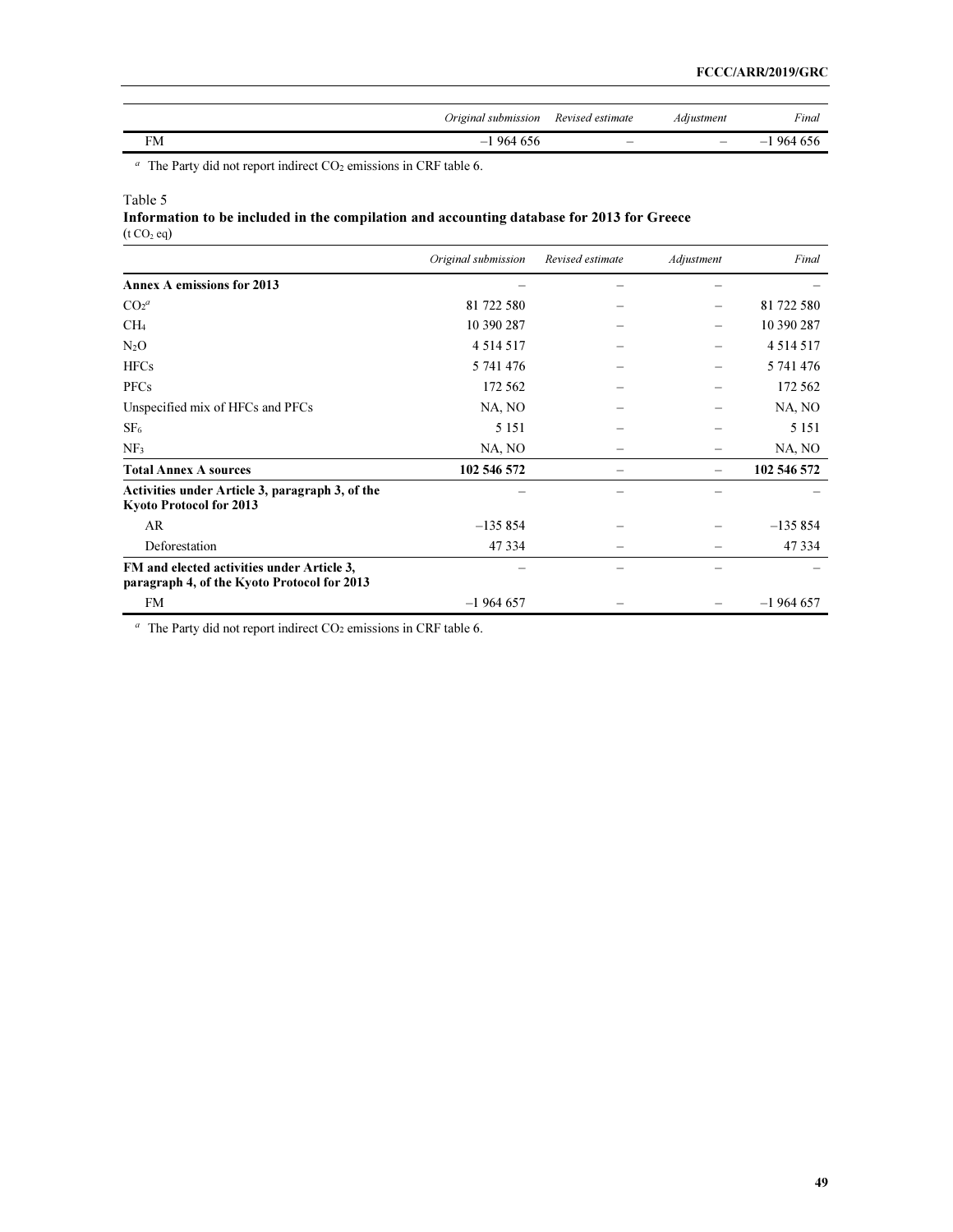# Annex III

# Additional information to support findings in table 2 in this report

## Missing categories that may affect completeness

The categories for which methods are included in the 2006 IPCC Guidelines that were reported as "NE" or for which the ERT otherwise determined that there may be an issue with the completeness of reporting in the Party's inventory are the following:

(a) CO2 emissions from CSCs in the living biomass, dead organic matter and SOC pools in grassland converted to forest land (see ID#s L.1 and L.3 in table 3 in this report);

(b) CO2 emissions from CSCs in the SOC pool in cropland remaining cropland (see ID# L.15 in table 5 in this report).